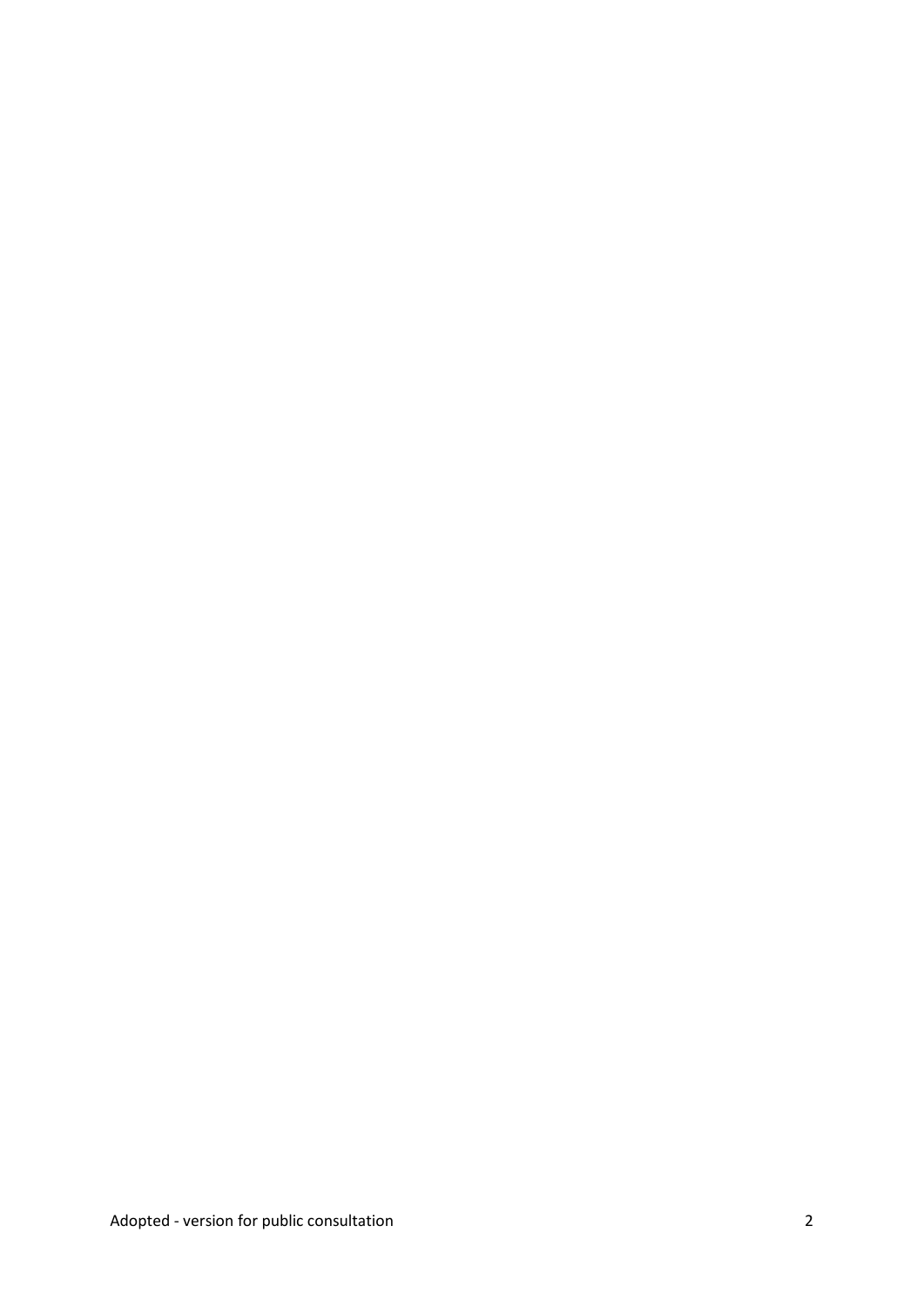## EXECUTIVE SUMMARY

The concepts of controller, joint controller and processor play a crucial role in the application of the General Data Protection Regulation 2016/679 (GDPR), since they determine who shall be responsible for compliance with different data protection rules, and how data subjects can exercise their rights in practice. The precise meaning of these concepts and the criteria for their correct interpretation must be sufficiently clear and consistent throughout the European Economic Area (EEA).

The concepts of controller, joint controller and processor are *functional* concepts in that they aim to allocate responsibilities according to the actual roles of the parties and *autonomous* concepts in the sense that they should be interpreted mainly according to EU data protection law.

#### Controller

In principle, there is no limitation as to the type of entity that may assume the role of a controller but in practice it is usually the organisation as such, and not an individual within the organisation (such as the CEO, an employee or a member of the board), that acts as a controller.

A controller is a body that *decides* certain key elements of the processing. Controllership may be defined by law or may stem from an analysis of the factual elements or circumstances of the case. Certain processing activities can be seen as naturally attached to the role of an entity (an employer to employees, a publisher to subscribers or an association to its members). In many cases, the terms of a contract can help identify the controller, although they are not decisive in all circumstances.

A controller determines the purposes and means of the processing, i.e. the *why* and *how* of the processing. The controller must decide on both purposes and means. However, some more practical aspects of implementation ("non-essential means") can be left to the processor. It is not necessary that the controller actually has accessto the data that is being processed to be qualified as a controller.

#### Joint controllers

The qualification as joint controllers may arise where more than one actor is involved in the processing. The GDPR introduces specific rules for joint controllers and sets a framework to govern their relationship. The overarching criterion for joint controllership to exist is the joint participation of two or more entities in the determination of the purposes and means of a processing operation. Joint participation can take the form of a *common decision* taken by two or more entities or result from *converging decisions* by two or more entities, where the decisions complement each other and are necessary for the processing to take place in such a manner that they have a tangible impact on the determination of the purposes and means of the processing. An important criterion is that the processing would not be possible without both parties' participation in the sense that the processing by each party is inseparable, i.e. inextricably linked. The joint participation needs to include the determination of purposes on the one hand and the determination of means on the other hand.

#### Processor

A processor is a natural or legal person, public authority, agency or another body, which processes personal data on behalf of the controller. Two basic conditions for qualifying as processor exist: that it is a separate entity in relation to the controller and that it processes personal data on the controller's behalf.

The processor must not process the data otherwise than according to the controller's instructions. The controller's instructions may still leave a certain degree of discretion about how to best serve the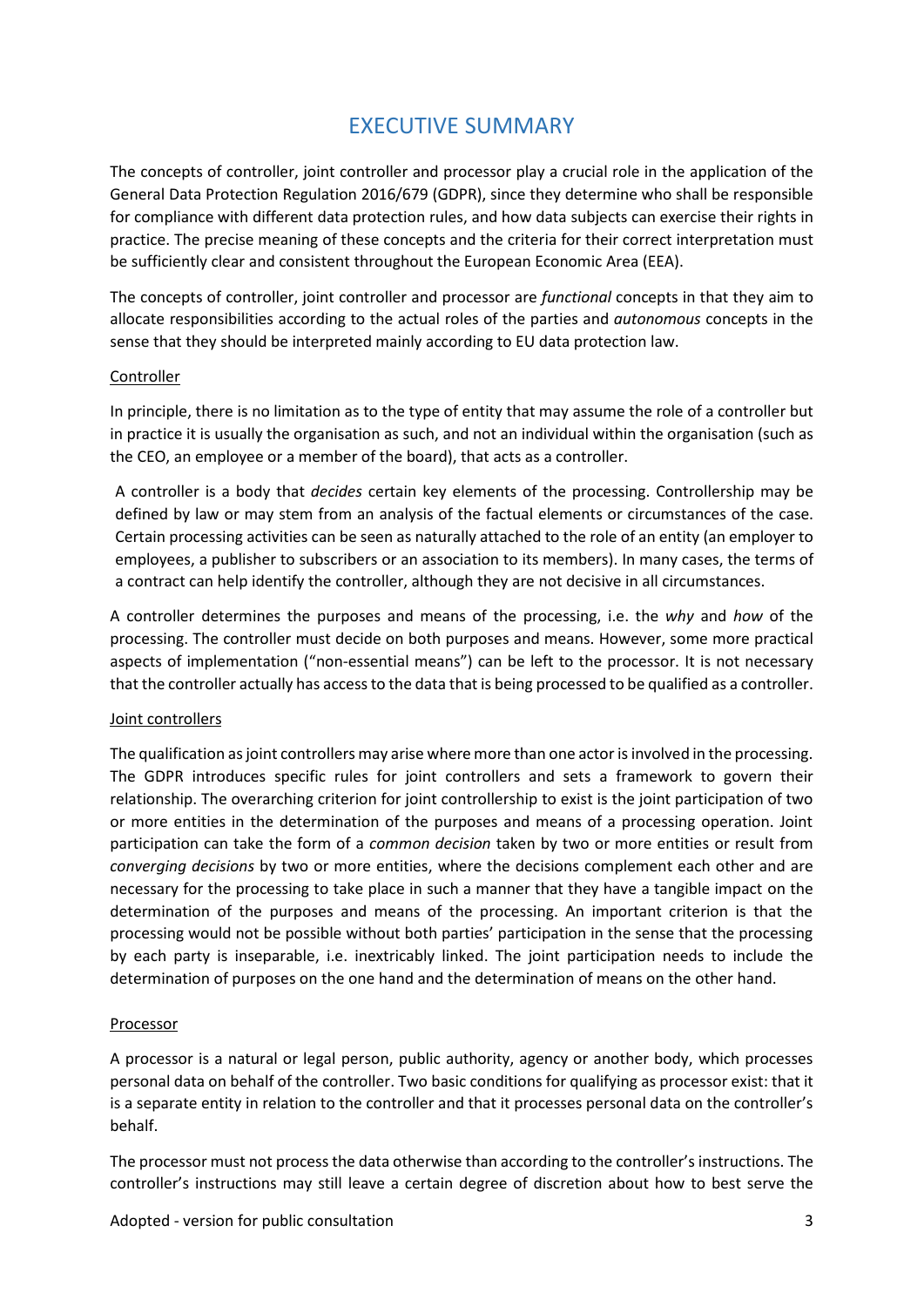controller's interests, allowing the processor to choose the most suitable technical and organisational means. A processor infringes the GDPR, however, if it goes beyond the controller's instructions and starts to determine its own purposes and means of the processing. The processor will then be considered a controller in respect of that processing and may be subject to sanctions for going beyond the controller's instructions.

#### Relationship between controller and processor

A controller must only use processors providing sufficient guarantees to implement appropriate technical and organisational measures so that the processing meets the requirements of the GDPR. Elements to be taken into account could be the processor's expert knowledge (e.g. technical expertise with regard to security measures and data breaches); the processor's reliability; the processor's resources and the processor's adherence to an approved code of conduct or certification mechanism.

Any processing of personal data by a processor must be governed by a contract or other legal act which shall be in writing, including in electronic form, and be binding. The controller and the processor may choose to negotiate their own contract including all the compulsory elements or to rely, in whole or in part, on standard contractual clauses.

The GDPR lists the elements that have to be set out in the processing agreement. The processing agreement should not, however, merely restate the provisions of the GDPR; rather, it should include more specific, concrete information as to how the requirements will be met and which level of security is required for the personal data processing that is the object of the processing agreement.

#### Relationship among joint controllers

Joint controllers shall in a transparent manner determine and agree on their respective responsibilities for compliance with the obligations under the GDPR. The determination of their respective responsibilities must in particular regard the exercise of data subjects' rights and the duties to provide information. In addition to this, the distribution of responsibilities should cover other controller obligations such as regarding the general data protection principles, legal basis, security measures, data breach notification obligation, data protection impact assessments, the use of processors, third country transfers and contacts with data subjects and supervisory authorities.

Each joint controller has the duty to ensure that they have a legal basis for the processing and that the data are not further processed in a manner that is incompatible with the purposes for which they were originally collected by the controller sharing the data.

The legal form of the arrangement among joint controllers is not specified by the GDPR. For the sake of legal certainty, and in order to provide for transparency and accountability, the EDPB recommends that such arrangement be made in the form of a binding document such as a contract or other legal binding act under EU or Member State law to which the controllers are subject.

The arrangement shall duly reflect the respective roles and relationships of the joint controllers vis-à vis the data subjects and the essence of the arrangement shall be made available to the data subject.

Irrespective of the terms of the arrangement, data subjects may exercise their rights in respect of and against each of the joint controllers. Supervisory authorities are not bound by the terms of the arrangement whether on the issue of the qualification of the parties as joint controllers or the designated contact point.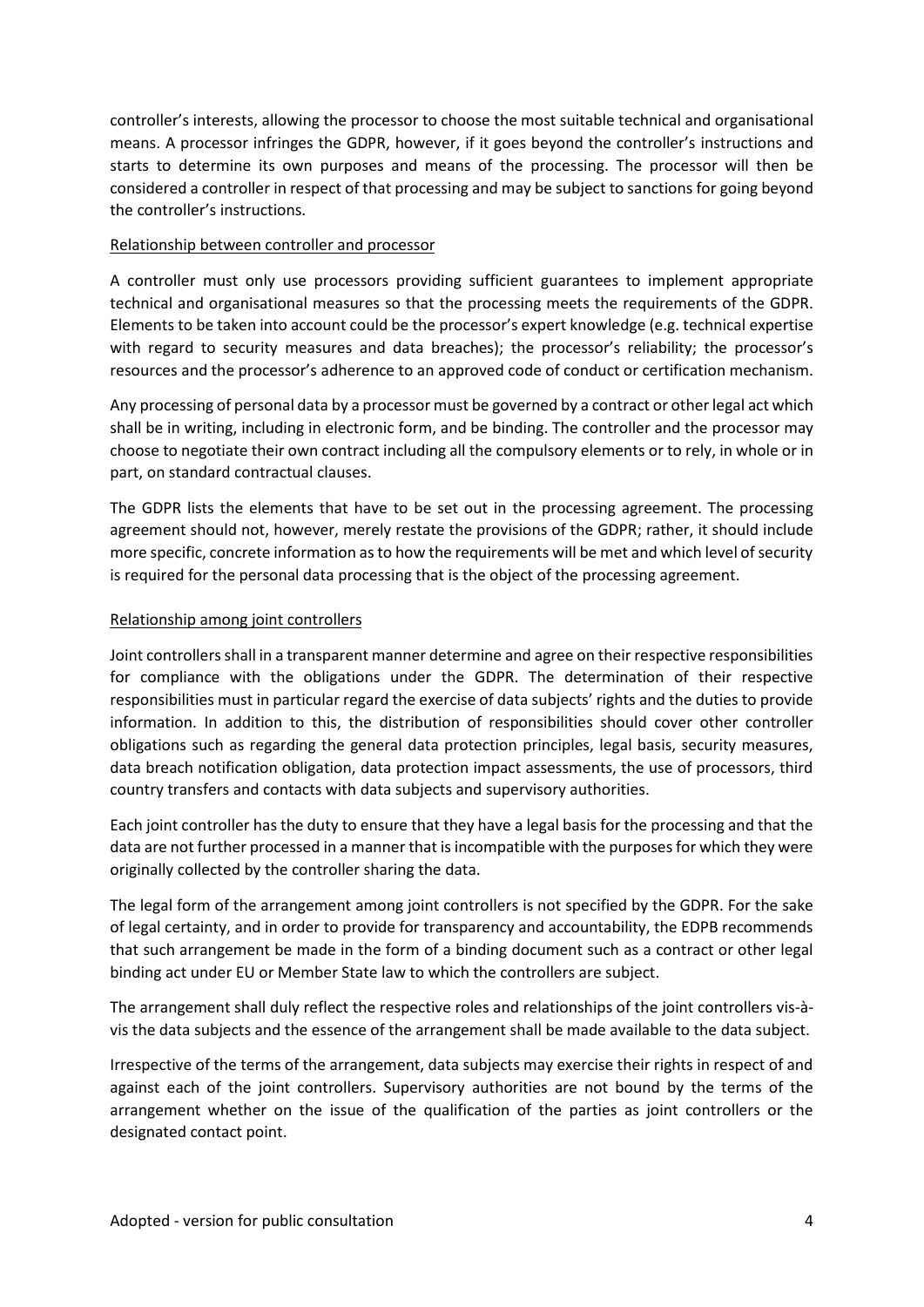## Table of contents

| 2.1.1 |                                                                                                                                                                                    |  |
|-------|------------------------------------------------------------------------------------------------------------------------------------------------------------------------------------|--|
| 2.1.2 |                                                                                                                                                                                    |  |
| 2.1.3 |                                                                                                                                                                                    |  |
| 2.1.4 |                                                                                                                                                                                    |  |
| 2.1.5 |                                                                                                                                                                                    |  |
|       |                                                                                                                                                                                    |  |
|       |                                                                                                                                                                                    |  |
|       |                                                                                                                                                                                    |  |
| 3.2.1 |                                                                                                                                                                                    |  |
| 3.2.2 |                                                                                                                                                                                    |  |
|       |                                                                                                                                                                                    |  |
|       |                                                                                                                                                                                    |  |
|       |                                                                                                                                                                                    |  |
|       |                                                                                                                                                                                    |  |
|       |                                                                                                                                                                                    |  |
|       |                                                                                                                                                                                    |  |
|       |                                                                                                                                                                                    |  |
| 1.3.1 | The processor must only process data on documented instructions from the controller (Art.                                                                                          |  |
| 1.3.2 | The processor must ensure that persons authorised to process the personal data have<br>committed themselves to confidentiality or are under an appropriate statutory obligation of |  |
| 1.3.3 | The processor must take all the measures required pursuant to Article 32 (Art. 28(3)(c)                                                                                            |  |
| 1.3.4 | The processor must respect the conditions referred to in Article 28(2) and 28(4) for engaging                                                                                      |  |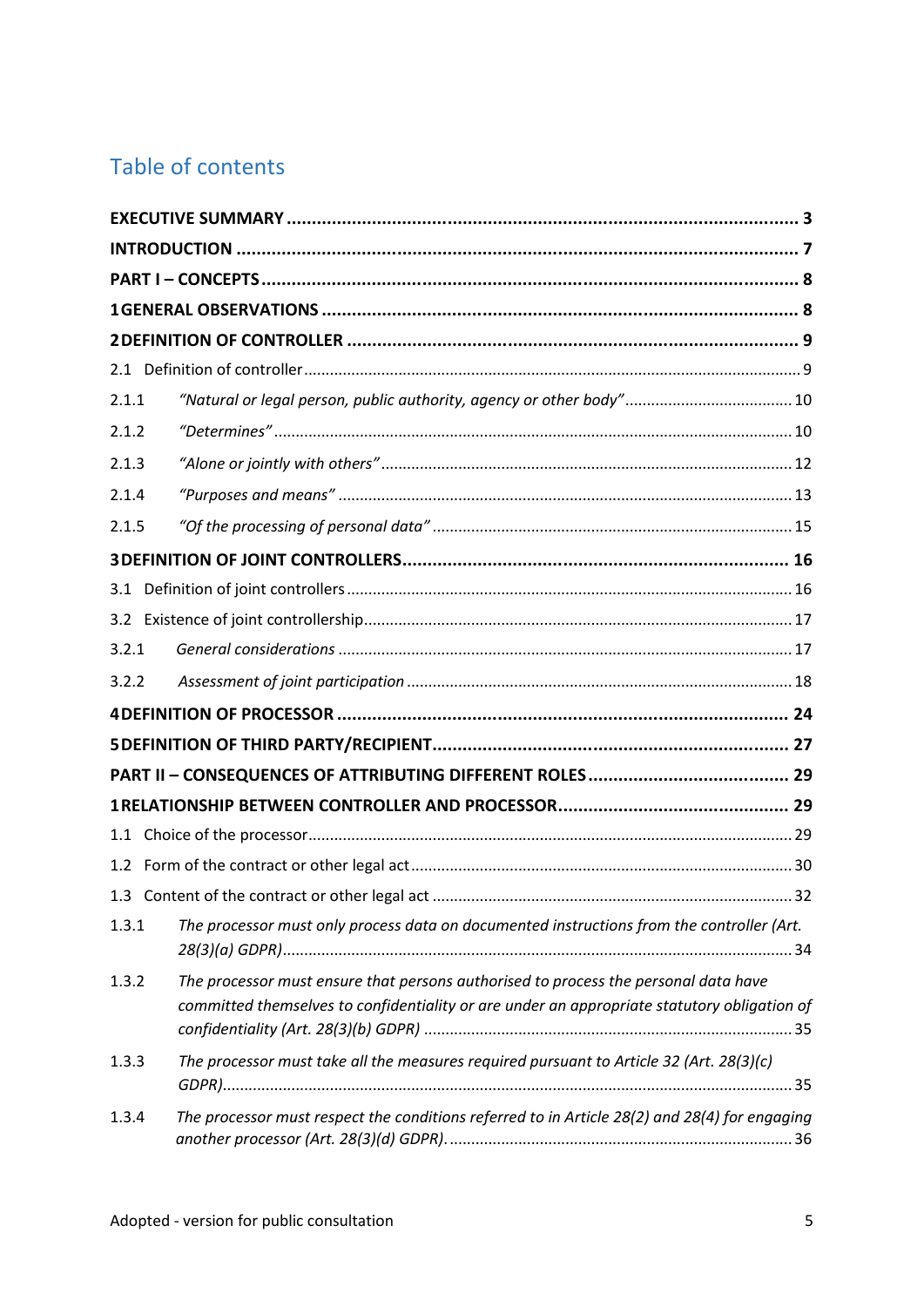| 1.3.5  | The processor must assist the controller for the fulfilment of its obligation to respond to<br>requests for exercising the data subject's rights (Article 28(3) (e) GDPR).  36                                                                                           |
|--------|--------------------------------------------------------------------------------------------------------------------------------------------------------------------------------------------------------------------------------------------------------------------------|
| 1.3.6  | The processor must assist the controller in ensuring compliance with the obligations                                                                                                                                                                                     |
| 1.3.7  | On termination of the processing activities, the processor must, at the choice of the<br>controller, delete or return all the personal data to the controller and delete existing copies                                                                                 |
| 1.3.8  | The processor must make available to the controller all information necessary to<br>demonstrate compliance with the obligations laid down in Article 28 and allow for and<br>contribute to audits, including inspections, conducted by the controller or another auditor |
|        |                                                                                                                                                                                                                                                                          |
|        |                                                                                                                                                                                                                                                                          |
| 1.6    |                                                                                                                                                                                                                                                                          |
|        |                                                                                                                                                                                                                                                                          |
|        | 2.1 Determining in a transparent manner the respective responsibilities of joint controllers for                                                                                                                                                                         |
|        | 2.2 Allocation of responsibilities needs to be done by way of an arrangement 42                                                                                                                                                                                          |
| 2.2.1  |                                                                                                                                                                                                                                                                          |
| 2.2.2. |                                                                                                                                                                                                                                                                          |
|        |                                                                                                                                                                                                                                                                          |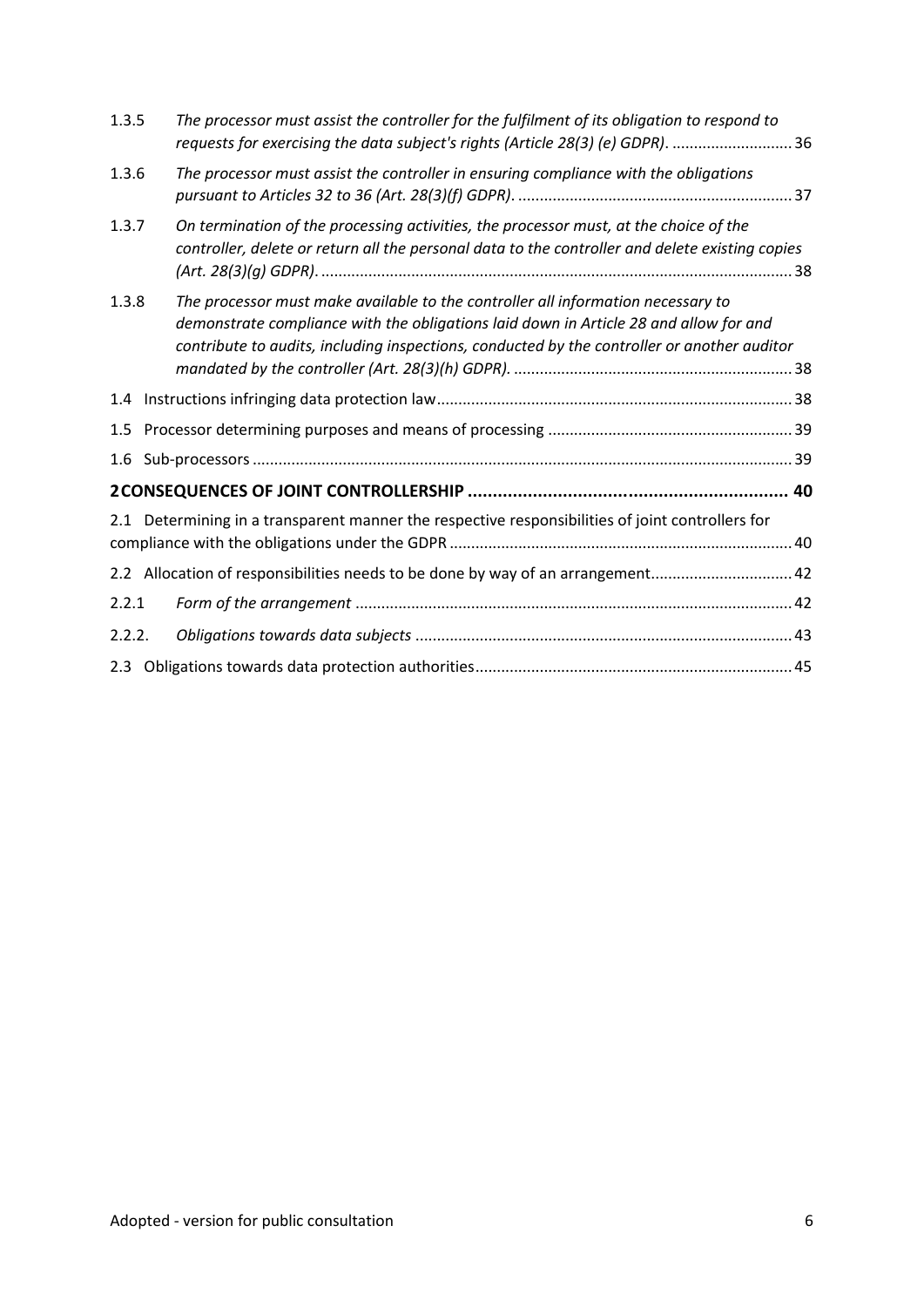### **The European Data Protection Board**

Having regard to Article 70 (1e) of the Regulation 2016/679/EU of the European Parliament and of the Council of 27 April 2016 on the protection of natural persons with regard to the processing of personal data and on the free movement of such data, and repealing Directive 95/46/EC, (hereinafter "GDPR" or "the Regulation"),

Having regard to the EEA Agreement and in particular to Annex XI and Protocol 37 thereof, as amended by the Decision of the EEA joint Committee No 154/2018 of 6 July 2018<sup>1</sup>,

Having regard to Article 12 and Article 22 of its Rules of Procedure,

Whereas the preparatory work of these guidelines involved the collection of inputs from stakeholders, both in writing and at a stakeholder event, in order to identify the most pressing challenges;

#### **HAS ADOPTED THE FOLLOWING GUIDELINES**

## INTRODUCTION

- 1. This document seeks to provide guidance on the concepts of controller and processor based on the GDPR's rules on definitions in Article 4 and the provisions on obligations in chapter IV. The main aim is to clarify the meaning of the concepts and to clarify the different roles and the distribution of responsibilities between these actors.
- 2. The concept of controller and its interaction with the concept of processor play a crucial role in the application of the GDPR, since they determine who shall be responsible for compliance with different data protection rules, and how data subjects can exercise their rights in practice. The GDPR explicitly introduces the accountability principle, i.e. the controller shall be responsible for, and be able to demonstrate compliance with, the principles relating to processing of personal data in Article 5. Moreover, the GDPR also introduces more specific rules on the use of processor(s) and some of the provisions on personal data processing are addressed - not only to controllers - but also to processors.
- 3. It is therefore of paramount importance that the precise meaning of these concepts and the criteria for their correct use are sufficiently clear and shared throughout the European Union and the EEA.
- 4. The Article 29 Working Party issued guidance on the concepts of controller/processor in its opinion 1/2010 (WP169)<sup>2</sup> in order to provide clarifications and concrete examples with respect to these concepts. Since the entry into force of the GDPR, many questions have been raised regarding to what extent the GDPR brought changes to the concepts of controller and processor and their respective roles. Questions were raised in particular to the substance and implications of the concept of joint controllership (e.g. as laid down in Article 26 GDPR) and to the specific obligations for processors laid down in Chapter IV (e.g. as laid down in Article 28 GDPR). Therefore, and as the EDPB recognizes that the concrete application of the concepts needs further clarification, the EDPB now deems it necessary

<sup>1</sup> References to "Member States" made throughout this document should be understood as references to "EEA Member States".

<sup>&</sup>lt;sup>2</sup> Article 29 Working Party Opinion 1/2010 on the concepts of "controller" and "processor" adopted on 16 February 2010, 264/10/EN, WP 169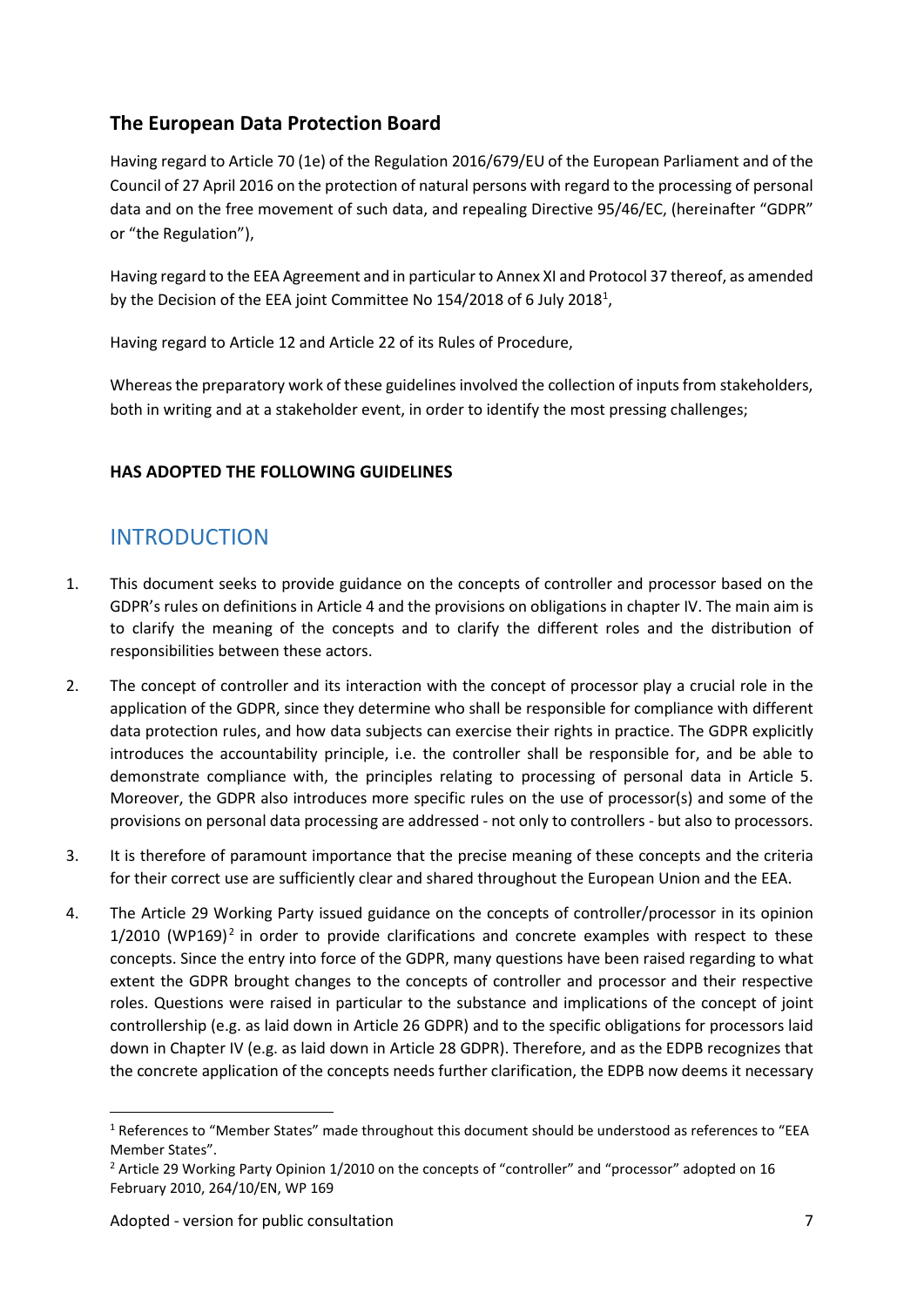to give more developed and specific guidance in order to ensure a consistent and harmonised approach throughout the EU and the EEA. The present guidelines replace the previous opinion of Working Party 29 on these concepts (WP169).

5. In part I, these guidelines discuss the definitions of the different concepts of controller, joint controllers, processor and third party/recipient. In part II, further guidance is provided on the consequences that are attached to the different roles of controller, joint controllers and processor.

## **PART I – CONCEPTS**

## 1 GENERAL OBSERVATIONS

- 6. The GDPR, in Article 5(2), explicitly introduces the accountability principle which means that:
	- the controller shall be *responsible for the compliance* with the principles set out in Article 5(1) GDPR; and that
	- the controller shall be able to *demonstrate compliance* with the principles set out in Article 5(1) GDPR.

This principle has been described in an opinion by the Article 29 WP <sup>3</sup> and will not be discussed in detail here.

- 7. The aim of incorporating the accountability principle into the GDPR and making it a central principle was to emphasize that data controllers must implement appropriate and effective measures and be able to demonstrate compliance. <sup>4</sup>
- 8. The accountability principle has been further elaborated in Article 24, which states that the controller shall implement appropriate technical and organisational measures to ensure and to be able **to demonstrate** that processing is performed in accordance with the GDPR. Such measures shall be reviewed and updated if necessary. The accountability principle is also reflected in Article 28, which lays down the controller's obligations when engaging a processor.
- 9. The accountability principle is directly addressed to the controller. However, some of the more specific rules are addressed to both controllers and processors, such as the rules on supervisory authorities' powers in Article 58. Both controllers and processors can be fined in case of non-compliance with the obligations of the GDPR that are relevant to them and both are directly accountable towards supervisory authorities by virtue of the obligations to maintain and provide appropriate documentation upon request, co-operate in case of an investigation and abide by administrative orders. At the same time, it should be recalled that processors must always comply with, and act only on, instructions from the controller.
- 10. The accountability principle, together with the other, more specific rules on how to comply with the GDPR and the distribution of responsibility, therefore makes it necessary to define the different roles of several actors involved in a personal data processing activity.

<sup>&</sup>lt;sup>3</sup> Article 29 Working Party Opinion 3/2010 on the principle of accountability adopted on 13 July 2010, 00062/10/EN WP 173.

<sup>4</sup> Recital 74 GDPR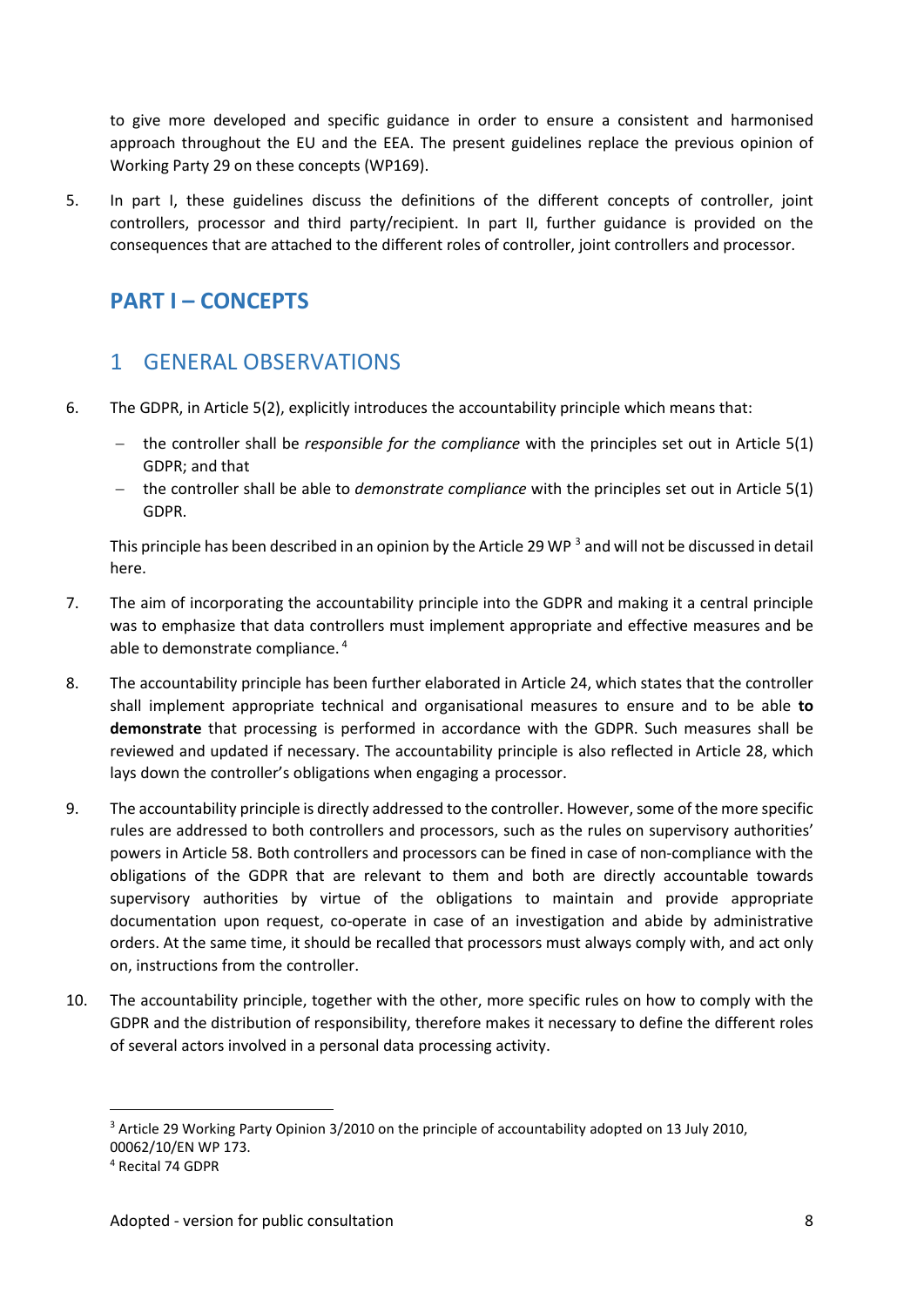- 11. A general observation regarding the concepts of controller and processor in the GDPR isthat they have not changed compared to the Directive 95/46/EC and that overall, the criteria for how to attribute the different roles remain the same.
- 12. The concepts of controller and processor are *functional* concepts: they aim to allocate responsibilities according to the actual roles of the parties.<sup>5</sup> This implies that the legal status of an actor as either a "controller" or a "processor" must in principle be determined by its actual activities in a specific situation, rather than upon the formal designation of an actor as being either a "controller" or "processor" (e.g. in a contract). $6$
- 13. The concepts of controller and processor are also *autonomous* concepts in the sense that, although external legal sources can help identifying who is a controller, it should be interpreted mainly according to EU data protection law. The concept of controller should not be prejudiced by other - sometimes colliding or overlapping - concepts in other fields of law, such as the creator or the right holder in intellectual property rights or competition law.
- 14. As the underlying objective of attributing the role of controller is to ensure accountability and the effective and comprehensive protection of the personal data, the concept of 'controller' should be interpreted in a sufficiently broad way so as to ensure full effect of EU data protection law, to avoid lacunae and to prevent possible circumvention of the rules.

## 2 DEFINITION OF CONTROLLER

#### 2.1 Definition of controller

#### 15. A controller is defined by Article 4(7) GDPR as

*"the natural or legal person, public authority, agency or other body which, alone or jointly with others, determines the purposes and means of the processing of personal data; where the purposes and means of such processing are determined by Union or Member State law, the controller or the specific criteria for its nomination may be provided for by Union or Member State law"*.

- 16. The definition of controller contains five main building blocks, which will be analysed separately for the purposes of these Guidelines. They are the following:
	- "the natural or legal person, public authority, agency or other body"
	- **"** determines"
	- "alone or jointly with others"
	- " "the purposes and means"
	- "of the processing of personal data".

<sup>&</sup>lt;sup>5</sup> Article 29 Working Party Opinion 1/2010, WP 169, p. 9.

<sup>6</sup> See also the Opinion of Advocate General Mengozzi, in *Jehovah's witnesses*, C-25/17, ECLI:EU:C:2018:57, paragraph 68 ("*For the purposes of determining the 'controller' within the meaning of Directive 95/46, I am* inclined to consider [....] that excessive formalism would make it easy to circumvent the provisions of Directive *95/46 and that, consequently, it is necessary to rely upon a more factual than formal analysis […].*")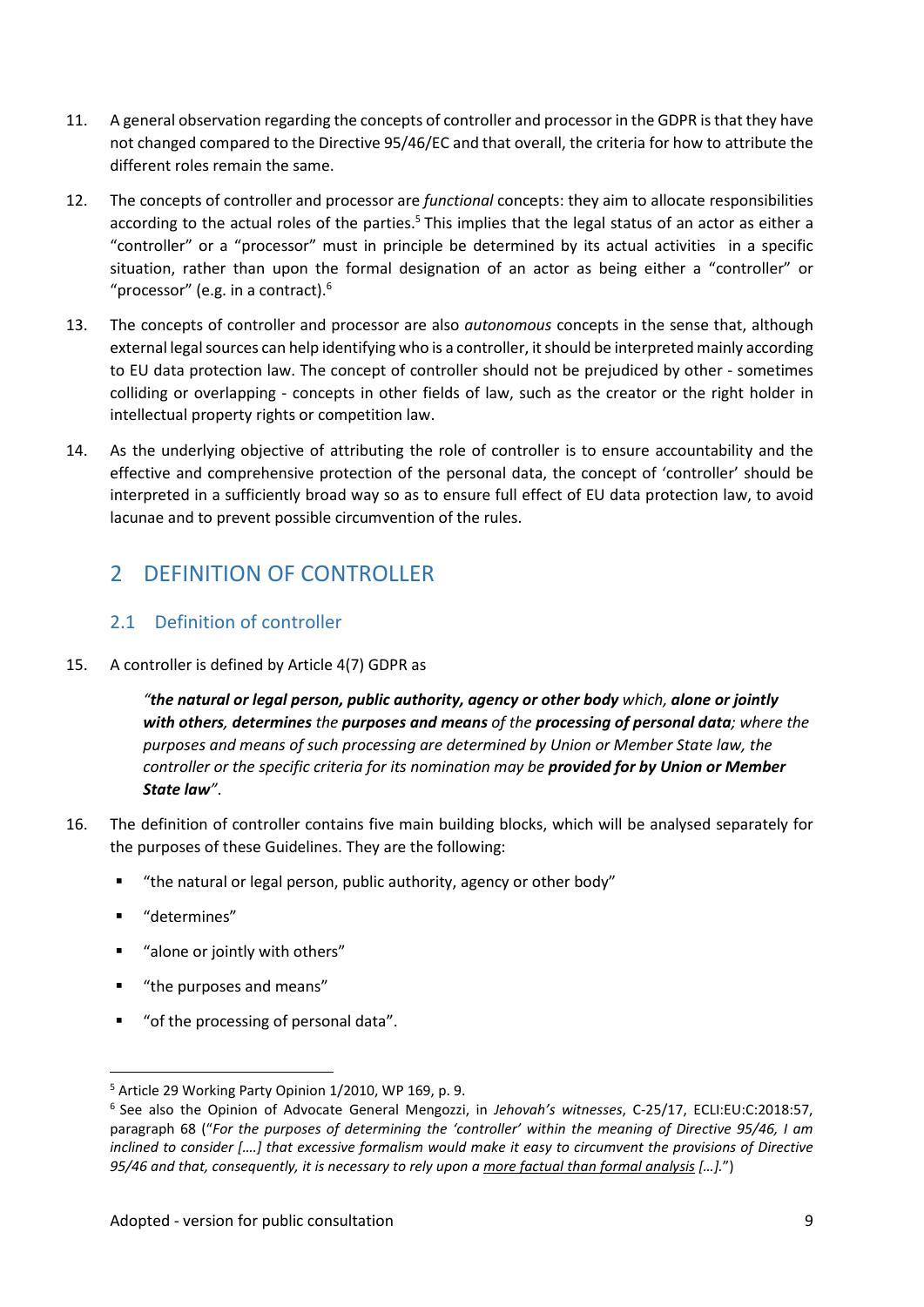#### 2.1.1 "Natural or legal person, public authority, agency or other body"

- 17. The first building block relates to the type of entity that can be a controller. Under the GDPR, a controller can be "*a natural or legal person, public authority, agency or other body*". This means that, in principle, there is no limitation as to the type of entity that may assume the role of a controller. It might be an organisation, but it might also be an individual or a group of individuals.<sup>7</sup> In practice, however, it is usually the organisation as such, and not an individual within the organisation (such as the CEO, an employee or a member of the board), that acts as a controller within the meaning of the GDPR. As far as data processing within a company group is concerned, special attention must be paid to the question of whether an establishment acts as a controller or processor, e.g. when processing data on behalf of the parent company.
- 18. Sometimes, companies and public bodies appoint a specific person responsible forthe implementation of the processing operations. Even if a specific natural person is appointed to ensure compliance with data protection rules, this person will not be the controller but will act on behalf of the legal entity (company or public body) which will be ultimately responsible in case of infringement of the rules in its capacity as controller.

#### 2.1.2 "Determines"

19. The second building block of the controller concept refers to the controller's *influence* over the processing, by virtue of an *exercise of decision-making power*. A controller is a body that *decides* certain key elements about the processing. This controllership may be defined by law or may stem from an analysis of the factual elements or circumstances of the case. One should look at the specific processing operations in question and understand who determines them, by first considering the following questions: "*why is this processing taking place*?" and "*who decided that the processing should take place for a particular purpose?"*.

#### *Circumstances giving rise to control*

20. Having said that the concept of controller is a functional concept, it is therefore based on a **factual rather than a formal analysis**. In order to facilitate the analysis, certain rules of thumb and practical presumptions may be used to guide and simplify the process. In most situations, the "determining body" can be easily and clearly identified by reference to certain legal and/or factual circumstances from which "influence" normally can be inferred, unless other elements indicate the contrary. Two categories of situations can be distinguished: (1) control stemming from *legal provisions*; and (2) control stemming from *factual influence*.

#### 1) *Control stemming from legal provisions*

21. There are cases where control can be inferred from explicit legal competence e.g., when the controller or the specific criteria for its nomination are designated by national or Union law. Indeed, Article 4(7) states that "*where the purposes and means of such processing are determined by Union or Member* State law, the controller or the specific criteria for its nomination may be provided for by Union or *Member State law.*" Where the controller has been specifically identified by law this will be determinative for establishing who is acting as controller. This presupposes that the legislator has designated as controller the entity that has a genuine ability to exercise control. In some countries, the

<sup>7</sup> For example, in its Judgment in *Jehovah's witnesses*, C-25/17, ECLI:EU:C:2018:551, paragraph 75, the CJEU considered that a religious community of Jehovah's witnesses acted as a controller, jointly with its individual members. Judgment in *Jehovah's witnesses*, C-25/17, ECLI:EU:C:2018:551, paragraph 75.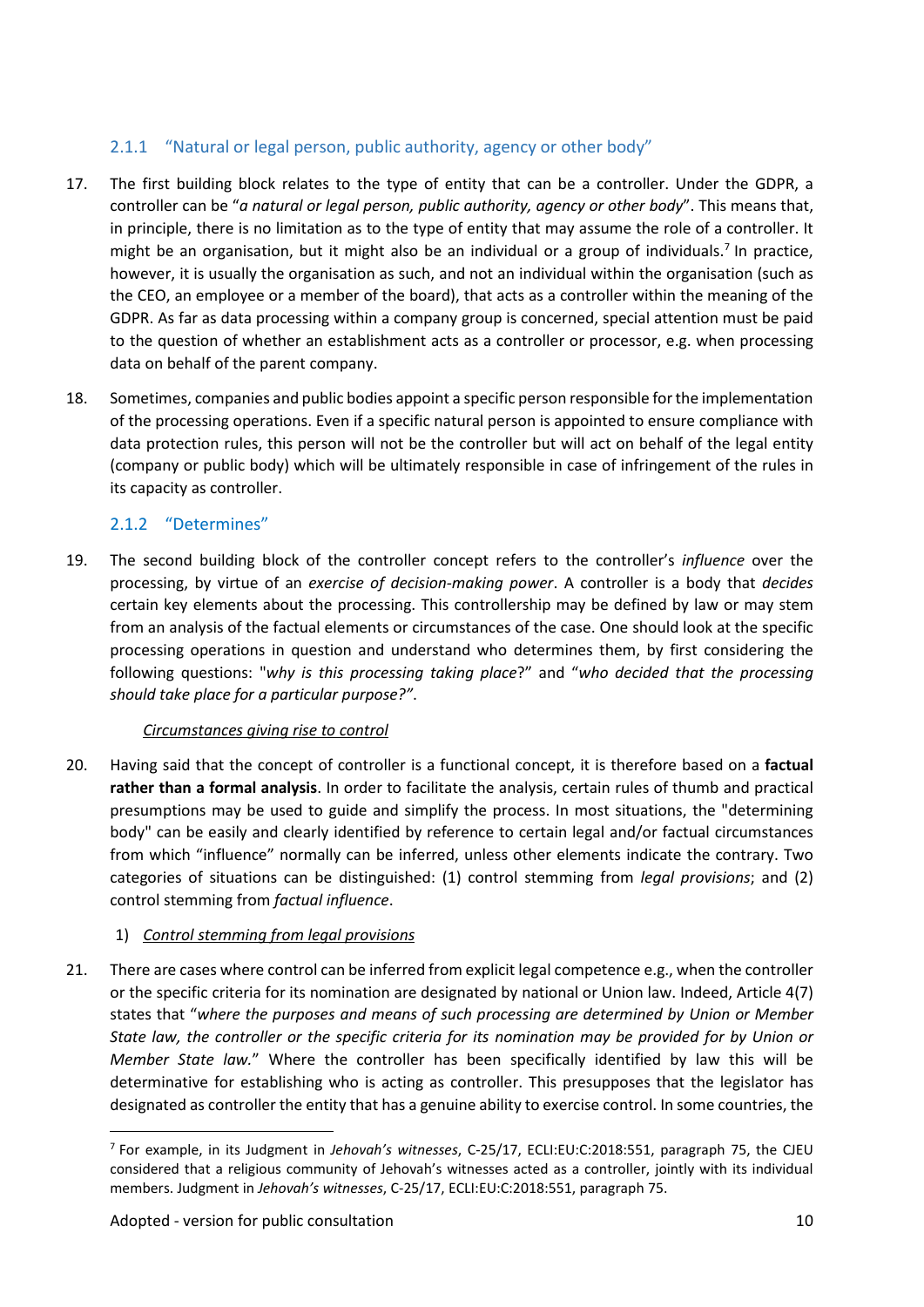national law provides that public authorities are responsible for processing of personal data within the context of their duties.

22. However, more commonly, rather than directly appointing the controller or setting out the criteria for its appointment, the law will establish a task or impose a duty on someone to collect and process certain data. In those cases, the purpose of the processing is often determined by the law. The controller will normally be the one designated by law for the realization of this purpose, this public task. For example, this would be the case where an entity which is entrusted with certain public tasks (e.g., social security) which cannot be fulfilled without collecting atleast some personal data, sets up a database or register in order to fulfil those public tasks. In that case, the law, albeit indirectly, sets out who is the controller. More generally, the law may also impose an obligation on either public or private entities to retain or provide certain data. These entities would then normally be considered as controllers with respect to the processing that is necessary to execute this obligation.

#### **Example: Legal provisions**

The national law in Country A lays down an obligation for municipal authorities to provide social welfare benefits such as monthly payments to citizens depending on their financial situation. In order to carry out these payments, the municipal authority must collect and process data about the applicants' financial circumstances. Even though the law doesnot explicitly state that the municipal authorities are controllers for this processing, this follows implicitly from the legal provisions.

#### 2) *Control stemming from factual influence*

- 23. In the absence of control arising from legal provisions, the qualification of a party as controller must be established on the basis of an assessment of the factual circumstances surrounding the processing. All relevant factual circumstances must be taken into account in order to reach a conclusion as to whether a particular entity exercises a determinative influence with respect to the processing of personal data in question.
- 24. The need for factual assessment also means that the role of a controller does not stem from the nature of an entity that is processing data but from its concrete activities in a specific context. In other words, the same entity may act at the same time as controller for certain processing operations and as processor for others, and the qualification as controller or processor has to be assessed with regard to each specific data processing activity.
- 25. In practice, certain processing activities can be considered as naturally attached to the role oractivities of an entity ultimately entailing responsibilities from a data protection point of view. This can be due to more general legal provisions or an established legal practice in different areas(civil law, commercial law, labour law etc.). In this case, existing traditional roles and professional expertise that normally imply a certain responsibility will help in identifying the controller, for example an employer in relation to processing personal data about his employees, a publisher processing personal data about its subscribers, or an association processing personal data about its members or contributors. When an entity engages in processing of personal data as part of its interactions with its own employees, customers or members, it will generally be the one who factually can determine the purpose and means around the processing and is therefore acting as a controller within the meaning of the GDPR.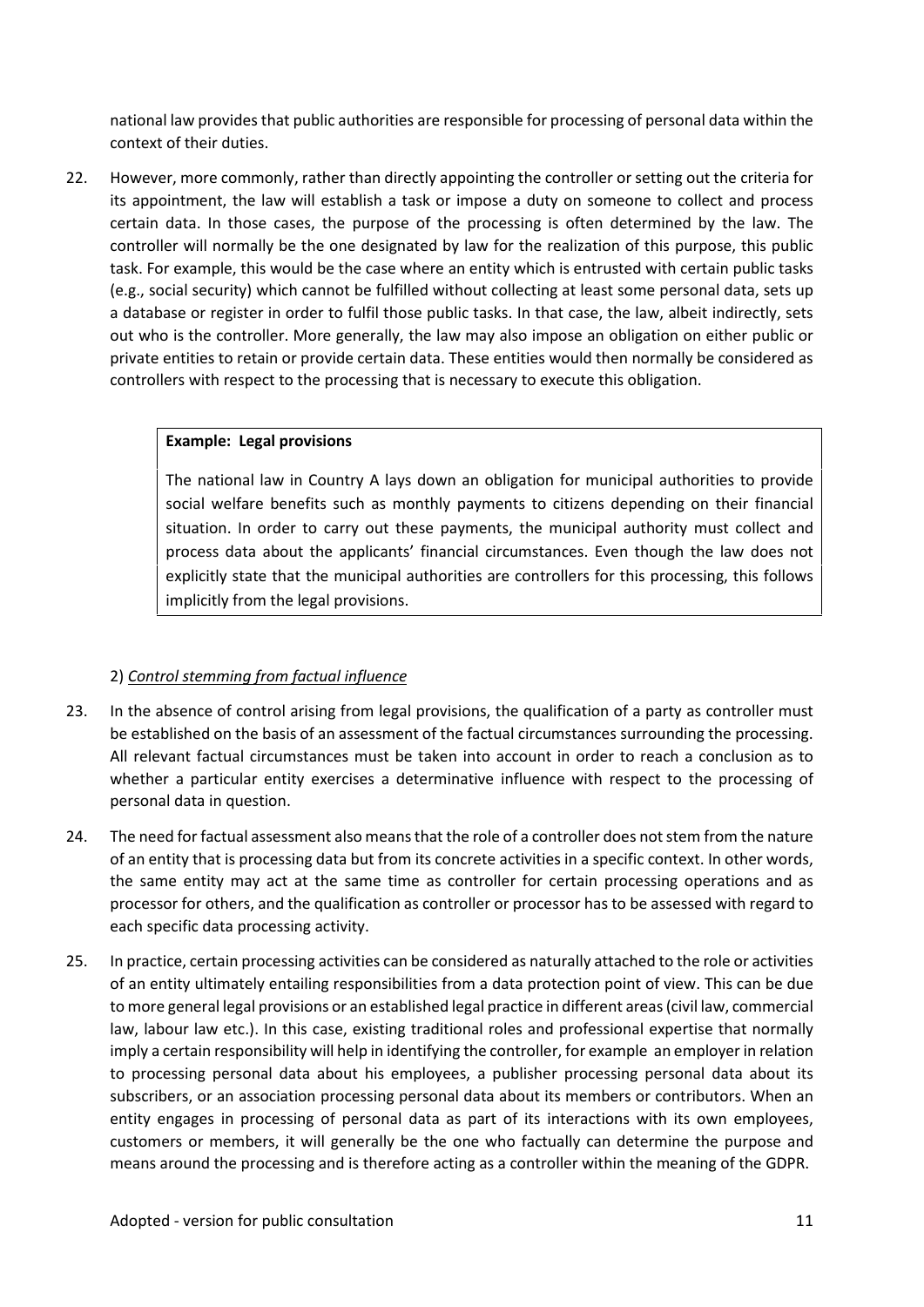#### **Example: Law firms**

The company ABC hires a law firm to represent it in a dispute. In order to carry out this task, the law firm needs to process personal data related to the case. The reasons for processing the personal data is the law firm's mandate to represent the client in court. This mandate however is not specifically targeted to personal data processing. The law firm acts with a significant degree of independence, for example in deciding what information to use and how to use it, and there are no instructions from the client company regarding the personal data processing. The processing that the law firm carries out in order to fulfil the task as legal representative for the company is therefore linked to the functional role of the law firm so that it is to be regarded as controller for this processing.

- 26. In many cases, an assessment of the contractual terms between the different parties involved can facilitate the determination of which party (or parties) is acting as controller. Even if a contract is silent as to who is the controller, it may contain sufficient elements to infer who exercises a decision-making role with respect to the purposes and means of the processing. It may also be that the contract contains an explicit statement as to the identity of the controller. If there is no reason to doubt that this accurately reflects the reality, there is nothing against following the terms of the contract. However, the terms of a contract are not decisive in all circumstances, as this would simply allow parties to allocate responsibility as they see fit. It is not possible either to become a controller or to escape controller obligations simply by shaping the contract in a certain way where the factual circumstances say something else.
- 27. If one party in fact decides why and how personal data are processed that party will be a controller even if a contract says that it is a processor. Similarly, it is not because a commercial contract uses the term "subcontractor" that an entity shall be considered a processor from the perspective of data protection law.<sup>8</sup>
- 28. In line with the factual approach, the word "determines" means that the entity that actually exerts influence on the purposes and means of the processing is the controller. Normally, a processor agreement establishes who the determining party (controller) and the instructed party (processor) are. Even if the processor offers a service that is preliminary defined in a specific way, the controller has to be presented with a detailed description of the service and must make the final decision to actively approve the way the processing is carried out and to be able to request changes if necessary. Furthermore, the processor cannot at a later stage change the essential elements of the processing without the approval of the controller.

#### 2.1.3 "Alone or jointly with others"

29. Article 4(7) recognizes that the "purposes and means" of the processing might be determined by more than one actor. It states that the controller is the actor who "alone or jointly with others" determines the purposes and means of the processing. This means that several different entities may act as controllers for the same processing, with each of them then being subject to the applicable data

<sup>&</sup>lt;sup>8</sup> See e.g., Article 29 Data Protection Working Party, Opinion 10/2006 on the processing of personal data by the Society for Worldwide Interbank Financial Telecommunication (SWIFT), 22 November 2006, WP128, p. 11.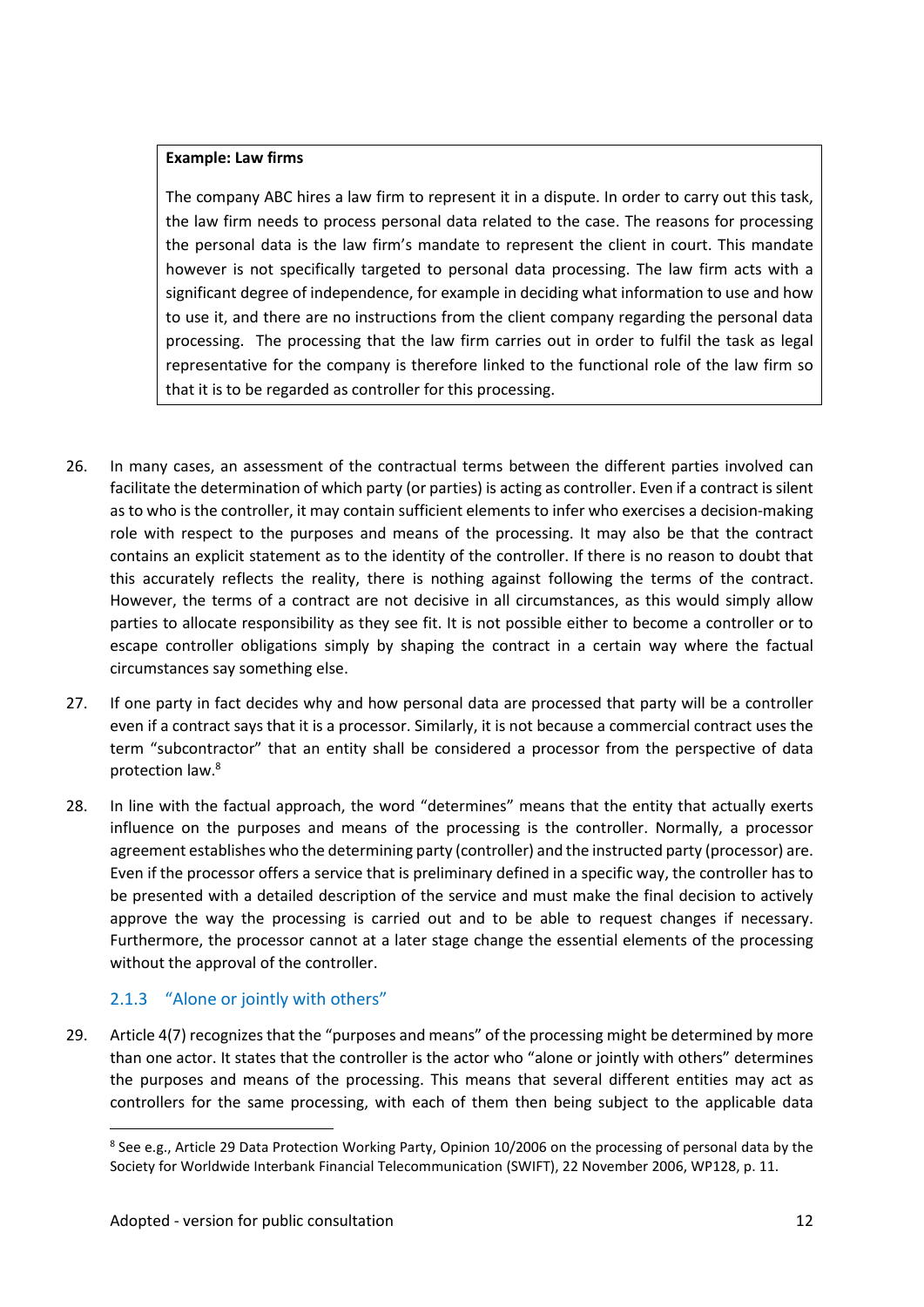protection provisions. Correspondingly, an organisation can still be a controller even if itdoes not make all the decisions asto purposes and means. The criteria for joint controllership and the extent to which two or more actors jointly exercise control may take different forms, as clarified later on.<sup>9</sup>

#### 2.1.4 "Purposes and means"

- 30. The fourth building block ofthe controller definition refers to the object of the controller's influence, namely the "purposes and means" of the processing. It represents the substantive part of the controller concept: what a party should determine in order to qualify as controller.
- 31. Dictionaries define "purpose" as "an anticipated outcome that is intended or that guides your planned actions" and "means" as "how a result is obtained or an end is achieved".
- 32. The GDPR establishes that data must be collected for specified, explicit and legitimate purposes and not further processed in a way incompatible with those purposes. Determination of the "purposes" of the processing and the "means" to achieve them is therefore particularly important.
- 33. Determining the purposes and the means amounts to deciding respectively the "why" and the "how" of the processing:  $10$  given a particular processing operation, the controller is the actor who has determined *why* the processing is taking place (i.e., "to what end"; or "what for") and *how* this objective shall be reached (i.e. which means shall be employed to attain the objective). A natural or legal person who exerts such influence over the processing of personal data, thereby participates in the determination of the purposes and means of that processing in accordance with the definition in Article 4(7) GDPR.<sup>11</sup>
- 34. The controller must decide on both purpose and means of the processing as described below. As a result, the controller cannot settle with only determining the purpose. It must also make decisions about the means of the processing. Conversely, the party acting as processor can never determine the purpose of the processing.
- 35. In practice, if a controller engages a processor to carry out the processing on its behalf, it often means that the processor shall be able to make certain decisions of its own on how to carry out the processing. The EDPB recognizes that some margin of manoeuvre may exist for the processor also to be able to make some decisions in relation to the processing. In this perspective, there is a need to provide guidance about which **level of influence** on the "why" and the "how" should entail the qualification of an entity as a controller and to what extent a processor may make decisions of its own.
- 36. When one entity clearly determines purposes and means, entrusting another entity with processing activities that amount to the execution of its detailed instructions, the situation is straightforward, and there is no doubt that the second entity should be regarded as a processor, whereas the first entity is the controller.

#### *Essential vs. non-essential means*

37. The question iswhere to draw the line between decisions that are reserved to the controller and decisions that can be left to the discretion of the processor. Decisions on the purpose of the processing are clearly always for the controller to make.

<sup>&</sup>lt;sup>9</sup> See section 3, p.15

<sup>&</sup>lt;sup>10</sup> See also the Opinion of Advocate General Bot in Wirtschaftsakademie, C-210/16, ECLI:EU:C:2017:796, paragraph 46.

<sup>11</sup> Judgment in *Jehovah's witnesses*, C-25/17, ECLI:EU:C:2018:551, paragraph 68.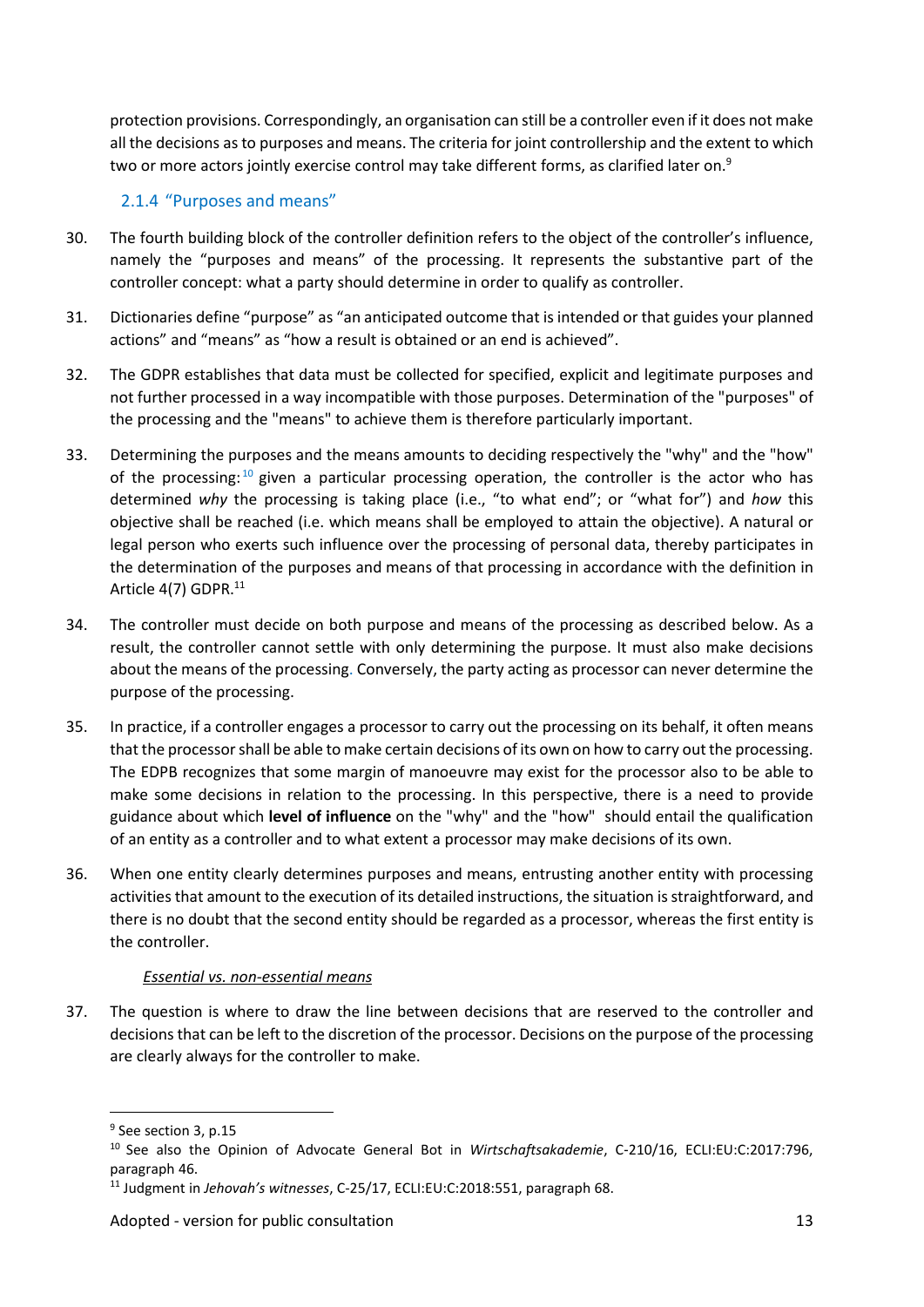38. Asregardsthe determination of means, a distinction can be made between essential and non-essential means. "Essential means" are closely linked to the purpose and the scope of the processing and are traditionally and inherently reserved to the controller. Examples of essential means are the type of personal data which are processed ("*which data shall be processed*?"), the duration of the processing ("*for how long shall they be processed?*"), the categories of recipients ("*who shall have access to them?*") and the categories of data subjects ("*whose personal data are being processed?*"). "Non essential means" concern more practical aspects of implementation, such as the choice for a particular type of hard- or software or the detailed security measures which may be left to the processor to decide on.

#### **Example: Payroll administration**

Employer A hires another company to administer the payment of salaries to its employees. Employer A gives clear instructions on who to pay, what amounts, by what date, by which bank, how long the data shall be stored, what data should be disclosed to the tax authority etc. In this case, the processing of data is carried out for Company A's purpose to pay salaries to its employees and the payroll administrator may not use the data for any purpose of its own. The way in which the payroll administrator should carry out the processing is in essence clearly and tightly defined. Nevertheless, the payroll administrator may decide on certain detailed matters around the processing such as which software to use, how to distribute access within its own organisation etc. This does not alter its role as processor as long as the administrator does not go against or beyond the instructions given by Company A.

#### **Example: Bank payments**

As part of the instructions from Employer A, the payroll administration transmits information to Bank B so that they can carry out the actual payment to the employees of Employer A. This activity includes processing of personal data by Bank B which it carries out for the purpose of performing banking activity. Within this activity, the bank decides independently from Employer A on which data that have to be processed to provide the service, for how long the data must be stored etc. Employer A cannot have any influence on the purpose and means of Bank B's processing of data. Bank B is therefore to be seen as a controller for this processing and the transmission of personal data from the payroll administration is to be regarded as a disclosure of information between two controllers, from Employer A to Bank B.

#### **Example: Accountants**

Employer A also hires Accounting firm C to carry out audits of their bookkeeping and therefore transfers data about financial transactions (including personal data) to C. Accounting firm C processes these data without detailed instructions from A. Accounting firm C decides itself, in accordance with legal provisions regulating the tasks of the auditing activities carried out by C, that the data it collects will only be processed for the purpose of auditing A and it determines what data it needs to have, which categories of persons that need to be registered, how long the data shall be kept and what technical means to use. Under these circumstances, Accounting firm C is to be regarded as a controller of its own when performing its auditing services for A. However, this assessment may be different depending on the level of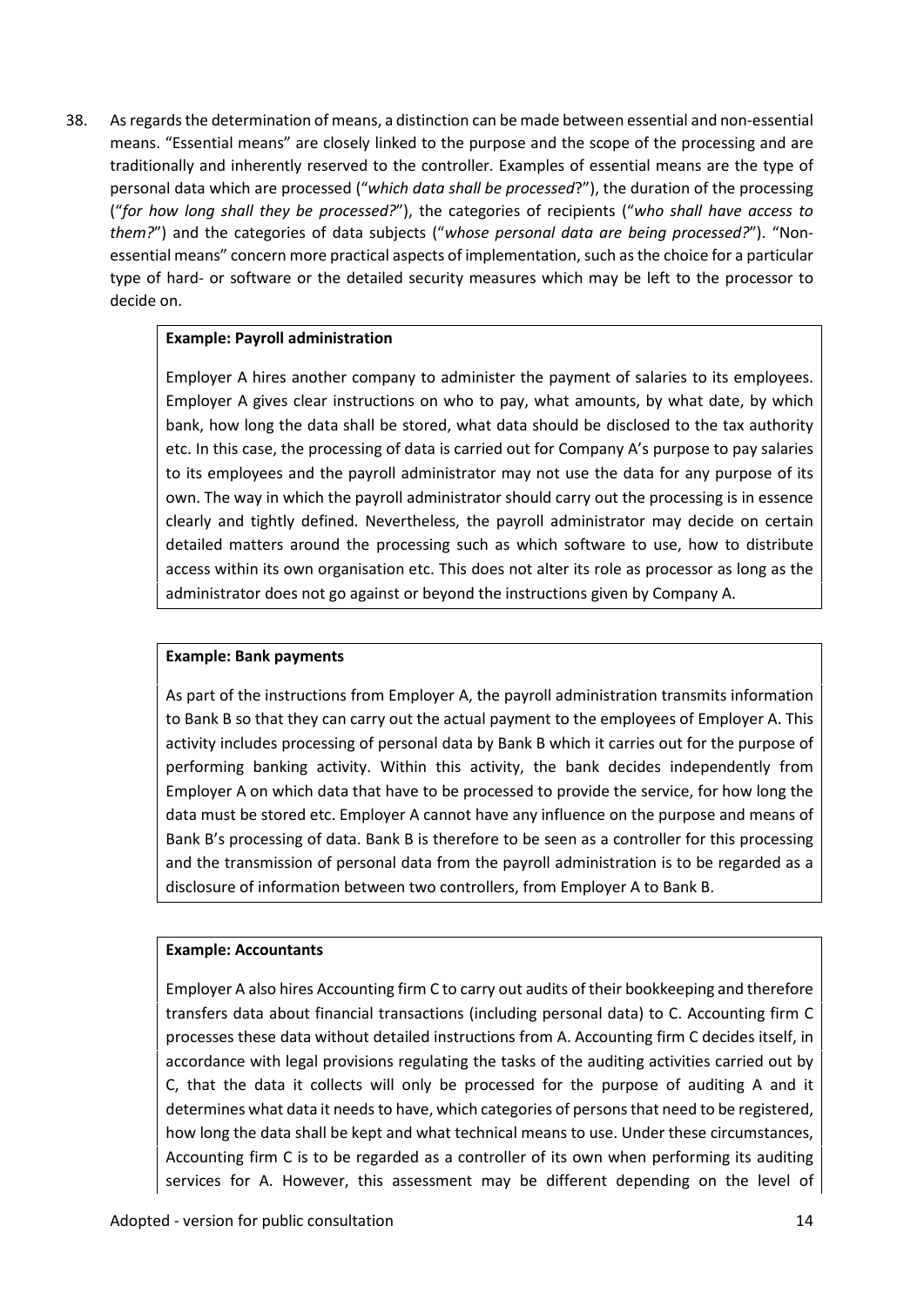instructions from A. In a situation where the law does not lay down specific obligations for the accounting firm and the client company provides very detailed instructions on the processing, the accounting firm would indeed be acting as a processor. A distinction could be made between a situation where the processing is - in accordance with the laws regulating this profession - done as part of the accounting firm's core activity and where the processing is a more limited, ancillary task that is carried out as part of the client company's activity.

#### **Example: Hosting services**

Employer A hires hosting service H to store encrypted data on H's servers. The hosting service H does not determine whether the data it hosts are personal data nor does it process data in any other way than storing it on its servers. As storage is one example of a personal data processing activity, the hosting service H is processing personal data on employer A's behalf and is therefore a processor. Employer A must provide the necessary instructions to H on, for example, which technical and organisational security measures are required and a data processing agreement according to Article 28 must be concluded. H must assist A in ensuring that the necessary security measures are taken and notify it in case of any personal data breach.

39. Even though decisions on non-essential means can be left to the processor, the controller must still stipulate certain elements in the processor agreement, such as  $-$  in relation to the security requirement, e.g. an instruction to take all measures required pursuant to Article 32 of the GDPR. The agreement must also state that the processor shall assist the controller in ensuring compliance with, for example, Article 32. In any event, the controller remains responsible for the implementation of appropriate technical and organisational measures to ensure and be able to demonstrate that the processing is performed in accordance with the Regulation (Article 24). In doing so, the controller must take into account the nature, scope, context and purposes of the processing as well as the risks for rights and freedoms of natural persons. For this reason, the controller must be fully informed about the means that are used so that it can take an informed decision in this regard. In order for the controller to be able to demonstrate the lawfulness of the processing, it is advisable to document at the minimum necessary technical and organisational measures in the contract or other legally binding instrument between the controller and the processor.

#### 2.1.5 "Of the processing of personal data"

40. The purposes and means determined by the controller must relate to the "processing of personal data". Article 4(2) GDPR defines the processing of personal data as "*any operation or set of operations which is performed on personal data or on sets of personal data*". As a result, the concept of a controller can be linked either to a single processing operation or to a set of operations. In practice, this may mean that the control exercised by a particular entity may extend to the entirety of processing at issue but may also be limited to a particular stage in the processing.<sup>12</sup>

<sup>12</sup> Judgment in *Fashion ID*, C‑40/17, ECLI:EU:C:2019:629, paragraph 74: "*(A)s the Advocate General noted, [...-] it* appears that a natural or legal person may be a controller, within the meaning of Article 2(d) of Directive 95/46, jointly with others only in respect of operations involving the processing of personal data for which it determines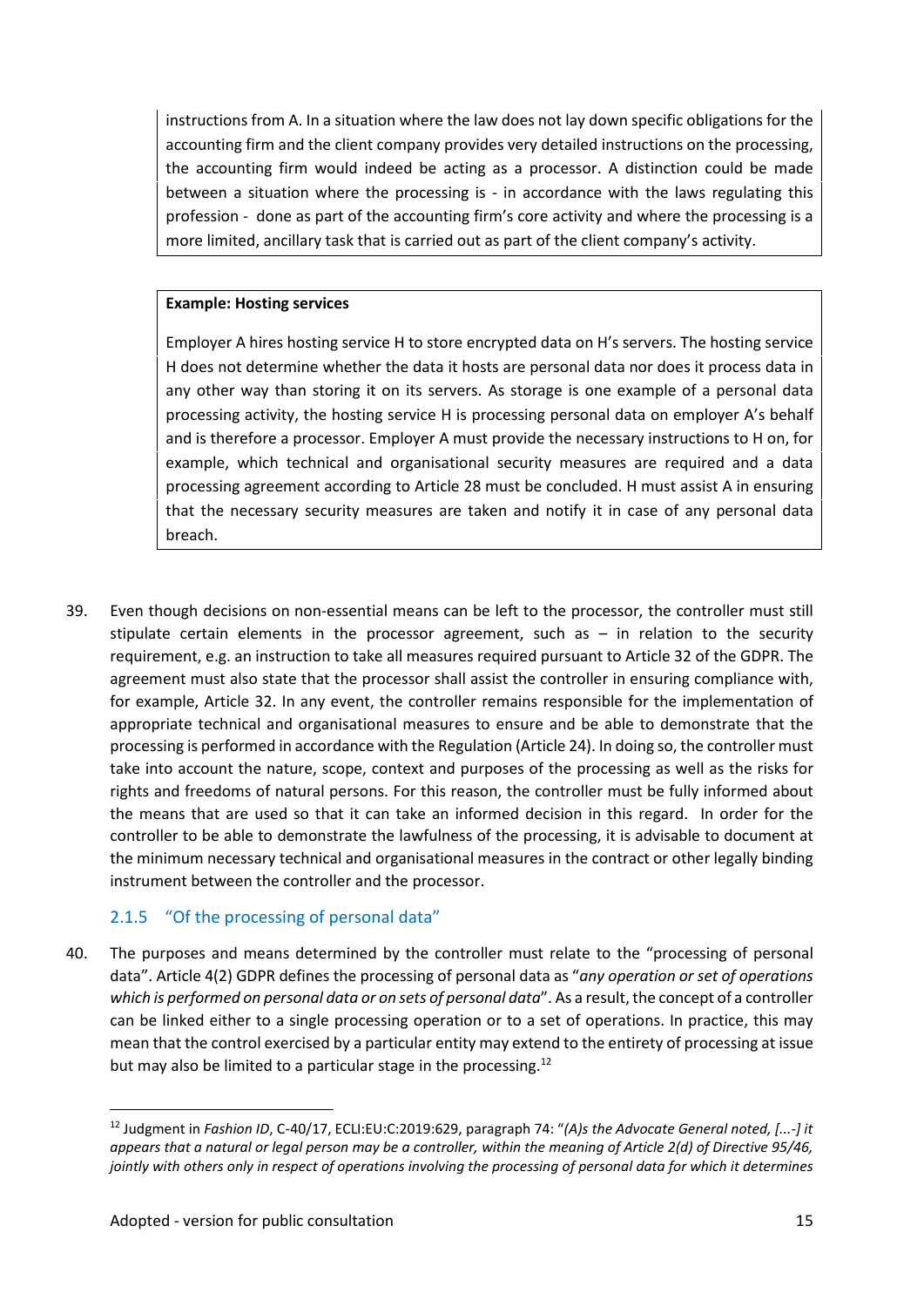- 41. Anyone who decides to process data must consider whether this includes personal data and, if so, what the obligations are according to the GDPR. An actor will be considered a "controller" even if it does not deliberately target personal data as such or has wrongfully assessed that it does not process personal data.
- 42. It is not necessary that the controller actually has access to the data that is being processed<sup>13</sup>. Someone who outsources a processing activity and in doing so, has a determinative influence on the purpose and (essential) means of the processing (e.g. by adjusting parameters of a service in such a way that it influences whose personal data shall be processed), is to be regarded as controller even though he or she will never have actual access to the data.

#### **Example: Market research**

Company ABC wishesto understand which types of consumers are most likely to be interested in its products and contracts a service provider, XYZ, to obtain the relevant information.

Company ABC instructs XYZ on what type of information it is interested in and provides a list of questions to be asked to those participating in the market research.

Company ABC receives only statistical information (e.g., identifying consumer trends per region) from XYZ and does not have access to the personal data itself. Nevertheless, Company ABC decided that the processing should take place, the processing is carried out for its purpose and its activity and it has provided XYZ with detailed instructions on what information to collect. Company ABC is therefore still to be considered a controller with respect of the processing of personal data that takes place in order to deliver the information it has requested. XYZ may only process the data for the purpose given by Company ABC and according to its detailed instructions and is therefore to be regarded as processor.

## 3 DEFINITION OF JOINT CONTROLLERS

#### 3.1 Definition of joint controllers

- 43. The qualification as joint controllers may arise where more than one actor isinvolved in the processing.
- 44. While the concept is not new and already existed under Directive 95/46/EC, the GDPR, in its Article 26, introduces specific rules for joint controllers and sets a framework to govern their relationship. In

jointly the purposes and means. By contrast, [...] that natural or legal person cannot be considered to be a controller, within the meaning of that provision, in the context of operations that precede or are subsequent in the overall chain of processing for which that person does not determine either the purposes or the means". <sup>13</sup> Judgment in *Wirtschaftsakademie*, C-201/16, ECLI :EU :C :2018 :388, paragraph 38.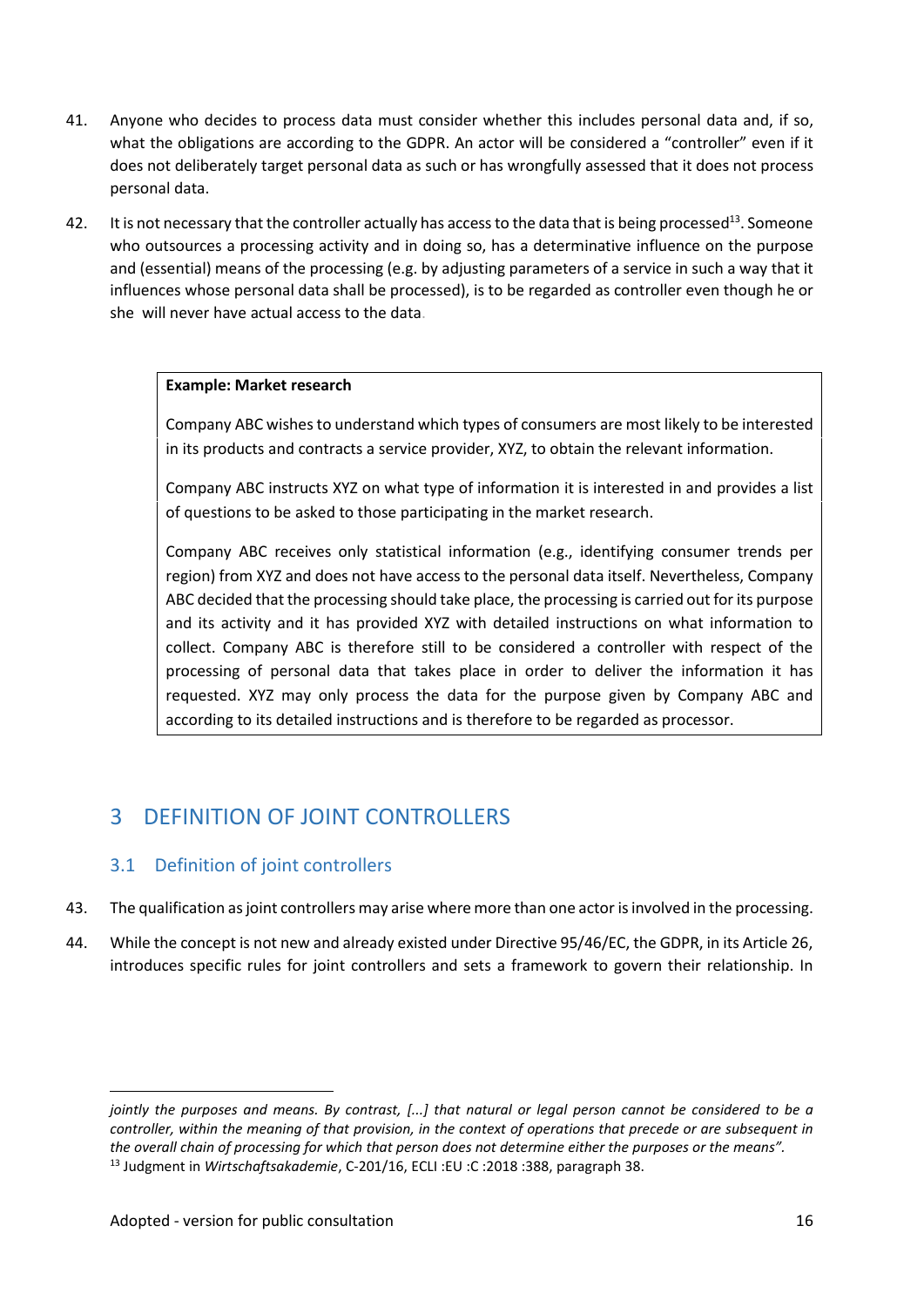addition, the Court of Justice of the European Union (CJEU) in recent rulings has brought clarifications on this concept and its implications<sup>14</sup>.

- 45. As further elaborated in Part II, section 2, the qualification of joint controllers will mainly have consequences in terms of allocation of obligations for compliance with data protection rules and in particular with respect to the rights of individuals.
- 46. In this perspective, the following section aims to provide guidance on the concept of joint controllers in accordance with the GDPR and the CJEU case law to assist entities in determining where they may be acting as joint controllers and applying the concept in practice.

#### 3.2 Existence of joint controllership

#### 3.2.1 General considerations

- 47. The definition of a controller in Article 4 (7) GDPR forms the starting point for determining joint controllership. The considerations in this section are thus directly related to and supplement the considerations in the section on the concept of controller. As a consequence, the assessment of joint controllership should mirror the assessment of "single" control developed above.
- 48. Article 26 GDPR, which reflects the definition in Article 4 (7) GDPR, provides that *"[w]here two or more controllers jointly determine the purposes and means of processing, they shall be joint controllers."* In broad terms, joint controllership exists with regard to a specific processing activity when different parties determine *jointly* the purpose and means of this processing activity. Therefore, assessing the existence of joint controllers requires examining whether the determination of purposes and means that characterize a controller are decided by more than one party. "Jointly" must be interpreted as meaning "together with" or "not alone", in different forms and combinations, as explained below.
- 49. The assessment of joint controllership should be carried out on a factual, rather than a formal, analysis of the actual influence on the purposes and means of the processing. All existing or envisaged arrangements should be checked against the factual circumstances regarding the relationship between the parties. A merely formal criterion would not be sufficient for at least two reasons: in some cases, the formal appointment of a joint controller - laid down for example by law or in a contract - would be absent; in other cases, it may be that the formal appointment does not reflect the reality of the arrangements, by formally entrusting the role of controller to an entity which actually is not in the position to "determine" the purposes and means of the processing.
- 50. Not all processing operationsinvolving several entities give rise to joint controllership. The overarching criterion for joint controllership to exist is the **joint participation of two or more entities in the determination of the purposes and means** of a processing operation. More specifically, joint participation needs to include the determination of purposes on the one hand and the determination

<sup>14</sup> See in particular, *Unabhängiges Landeszentrum für Datenschutz Schleswig-Holstein v Wirtschaftsakademie*, (C- 210/16), *Tietosuojavaltuutettu v Jehovan todistajat — uskonnollinen yhdyskunta* (C-25/17), *Fashion ID GmbH & Co. KG v Verbraucherzentrale NRW eV (*C-40/17). To be noted that while these judgments were issued by the CJUE on the interpretation of the concept of joint controllers under Directive 95/46/CE, they remain valid in the context of the GDPR, given that the elements determining this concept under the GDPR remain the same as under the Directive.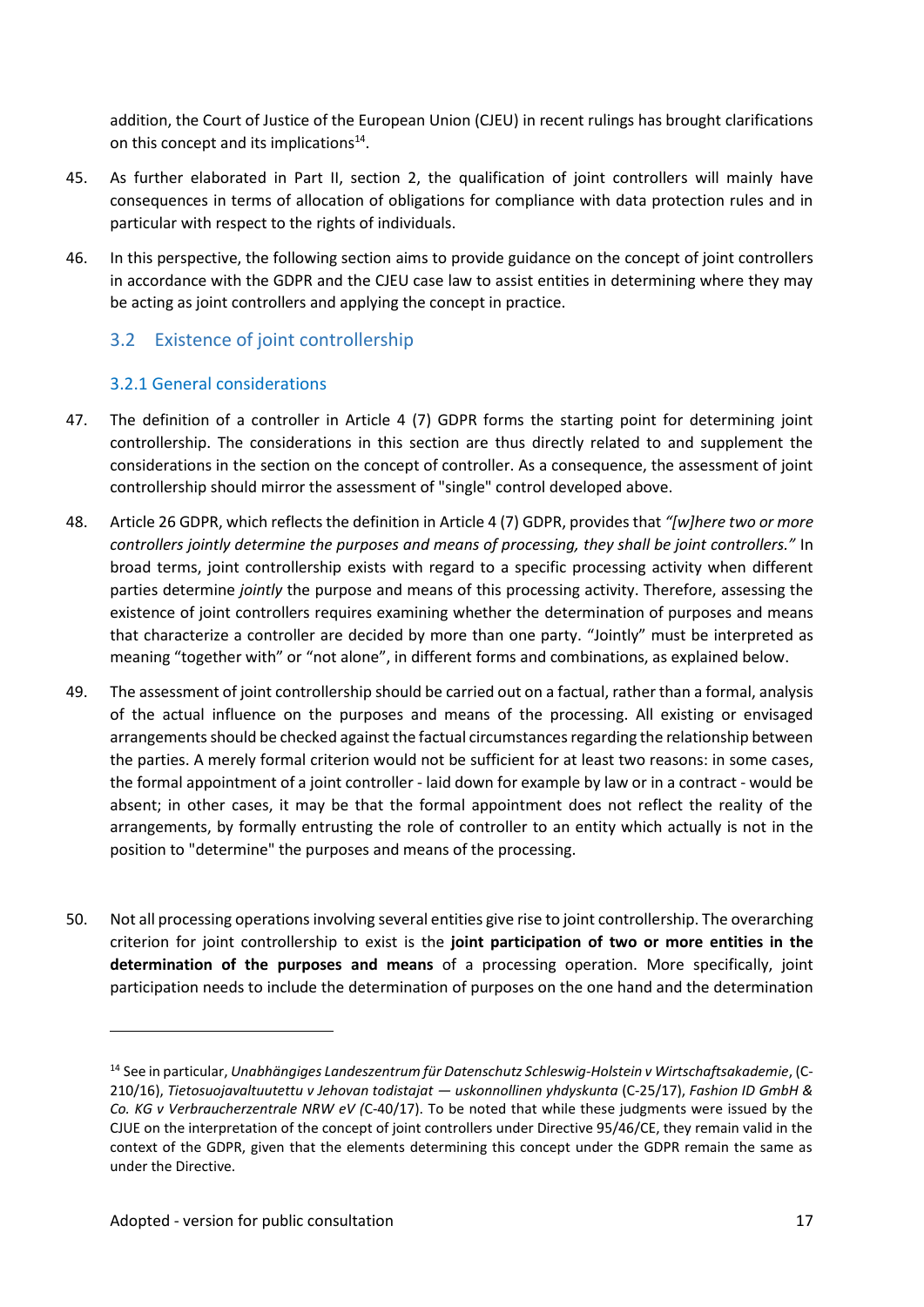of means on the other hand. If each of these elements are determined by all entities concerned, they should be considered as joint controllers of the processing at issue.

#### 3.2.2 Assessment of joint participation

- 51. Joint participation in the determination of purposes and means impliesthat more than one entity have a decisive influence over whether and how the processing takes place. In practice, joint participation can take several different forms. For example, joint participation can take the form of a **common decision** taken by two or more entities or result from **converging decisions** by two or more entities regarding the purposes and essential means.
- 52. Joint participation through a *common decision* means deciding together and involves a common intention in accordance with the most common understanding of the term "jointly" referred to in Article 26 of the GDPR.
- 53. The situation of joint participation through *converging decisions* results more particularly from the case law of the CJEU on the concept of joint controllers. Decisions can be considered as converging on purposes and means **if they complement each other and are necessary for the processing to take place in such manner that they have a tangible impact on the determination of the purposes and means of the processing**. As such, an important criterion to identify converging decisions in this context **is whether the processing would not be possible without both parties' participation in the sense that the processing by each party is inseparable, i.e. inextricably linked.** The situation of joint controllers acting on the basis of converging decisions should however be distinguished from the case of a processor, since the latter – while participating in the performance of a processing – does not process the data for its own purposes but carries out the processing on behalf of the controller.
- 54. The fact that one of the parties does not have access to personal data processed is not sufficient to exclude joint controllership<sup>15</sup>. For example, in *Jehovah's Witnesses*, the CJEU considered that a religious community must be considered a controller, jointly with its members who engage in preaching, of the processing of personal data carried out by the latter in the context of door-to-door preaching.<sup>16</sup> The CJEU considered that it was not necessary that the community had access to the data in question, or to establish that that community had given its members written guidelines or instructions in relation to the data processing.<sup>17</sup> The community participated in the determination of purposes and means by organising and coordinating the activities of its members, which helped to achieve the objective of the Jehovah's Witnesses community.<sup>18</sup> In addition, the community had knowledge on a general level of the fact that such processing was carried out in order to spread its faith.<sup>19</sup>
- 55. It is also important to underline, as clarified by the CJEU, that an entity will be considered as joint controller with the other(s) only in respect of those operations for which it determines, jointly with others, the means and the purposes of the processing. If one of these entities decides alone the

<sup>15</sup> Judgment in *Wirtschaftsakademie*, C-210/16, ECLI:EU:C:2018:388, paragraph 38.

<sup>16</sup> Judgment in Jehovah's witnesses, C-25/17, ECLI:EU:C:2018:551, paragraph 75.

 $17$  Ibid.

<sup>18</sup> Ibid, paragraph 71.

 $19$  Ibid.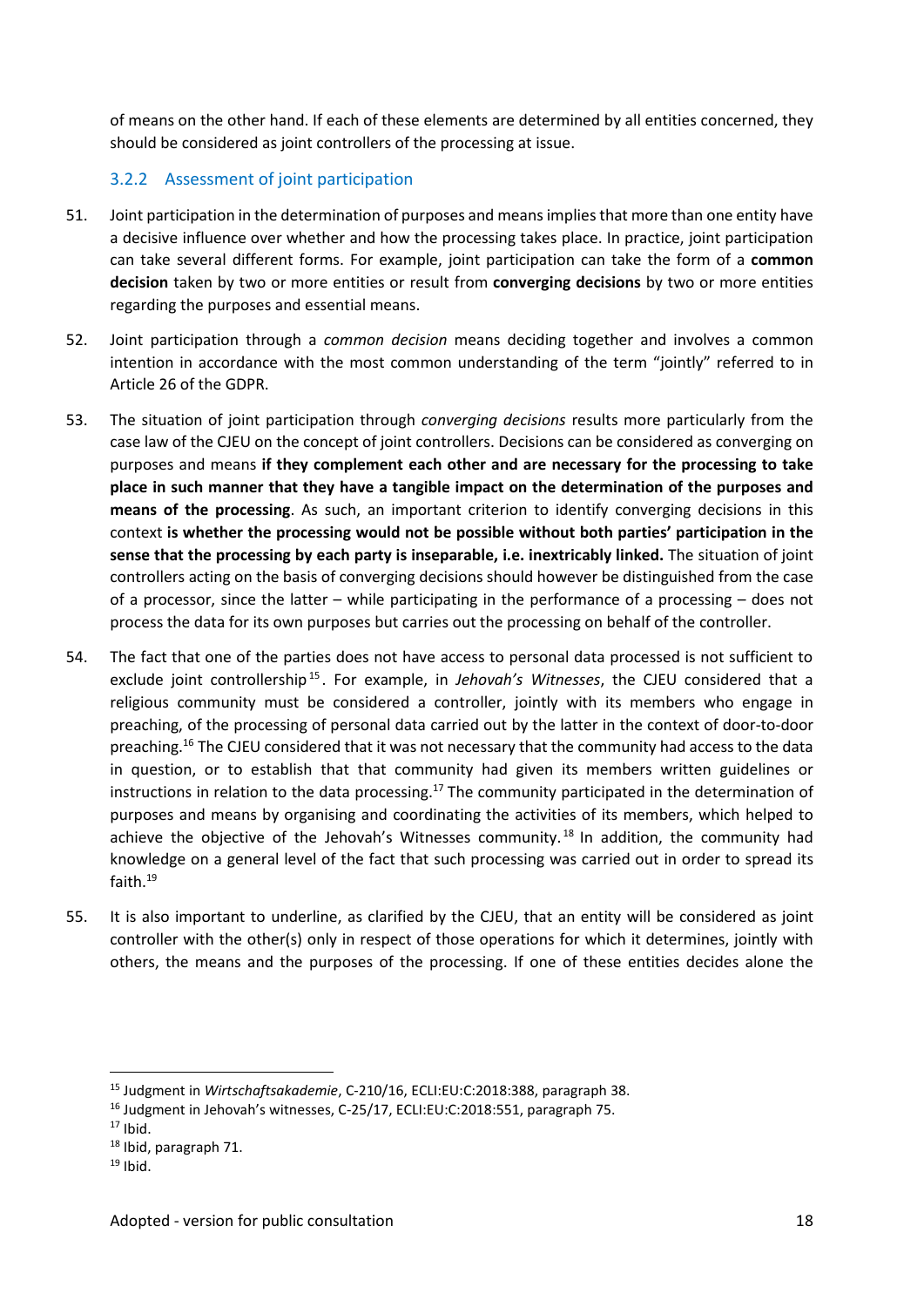purposes and means of operations that precede or are subsequent in the chain of processing, this entity must be considered as the sole controller of this preceding or subsequent operation<sup>20</sup>.

56. The existence of joint responsibility does not necessarily imply equal responsibility of the various operators involved in the processing of personal data. On the contrary, the CJEU has clarified that those operators may be involved at different stages of that processing and to different degrees so that the level of responsibility of each of them must be assessed with regard to all the relevant circumstances of the particular case.

#### 3.2.2.1 Jointly determined purpose(s)

- 57. Joint controllership exists when entities involved in the same processing operation process such data for jointly defined purposes. This will be the case if the entities involved process the data for the same, or common, purposes.
- 58. In addition, when the entities do not have the same purpose for the processing, joint controllership may also, in light of the CJEU case law, be established when the entities involved pursue purposes which are closely linked or complementary. Such may be the case, for example, when there is a mutual benefit arising from the same processing operation, provided that each of the entities involved participates in the determination of the purposes and means of the relevant processing operation. In *Fashion ID*, for example, the CJEU clarified that a website operator participates in the determination of the purposes (and means) of the processing by embedding a social plug-in on a website in order to optimize the publicity of its goods by making them more visible on the social network. The CJEU considered that the processing operations at issue were performed in the economic interests of both the website operator and the provider of the social plug-in. $21$
- 59. Likewise, as noted by the CJEU in Wirtschaftsakademie, the processing of personal data through statistics of visitors to a fan page is intended to enable Facebook to improve its system of advertising transmitted via its network and to enable the administrator of the fan page to obtain statistics to manage the promotion of its activity.<sup>22</sup> Each entity in this case pursues its own interest but both parties participate in the determination of the purposes (and means) of the processing of personal data as regards the visitors to the fan page. $23$
- 60. In this respect, it is important to highlight that the mere existence of a mutual benefit (for ex. commercial) arising from a processing activity does not give rise to joint controllership. If the entity involved in the processing does not pursue any purpose(s) of its own in relation to the processing activity, but is merely being paid for services rendered, it is acting as a processor rather than as a joint controller.

#### 3.2.2.2 Jointly determined means

61. Joint controllership also requires that two or more entities have exerted influence over the means of the processing. This does not mean that, for joint controllership to exist, each entity involved needs in all cases to determine all of the means. Indeed, as clarified by the CJEU, different entities may be

<sup>20</sup> Judgment in *Fashion ID*, C-40/17, ECLI:EU:2018:1039, paragraph 74 "*By contrast, and without prejudice to any* civil liability provided for in national law in this respect, that natural or legal person cannot be considered to be a controller, within the meaning of that provision, in the context of operations that precede or are subsequent in the overall chain of processing for which that person does not determine either the purposes or the means".

<sup>21</sup> Judgment in *Fashion ID,* C-40/17, ECLI:EU:2018:1039, paragraph 80.

<sup>22</sup> Judgment in *Wirtschaftsakademie*, C-210/16, ECLI:EU:C:2018:388, paragraph 34.

<sup>&</sup>lt;sup>23</sup> Judgment in Wirtschaftsakademie, C-210/16, ECLI:EU:C:2018:388, paragraph 39.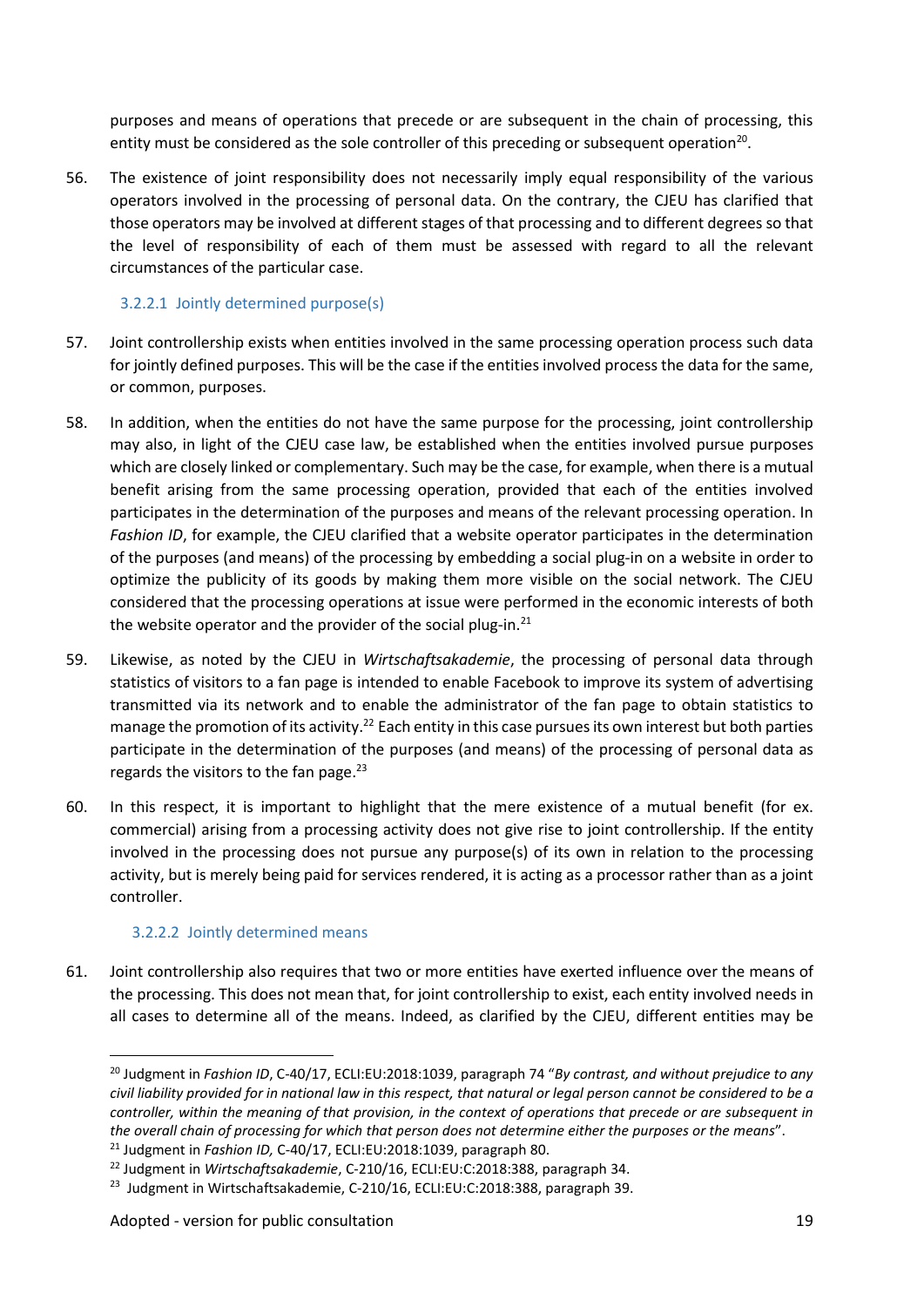involved at different stages of that processing and to different degrees. Different joint controllers may therefore define the means of the processing to a different extent, depending on who is effectively in a position to do so.

- 62. It may also be the case that one of the entities involved provides the means of the processing and makes it available for personal data processing activities by other entities. The entity who decides to make use of those means so that personal data can be processed for a particular purpose also participates in the determination of the means of the processing.
- 63. This scenario can notably arise in case of platforms, standardised tools, or other infrastructure allowing the parties to process the same personal data and which have been set up in a certain way by one of the parties to be used by others that can also decide how to set it up<sup>24</sup>. The use of an already existing technical system does not exclude joint controllership when users of the system can decide on the processing of personal data to be performed in this context.
- 64. As an example of this, the CJEU held in *Wirtschaftsakademie* that the administrator of a fan page hosted on Facebook, by defining parameters based on its target audience and the objectives of managing and promoting its activities, must be regarded as taking part in the determination of the means of the processing of personal data related to the visitors of its fan page.
- 65. Furthermore, the choice made by an entity to use for its own purposes a tool or other system developed by another entity, allowing the processing of personal data, will likely amount to a joint decision on the means of that processing by those entities. This follows from the Fashion ID case where the CJEU concluded, that by embedding on its website the Facebook Like button made available by Facebook to website operators, Fashion ID has exerted a decisive influence in respect of the operations involving the collection and transmission of the personal data of the visitors of its website to Facebook and had thus jointly determined with Facebook the means of that processing<sup>25</sup>.
- 66. It is important to underline that **the use of a common data processing system or infrastructure will not in all cases lead to qualify the parties involved as joint controllers,** in particular where the processing they carry out is separable and could be performed by one party without intervention from the other or where the provider is a processor in the absence of any purpose of its own (the existence of a mere commercial benefit for the parties involved is not sufficient to qualify as a purpose of processing).

#### **Example: Travel agency**

A travel agency sends personal data of its customers to the airline and a chain of hotels, with a view to making reservations for a travel package. The airline and the hotel confirm the availability of the seats and rooms requested. The travel agency issues the travel documents and vouchers for its customers. Each of the actors processes the data for carrying out their own activities and using their own means. In this case, the travel agency, the airline and the

 $24$  The provider of the system can be a joint controller if the criteria mentioned above are met, i.e. if the provider participates in the determination of purposes and means. Otherwise, the provider should be considered as a processor.

<sup>&</sup>lt;sup>25</sup> Judgment in Fashion ID, C-40/17, ECLI:EU:2018:1039, paragraphs 77-79.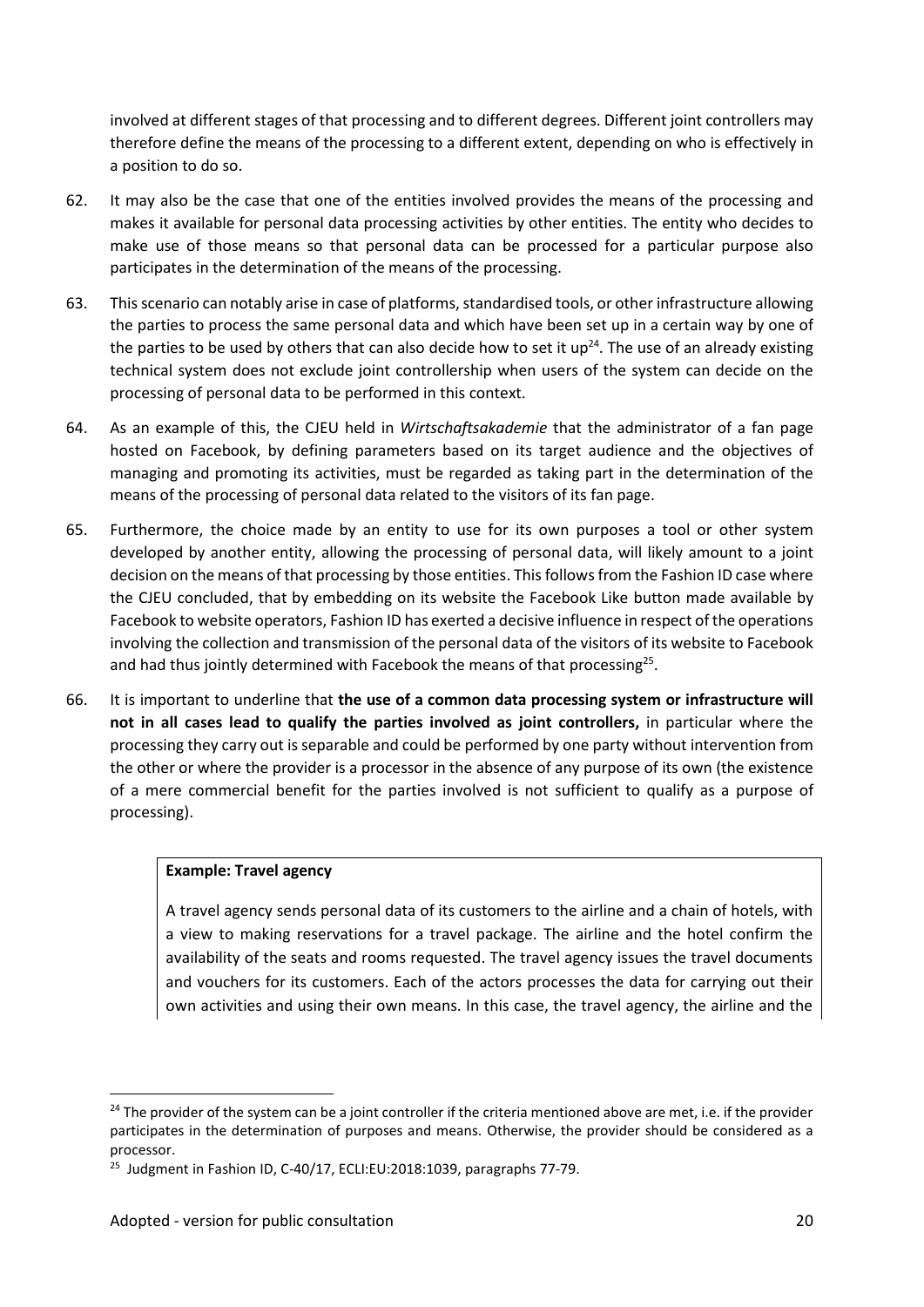hotel are three different data controllers processing the data for their own purposes and there is no joint controllership.

The travel agency, the hotel chain and the airline then decide to participate jointly in setting up an internet-based common platform for the common purpose of providing package travel deals. They agree on the essential means to be used, such as which data will be stored, how reservations will be allocated and confirmed, and who can have access to the information stored. Furthermore, they decide to share the data of their customers in order to carry out joint marketing actions. In this case, the travel agency, the airline and the hotel chain, jointly determine why and how personal data of their respective customers are processed and will therefore be joint controllers with regard to the processing operations relating to the common internet-based booking platform and the joint marketing actions. However, each of them would still retain sole control with regard to other processing activities outside the internet based common platform.

#### **Example: Research project by institutes**

Several research institutes decide to participate in a specific joint research project and to use to that end the existing platform of one of the institutes involved in the project. Each institute feeds personal data it holds into the platform for the purpose of the joint research and uses the data provided by others through the platform for carrying out the research. In this case, all institutes qualify as joint controllers for the personal data processing that is done by storing and disclosing information from this platform since they have decided together the purpose of the processing and the means to be used (the existing platform). Each of the institutes however is a separate controller for any other processing that may be carried out outside the platform for their respective purposes.

#### **Example: Marketing operation**

Companies A and B have launched a co-branded product C and wish to organise an event to promote this product. To that end, they decide to share data from their respective clients and prospects database and decide on the list of invitees to the event on this basis. They also agree on the modalities for sending the invitations to the event, how to collect feedback during the event and follow-up marketing actions. Companies A and B can be considered as joint controllers for the processing of personal data related to the organisation of the promotional event as they decide together on the jointly defined purpose and essential means of the data processing in this context.

#### **Example: Clinical Trials**

A health care provider (the investigator) and a university (the sponsor) decide to launch together a clinical trial with the same purpose. They collaborate together to the drafting of the study protocol (i.e. purpose, methodology/design of the study, data to be collected, subject exclusion/inclusion criteria, database reuse (where relevant) etc.). They may be considered as joint controllers, for this clinical trial as they jointly determine and agree on the same purpose and the essential means of the processing. The collection of personal data from the medical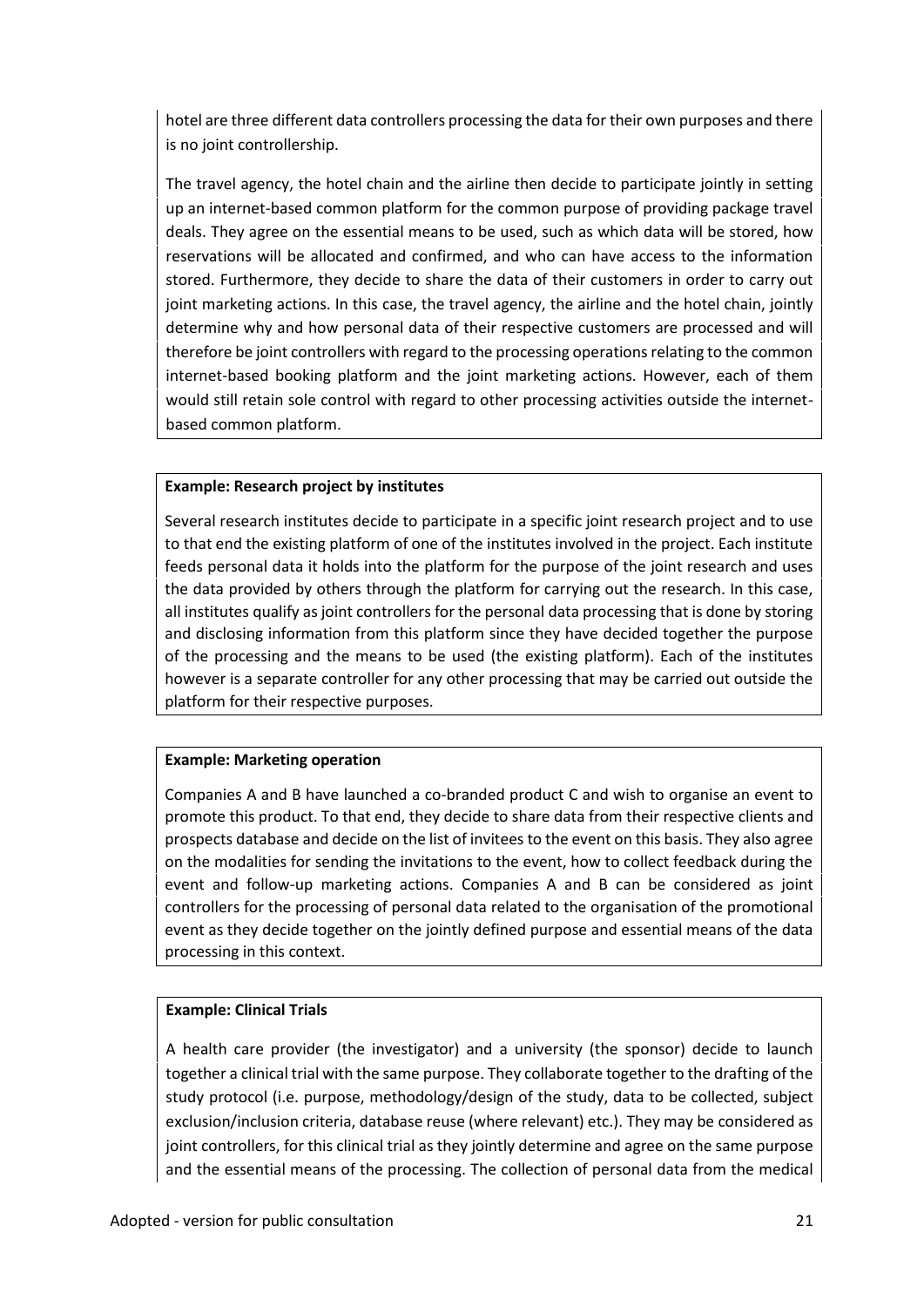record of the patient for the purpose of research is to be distinguished from the storage and use of the same data for the purpose of patient care, for which the health care provider remains the controller.

In the event that the investigator does not participate to the drafting of the protocol (he just accepts the protocol already elaborated by the sponsor), and the protocol is only designed by the sponsor, the investigator should be considered as a processor and the sponsor as the controller for this clinical trial.

#### **Example: Headhunters**

Company X helps Company Y in recruiting new staff- with its famous value-added service "global matchz". Company X looks for suitable candidates both among the CVs received directly by Company Y and those it already has in its own database. Such database is created and managed by Company X on its own. This ensures that Company X enhances the matching between job offers and job seekers, thus increasing its revenues. Even though they have not formally taken a decision together, Companies X and Y jointly participate to the processing with the purpose of finding suitable candidates based on converging decisions: the decision to create and manage the service "global matchz" for Company X and the decision of Company Y to enrich the database with the CVs it directly receives. Such decisions complement each other, are inseparable and necessary for the processing of finding suitable candidates to take place. Therefore, in this particular case they should be considered as joint controllers of such processing. However, Company X is the sole controller of the processing necessary to manage its database and Company Y is the sole controller of the subsequent hiring processing for its own purpose (organisation of interviews, conclusion of the contract and management of HR data).

#### 3.2.3 Situations where there is no joint controllership

- 67. The fact that several actors are involved in the same processing does not mean that they are necessarily acting as joint controllers of such processing. Not all kind of partnerships, cooperation or collaboration imply qualification of joint controllers as such qualification requires a case-by-case analysis of each processing at stake and the precise role of each entity with respect to each processing. The cases below provide non-exhaustive examples of situations where there is no joint controllership.
- 68. For example, the exchange of the same data or set of data between two entities without jointly determined purposes or jointly determined means of processing should be considered as a transmission of data between separate controllers.

#### **Example: Transmission of employee data to tax authorities**

A company collects and processes personal data of its employees with the purpose of managing salaries, health insurances, etc. A law imposes an obligation on the company to send all data concerning salaries to the tax authorities, with a view to reinforce fiscal control.

In this case, even though both the company and the tax authorities process the same data concerning salaries, the lack of jointly determined purposes and means with regard to this data processing will result in qualifying the two entities as two separate data controllers.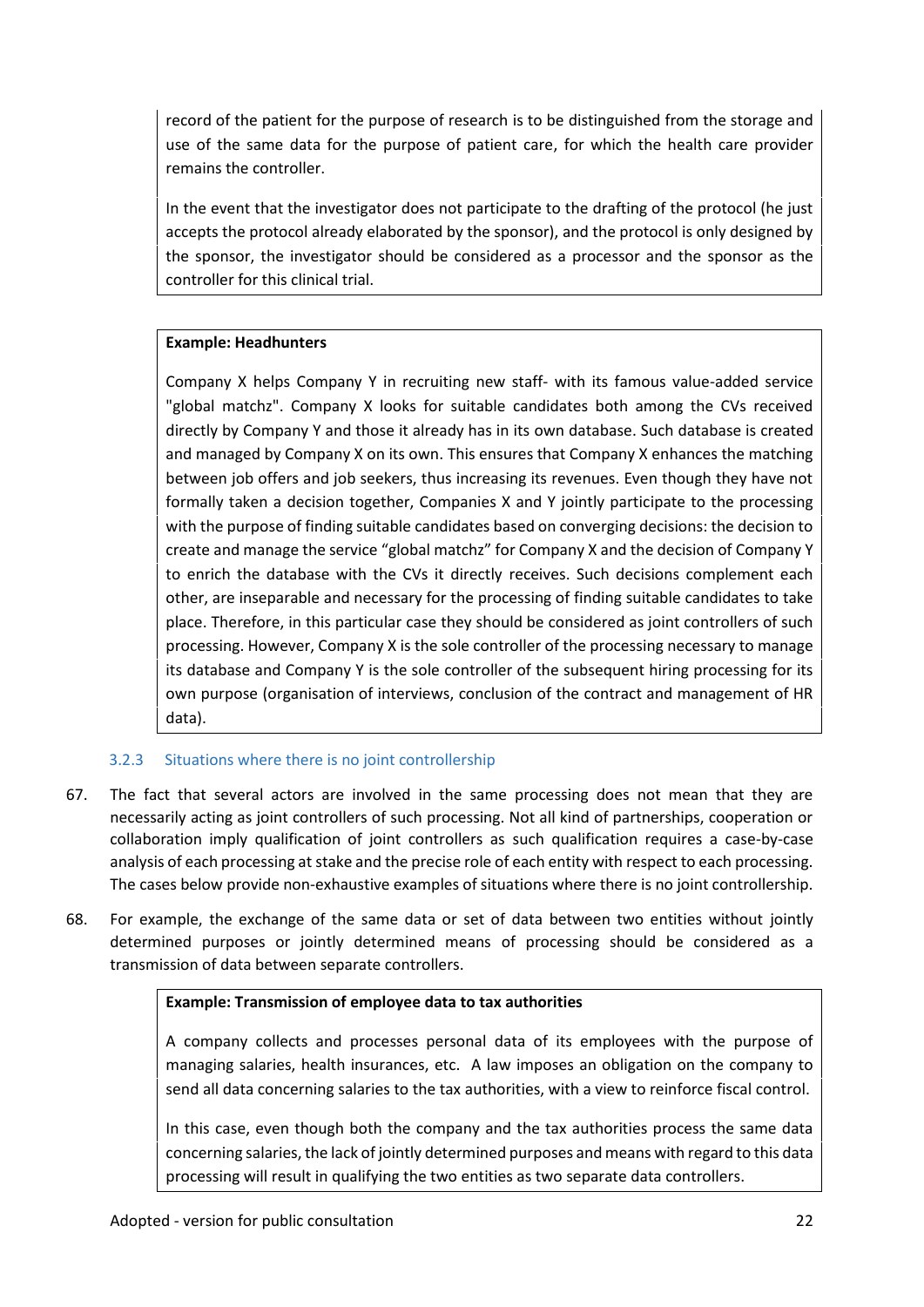69. Joint controllership may also be excluded in a situation where several entities use a shared database or a common infrastructure, if each entity independently determines its own purposes.

#### **Example: Marketing operations in a group of companies using a shared database:**

A group of companies uses the same database for the management of clients and prospects. Such database is hosted on the servers of the mother company who is therefore a processor of the companies with respect to the storage of the data. Each entity of the group enters the data of its own clients and prospects and processes such data for its own purposes only. Also, each entity decides independently on the access, the retention periods, the correction or deletion of their clients and prospects' data. They cannot access or use each other's data. The mere fact that these companies use a shared group database does not as such entail joint controllership. Under these circumstances, each company is thus a separate controller.

#### **Example: Independent controllers when using a shared infrastructure**

Company XYZ hosts a database and makes it available to other companies to process and host personal data about their employees. Company XYZ is a processor in relation to the processing and storage of other companies' employees as these operations are performed on behalf and according to the instructions of these other companies. In addition, the other companies process the data without any involvement from Company XYZ and for purposes which are not in any way shared by Company XYZ.

70. Also, there can be situations where various actors successively process the same personal data in a chain of operations, each of these actors having an independent purpose and independent means in their part of the chain. In the absence of joint participation in the determination of the purposes and means of the same processing operation or set of operations, joint controllership has to be excluded and the various actors must be regarded as successive independent controllers.

#### **Example: Statistical analysis for a task of public interest**

A public authority (Authority A) has the legal task of making relevant analysis and statistics on how the country's employment rate develops. To do that, many other public entities are legally bound to disclose specific data to Authority A. Authority A decides to use a specific system to process the data, including collection. This also means that the other units are obligated to use the system for their disclosure of data. In this case, without prejudice to any attribution of roles by law, Authority A will be the only controller of the processing for the purpose of analysis and statistics of the employment rate processed in the system, because Authority A determines the purpose for the processing, and has decided how the processing will be organised. Of course, the other public entities, as controllers for their own processing activities, are responsible for ensuring the accuracy of the data they previously processed, which they then disclose to Authority A.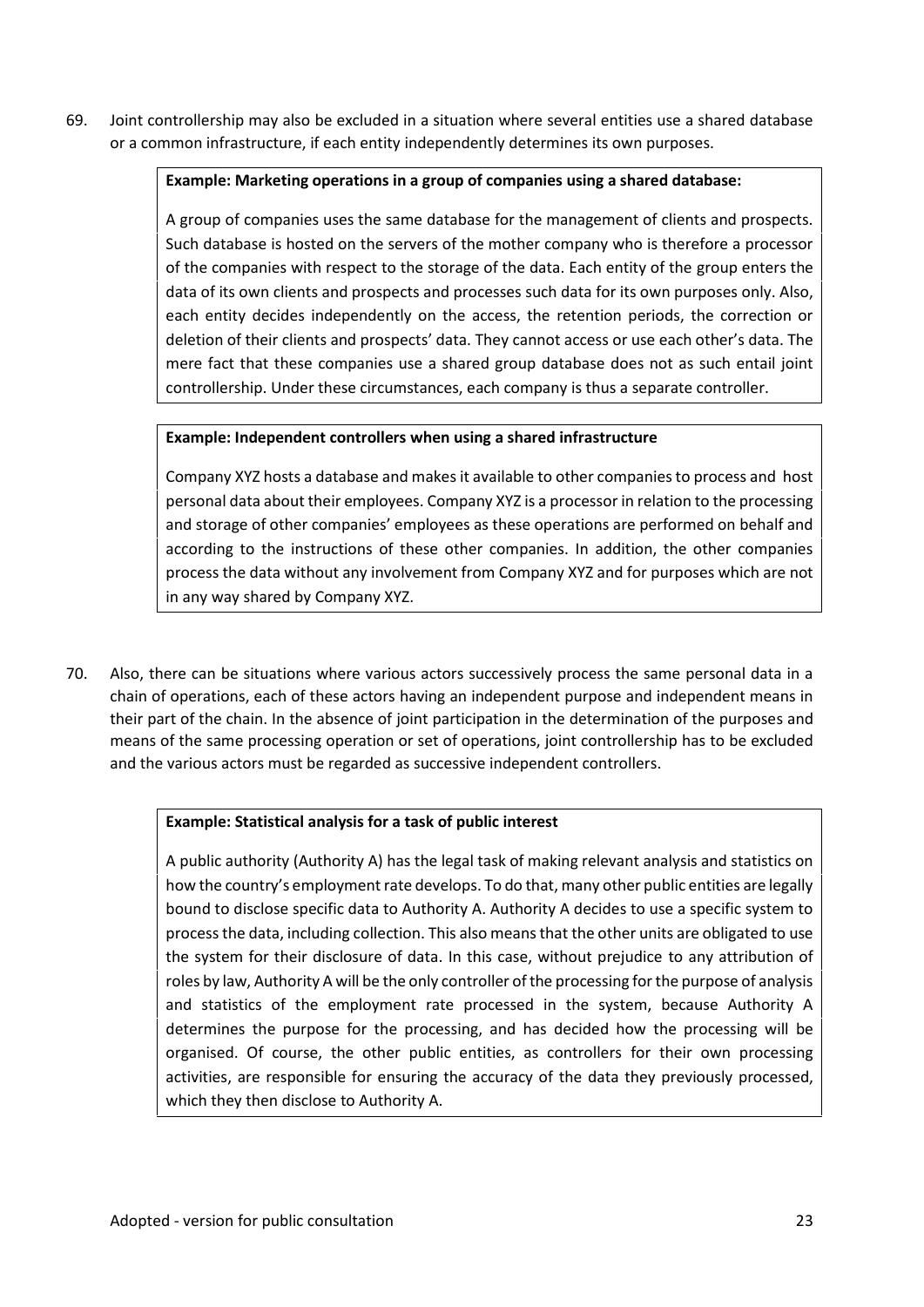## 4 DEFINITION OF PROCESSOR

- 71. A processor is defined in Article 4 (8) as a natural or legal person, public authority, agency or another body, which processes personal data on behalf of the controller. Similar to the definition of controller, the definition of processor envisages a broad range of actors -it can be "*a natural or legal person, public authority, agency or other body*". This means that there is in principle no limitation as to which type of actor might assume the role of a processor. It might be an organisation, but it might also be an individual.
- 72. The GDPR lays down obligations directly applicable specifically to processors as further specified in Part II section 1 of these guidelines. A processor can be held liable or fined in case of failure to comply with such obligations or in case it acts outside or contrary to the lawful instructions of the controller.
- 73. Processing of personal data can involve multiple processors. For example, a controller may itself choose to directly engage multiple processors, by involving different processors at separate stages of the processing (multiple processors). A controller might also decide to engage one processor, who in turn - with the authorisation of the controller - engages one or more other processors ("sub processor(s)"). The processing activity entrusted to the processor may be limited to a very specific task or context or may be more general and extended.
- 74. Two basic conditions for qualifying as processor are:

a) being *a separate entity* in relation to the controller and

b) processing personal data *on the controller's behalf*.

- 75. *A separate entity* means that the controller decides to delegate all or part of the processing activities to an external organisation. Within a group of companies, one company can be a processor to another company acting as controller, as both companies are separate entities. On the other hand, a department within a company cannot generally be a processor to another department within the same entity.
- 76. If the controller decides to process data itself, using its own resources within its organisation, for example through its own staff, this is not a processor situation. Employees and other persons that are acting under the direct authority of the controller, such as temporarily employed staff, are not to be seen as processors since they will process personal data as a part of the controller's entity. In accordance with Article 29, they are also bound by the controller's instructions.
- 77. *Processing personal data on the controller's behalf* firstly requires that the separate entity processes personal data for the benefit of the controller. In Article 4(2), processing is defined as a concept including a wide array of operations ranging from collection, storage and consultation to use, dissemination or otherwise making available and destruction. In practice, this means that all imaginable handling of personal data constitutes processing.
- 78. Secondly, the processing must be done on behalf of a controller but otherwise than under its direct authority or control. Acting "on behalf of" means serving someone else's interest and recalls the legal concept of "delegation". In the case of data protection law, a processor is called to implement the instructions given by the controller at least with regard to the purpose of the processing and the essential elements ofthe means. The lawfulness of the processing according to Article 6, and ifrelevant Article 9, of the Regulation will be derived from the controller's activity and the processor must not processthe data otherwise than according to the controller'sinstructions. Even so, as described above, the controller's instructions may stillleave a certain degree of discretion about how to best serve the

Adopted - version for public consultation 24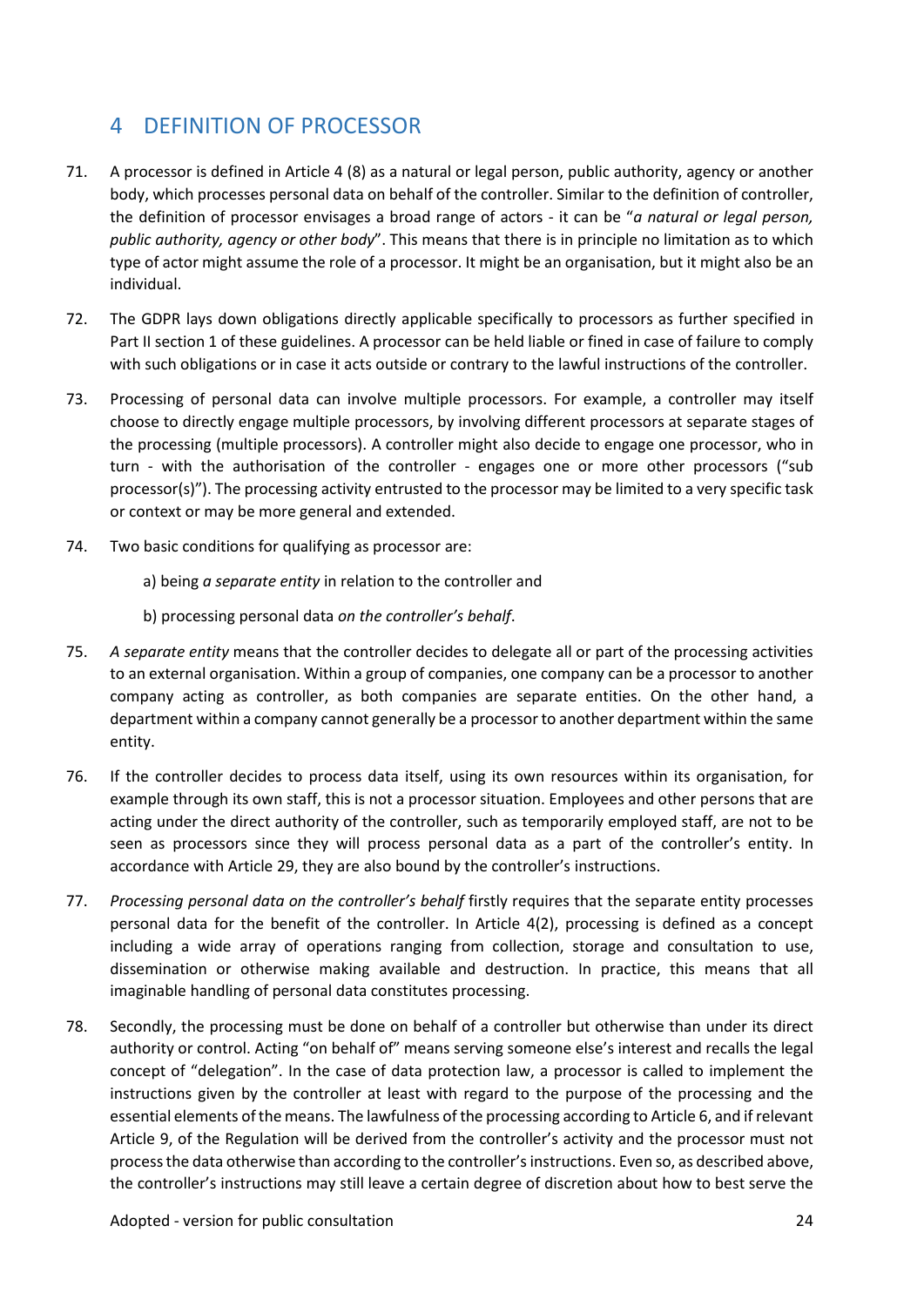controller's interests, allowing the processor to choose the most suitable technical and organisational means.<sup>26</sup>

79. Acting "on behalf of" also means that the processor may not carry out processing for its own purpose(s). As provided in Article 28(10), a processor infringes the GDPR by going beyond the controller's instructions and starting to determine its own purposes and means of processing. The processor will be considered a controller in respect of that processing and may be subject to sanctions for going beyond the controller's instructions.

#### **Example: Service provider referred to as data processor but acting as controller**

Service provider MarketinZ provides promotional advertisement and direct marketing services to various companies. Company GoodProductZ concludes a contract with MarketinZ, according to which the latter company provides commercial advertising for GoodProductZ customers and is referred to as data processor. However, MarketinZ decides to use GoodProducts customer database also for other purposes than advertising for GoodProducts, such as developing their own business activity. The decision to add an additional purpose to the one for which the personal data were transferred converts MarketinZ into a data controller for this set of processing operations and their processing for this purpose would constitute an infringement of the GDPR.

80. The EDPB recalls that not every service provider that processes personal data in the course of delivering a service isa "processor" within the meaning of the GDPR. The role of a processor does not stem from the nature of an entity that is processing data but from its concrete activities in a specific context. The nature of the service will determine whether the processing activity amounts to processing of personal data on behalf of the controller within the meaning of the GDPR. In practice, where the provided service is not specifically targeted at processing personal data or where such processing does not constitute a key element of the service, the service provider may be in a position to independently determine the purposes and means of that processing which is required in order to provide the service. In that situation, the service provider is to be seen as a separate controller and not as a processor.<sup>27</sup> A case-by-case analysis remains necessary, however, in order to ascertain the degree of influence each entity effectively has in determining the purposes and means of the processing.

#### **Example: Taxi service**

A taxi service offers an online platform which allows companies to book a taxi to transport employees or guests to and from the airport. When booking a taxi, Company ABC specifies the name of the employee that should be picked up from the airport so the driver can confirm the employee's identity at the moment of pick-up. In this case, the taxi service processes personal data of the employee as part of its service to Company ABC, but the processing as such is not the target of the service. The taxi service has designed the online booking platform as part of

 $26$  See section 2.1.4 describing the distinction between essential and non-essential means.

<sup>&</sup>lt;sup>27</sup> See also Recital 81 of the GDPR, which refers to "entrusting a processor processing activities", indicating that the processing activity as such is an important part of the decision of the controller to ask a processor to process personal data on its behalf.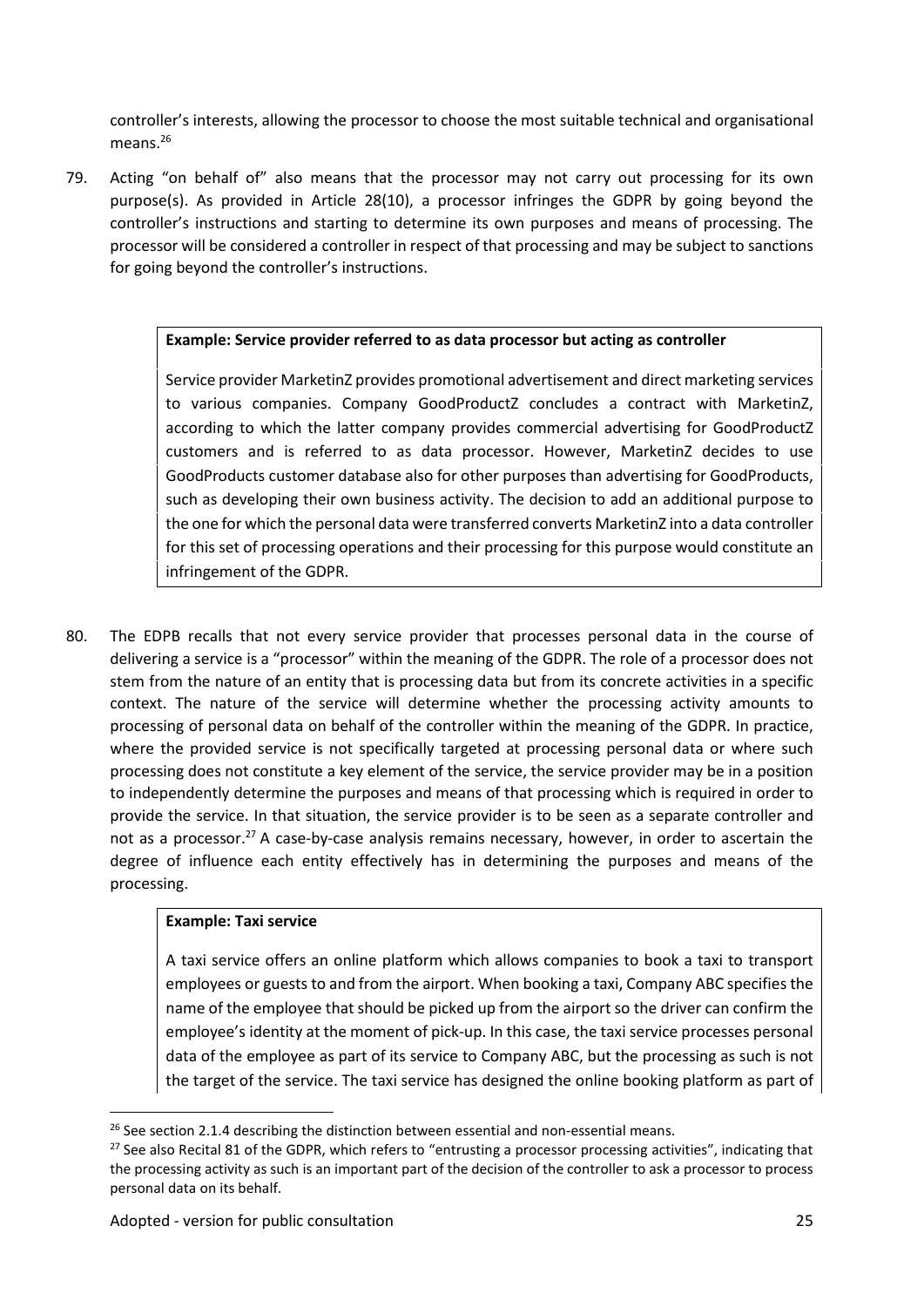developing its own business activity to provide transportation services, without any instructions from Company ABC. The taxi service also independently determines the categories of data it collects and how long it retains. The taxi service therefore acts as a controller in its own right, notwithstanding the fact that the processing takes places following a request for service from Company ABC.

81. The EDPB notes that a service provider may still be acting as a processor even if the processing of personal data is not the main or primary object of the service, provided that the customer of the service still determines the purposes and means of the processing in practice. When considering whether or not to entrust the processing of personal data to a particular service provider, controllers should carefully assess whether the service provider in question allows them to exercise a sufficient degree of control, taking into account the nature, scope, context and purposes of processing as well as the potential risks for data subjects.

#### **Example: Call center**

Company X outsources its client support to Company Y who provides a call center in order to help Company X's clients with their questions. The client support service means that Company Y has to have access to Company X client data bases. Company Y can only access data in order to provide the support that Company X has procured and they cannot process data for any other purposes than the ones stated by Company X. Company Y is to be seen as a personal data processor and a processor agreement must be concluded between Company X and Y.

#### **Example: General IT support**

Company Z hires an IT service provider to perform general support on its IT systems which include a vast amount of personal data. The access to personal data is not the main object of the support service but it is inevitable that the IT service provider systematically has access to personal data when performing the service. Company Z therefore concludes that the IT service provider - being a separate company and inevitably being required to process personal data even though this is not the main objective of the service – isto be regarded as a processor. A processor agreement is therefore concluded with the IT service provider.

#### **Example: IT-consultant fixing a software bug**

Company ABC hires an IT-specialist from another company to fix a bug in a software that is being used by the company. The IT-consultant is not hired to process personal data, and Company ABC determines that any access to personal data will be purely incidental and therefore very limited in practice. ABC therefore concludes that the IT-specialist is not a processor (nor a controller in its own right) and that Company ABC will take appropriate measures according to Article 32 of the GDPR in order to prevent the IT-consultant from processing personal data in an unauthorised manner*.*

82. As stated above, nothing prevents the processor from offering a preliminary defined service but the controller must make the final decision to actively approve the way the processing is carried out and/or to be able to request changes if necessary.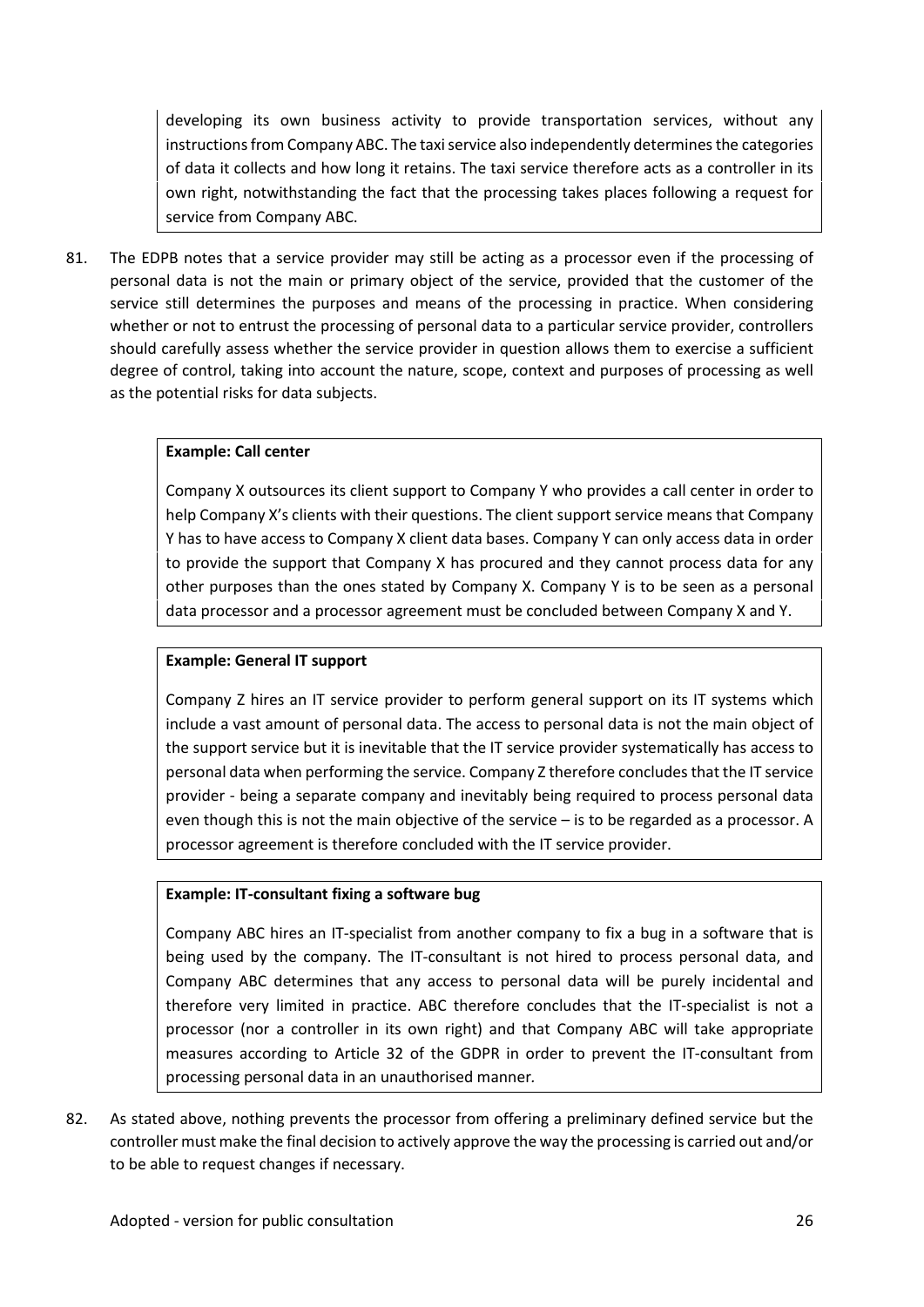#### **Example: Cloud service provider**

A municipality has decided to use a cloud service provider for handling information in itsschool and education services. The cloud service provides messaging services, videoconferences, storage of documents, calendar management, word processing etc. and will entail processing of personal data about school children and teachers. The cloud service provider has offered a standardized service that is offered worldwide. The municipality however must make sure that the agreement in place complies with Article 28(3) of the GDPR, that the personal data of which it is controller are processed for the municipality's purposes only. It must also make sure that their specific instructions on storage periods, deletion of data etc. are respected by the cloud service provider regardless of what is generally offered in the standardized service.

## 5 DEFINITION OFTHIRD PARTY/RECIPIENT

83. The Regulation not only defines the concepts of controller and processor but also the concepts of recipient and third party. As opposed to the concepts of controller and processor, the Regulation does not lay down specific obligations or responsibilities for recipients and third parties. These can be said to be relative concepts in the sense that they describe a relation to a controller or processor from a specific perspective, e.g. a controller or processor discloses data to a recipient. A recipient of personal data and a third party may well simultaneously be regarded as a controller or processor from other perspectives. For example, entities that are to be seen as recipients or third parties from one perspective, are controllers for the processing for which they determine the purpose and means.

#### **Third party**

- 84. Article 4(10) defines a "*third party*" as a natural or legal person, public authority, agency or body other than
	- the data subject,
	- the controller,
	- the processor and
	- persons who, under the direct authority of the controller or processor, are authorised to process personal data.
- 85. The definition generally corresponds to the previous definition of "*third party*" in Directive 95/46/EC.
- 86. Whereas the terms "*personal data*", "*data subject*", "*controller*" and "*processor*" are defined in the Regulation, the concept of "*persons who, under the direct authority ofthe controller or processor, are authorised to process personal data*" is not. It is, however, generally understood asreferring to persons that belong to the legal entity of the controller or processor (an employee ora role highly comparable to that of employees, e.g. interim staff provided via a temporary employment agency) but only insofar as they are authorized to process personal data. An employee etc.who obtains access to data that he or she is not authorised to access and forother purposes than that of the employer does not fall within this category. Instead, this employee should be considered as a third party vis-à-vis the processing undertaken by the employer. Insofar as the employee processes personal data for his or her own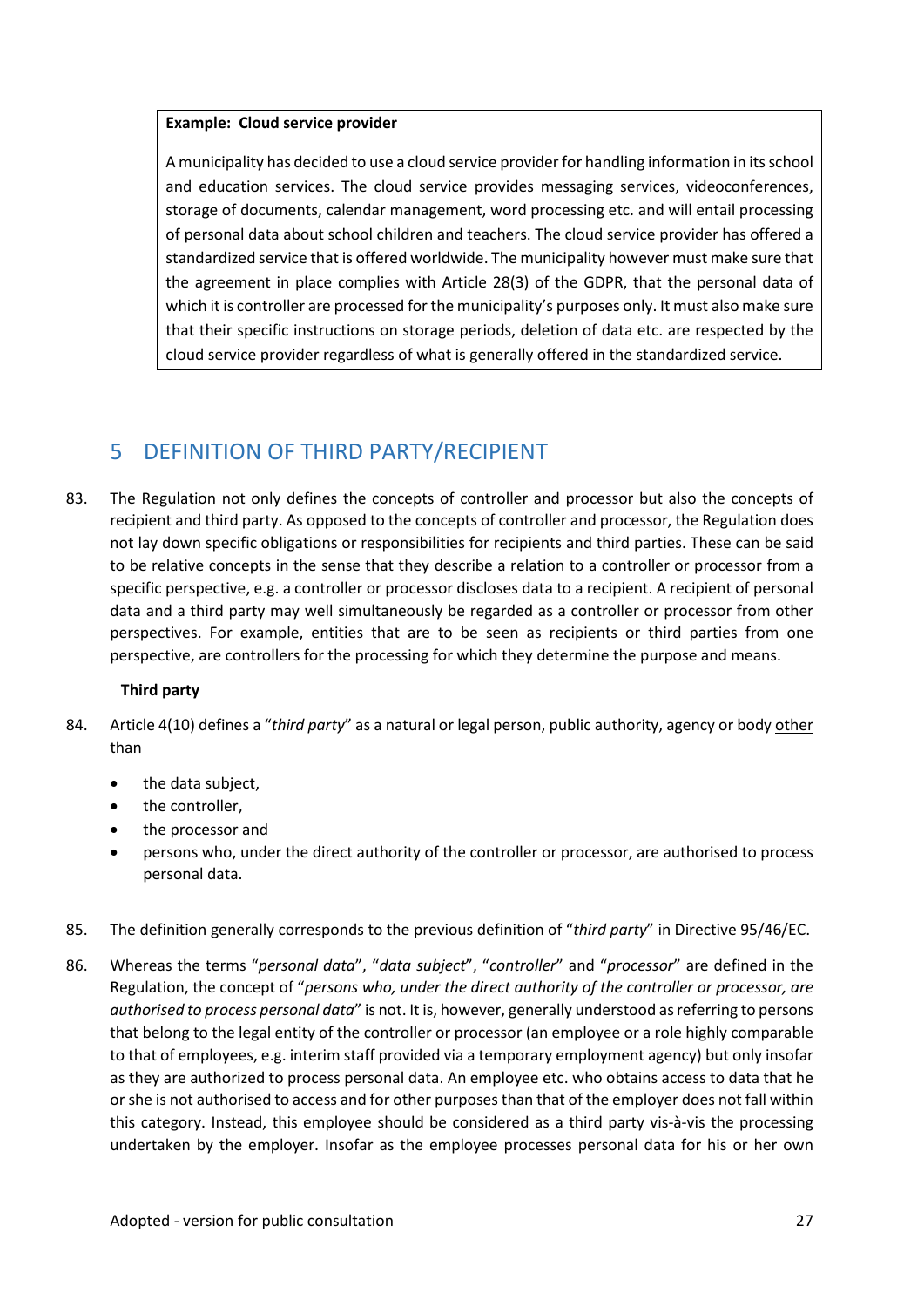purposes, distinct from those of his or her employer, he orshe will then be considered a controller and take on all the resulting consequences and liabilities in terms of personal data processing.<sup>28</sup>

87. A third party thus refers to someone who, in the specific situation at hand, is not a data subject, a controller, a processor or an employee. For example, the controller may hire a processor and instruct it to transfer personal data to a third party. This third party will then be considered a controller in its own right for the processing that it carries out for its own purposes. It should be noted that, within a group of companies, a company other than the controller or the processor is a third party, even though it belongs to the same group as the company who acts as controller or processor.

#### **Example: Cleaning services**

Company A concludes a contract with a cleaning service company to clean its offices. The cleaners are not supposed to access or otherwise process personal data. Even though they may occasionally come across such data when moving around in the office, they can carry out their task without accessing data and they are contractually prohibited to access or otherwise process personal data that Company A keeps as controller. The cleaners are not employed by Company A nor are they seen as being under the direct authority of that company. There is no intention to engage the cleaning service company or its employees to process personal data on Company A's behalf. The cleaning service company and its employees are therefore to be seen as a third party and the controller must make sure that there are adequate security measures to prevent that they have access to data and lay down a confidentiality duty in case they should accidentally come across personal data.

#### **Example: Company groups – parent company and subsidiaries**

Companies X and Y form part of the Group Z. Companies X and Y both process data about their respective employees for employee administration purposes. At one point, the parent company ZZ decides to request employee data from all subsidiaries in order to produce group wide statistics. When transferring data from companies X and Y to ZZ, the latter is to be regarded as a third party regardless of the fact that all companies are part of the same group. Company ZZ will be regarded as controller for its processing of the data for statistical purposes.

#### **Recipient**

- 88. Article 4(9) defines a "*recipient*" as a natural or legal person, public authority, agency or another body, to which the personal data are disclosed, whether a third party or not. Public authorities are however not to be seen as recipients when they receive personal data in the framework of a particular inquiry in accordance with Union or Member State law (e.g. tax and customs authorities, financial investigation units etc.) $29$
- 89. The definition generally corresponds to the previous definition of "*recipient*" in Directive 95/46/EC.

 $28$  The employer (as original controller) could nevertheless retain some responsibility in case the new processing occurred because of a lack of adequate security measures.

<sup>29</sup> See also Recital 31 of the GDPR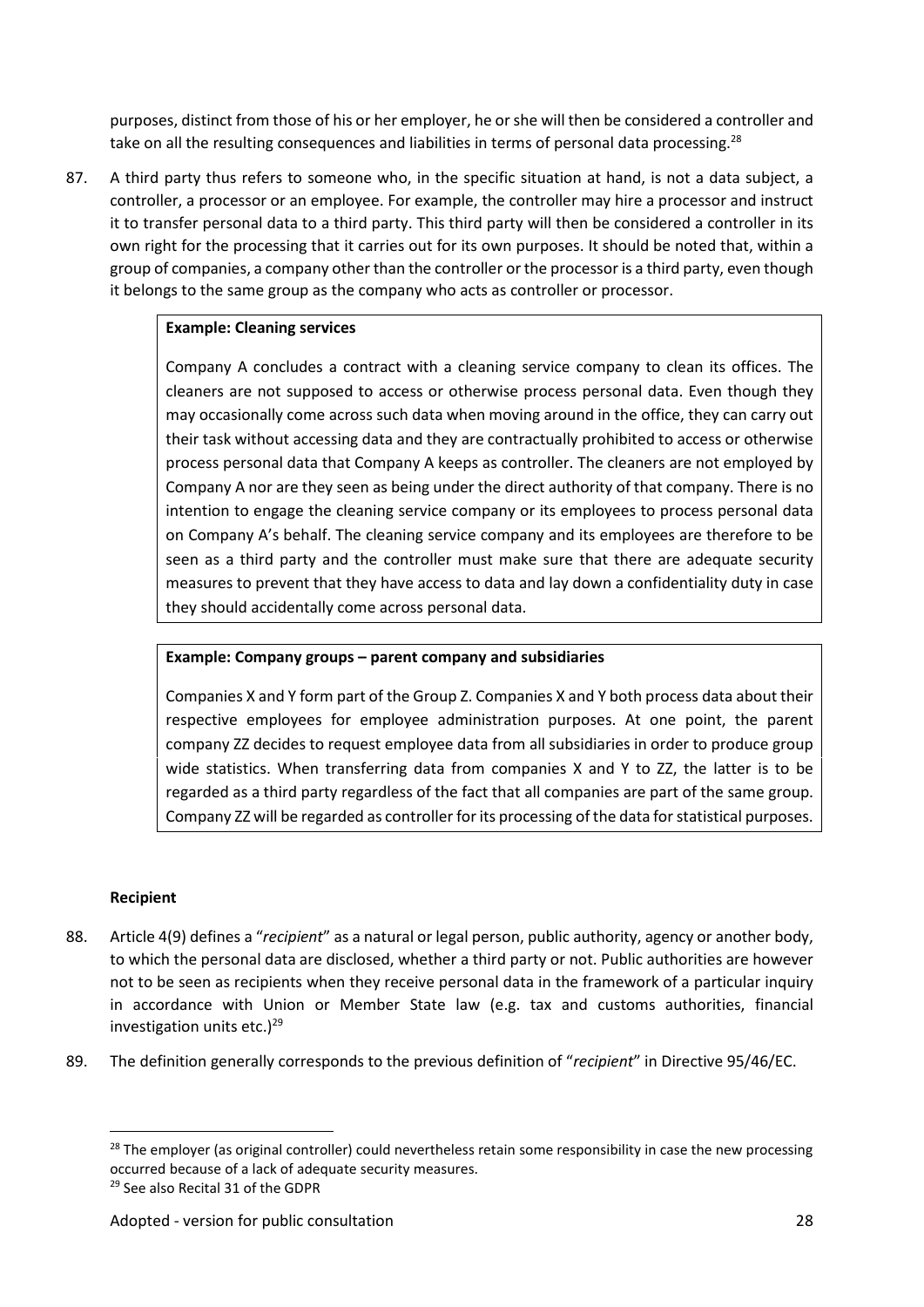90. The definition covers anyone who receives personal data, whether they are a third party or not. For example, when a controller sends personal data to another entity, either a processor or a third party, this entity is a recipient. A third party recipient shall be considered a controller for any processing that it carries out for its own purpose(s) after it receives the data.

#### **Example: Disclosure of data between companies**

The travel agency ExploreMore arranges travels on request from its individual customers. Within this service, they send the customers' personal data to airlines, hotels and organisations of excursions in order for them to carry out their respective services. ExploreMore, the hotels, airlines and excursion providers are each to be seen as controllers for the processing that they carry out within their respective services. There is no controller processor relation. However, the airlines, hotels and excursion providers are to be seen as recipients when receiving the personal data from ExploreMore.

## **PART II – CONSEQUENCES OF ATTRIBUTING DIFFERENT ROLES**

## 1 RELATIONSHIP BETWEEN CONTROLLER AND PROCESSOR

91. A distinct new feature in the GDPR are the provisions that impose obligations directly upon processors. For example, a processor must ensure that persons authorised to process the personal data have committed themselves to confidentiality (Article 28(3)); a processor must maintain a record of all categories of processing activities (Article 30(2)) and must implement appropriate technical and organisational measures (Article 32). A processor must also designate a data protection officer under certain conditions (Article 37) and has a duty to notify the controller without undue delay after becoming aware of a personal data breach (Article 33(2)). Furthermore, the rules on transfers of data to third countries (Chapter V) apply to processors as well as controllers. In this regard, the EDPB considers that Article 28(3) GDPR imposes direct obligations upon processors, including the duty to assist the controller in ensuring compliance.

#### 1.1 Choice of the processor

- 92. The controller has the **duty to use "only processors providing sufficient guarantees** to implement appropriate technical and organisational measures", so that processing meetsthe requirements of the GDPR - including for the security of processing - and ensures the protection of data subject rights.<sup>30</sup> The controller is therefore responsible for assessing the sufficiency of the guarantees provided by the processor and should be able to prove that it has taken all of the elements provided in the GDPR into serious consideration.
- 93. The guarantees "provided" by the processor are actually those that the processor is able to **demonstrate to the satisfaction of the controller**, as those are the only ones that can effectively be

<sup>30</sup> Article 28(1) and Recital 81 GDPR.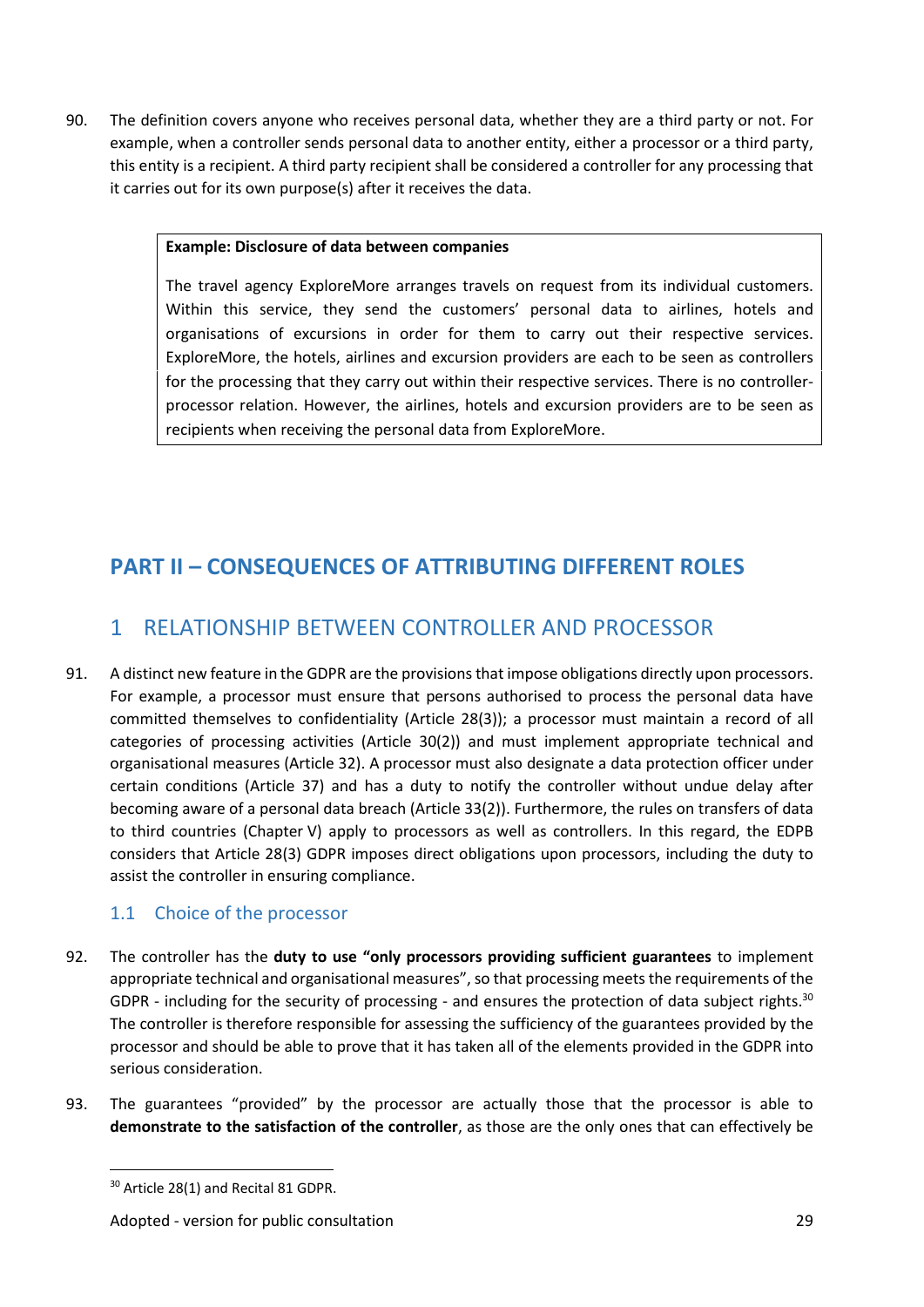taken into account by the controller when assessing compliance with its obligations. Often this will require an exchange of relevant documentation (e.g. privacy policy, terms of service, record of processing activities, records management policy, information security policy, reports of external audits, recognised international certifications, like ISO 27000 series).

- 94. The controller's assessment of whether the guarantees are sufficient is a form of risk assessment, which will greatly depend on the type of processing entrusted to the processor and needs to be made on a case-by-case basis, taking into account the nature, scope, context and purposes of processing as well as the risks for the rights and freedoms of natural persons.
- 95. The following elements<sup>31</sup> should be taken into account by the controller in order to assess the sufficiency ofthe guarantees: the processor's **expert knowledge** (e.g. technical expertise with regard to security measures and data breaches); the processor's **reliability**; the processor's **resources**. The reputation of the processor on the market may also be a relevant factor for controllers to consider.
- 96. Furthermore, the adherence to an approved code of conduct or certification mechanism can be used as an element by which sufficient guarantees can be demonstrated. $32$  The processors are therefore advised to inform the controller as to this circumstance, as well as to any change in such adherence.
- 97. The obligation to use only processors "providing sufficient guarantees" contained in Article 28(1) GDPR is a continuous obligation. It does not end at the moment where the controller and processor conclude a contract or other legal act. Rather the controller should, at appropriate intervals, verify the processor's guarantees, including through audits and inspections where appropriate.<sup>33</sup>

#### 1.2 Form of the contract or other legal act

- 98. Any processing of personal data by a processor must be governed by a contract or other legal act under EU or Member State law between the controller and the processor, as required by Article 28(3) GDPR.
- 99. Such legal act must be in writing, including in electronic form.<sup>34</sup> Therefore, non-written agreements (regardless of how thorough oreffective they are) cannot be considered sufficient to meet the requirementslaid down by Article 28 GDPR. To avoid any difficultiesin demonstrating that the contract or other legal act is actually in force, the EDPB recommends ensuring that the necessary signatures are included in the legal act.
- 100. Furthermore, the contract or the other legal act under Union or Member State law must be **binding on the processor** with regard to the controller, i.e. it must establish obligations on the processor that are binding as a matter of EU or Member State law. Also it must set out the obligations of the controller. In most cases, there will be a contract, but the Regulation also refers to "other legal act", such as a national law (primary orsecondary) or other legal instrument. If the legal act does not include all the minimum required content, it must be supplemented with a contract or another legal act that includes the missing elements.

<sup>&</sup>lt;sup>31</sup> Recital 81 GDPR.

<sup>&</sup>lt;sup>32</sup> Article 28(5) and Recital 81 GDPR.

<sup>33</sup> See also Article 28(3)h GDPR.

<sup>&</sup>lt;sup>34</sup> Article 28(9) GDPR.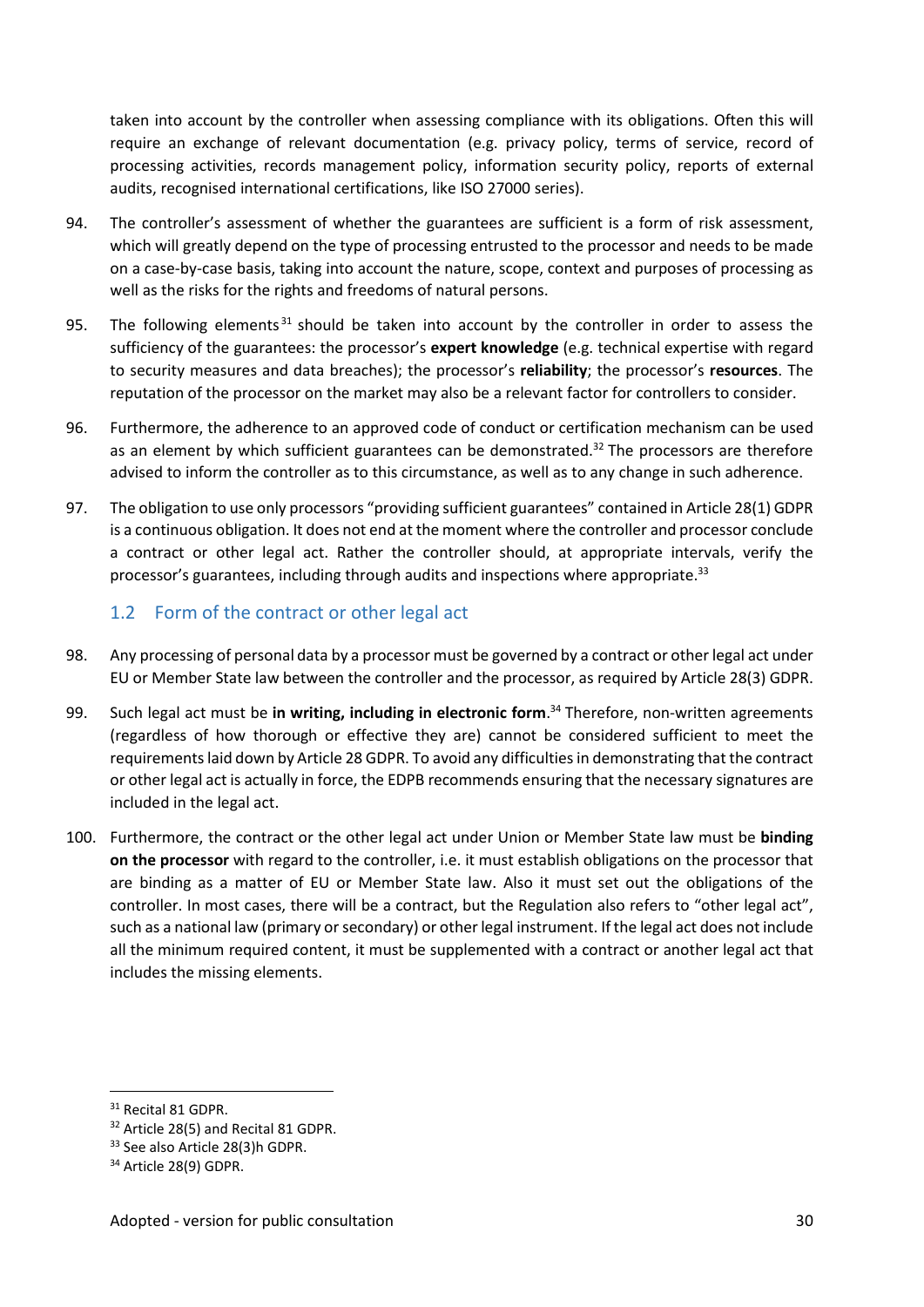- 101. Since the Regulation establishes a clear obligation to enter into a written contract, where no other relevant legal act is in force, the absence thereof is an infringement of the GDPR.<sup>35</sup> Both the controller and processor are responsible for ensuring that there is a contract or other legal act to govern the processing.<sup>36</sup> Subject to the provisions of Article 3 of the GDPR, the competent supervisory authority will be able to direct an administrative fine against both the controller and the processor, taking into account the circumstances of each individual case. Contracts that have been entered into before the date of application of the GDPR should have been updated in light of Article 28(3). The absence of such update, in order to bring a previously existing contract in line with the requirements of the GDPR, constitutes an infringement of Article 28(3).
- 102. In order to comply with the duty to enter into a contract, **the controller and the processor may choose to negotiate their own contract** including all the compulsory elements **or to rely,in whole orin part, on standard contractual clauses in relation to obligations under Article 28**.<sup>37</sup>
- 103. A set of standard contractual clauses (SCCs) may be, alternatively, adopted by the Commission<sup>38</sup> or adopted by a supervisory authority, in accordance with the consistency mechanism.<sup>39</sup> These clauses could be part of a certification granted to the controller or processor pursuant to Articles 42 or 43.<sup>40</sup>
- 104. The EDPB would like to clarify that there is no obligation for controllers and processors to enter into a contract based on SCCs, nor is it to be necessarily preferred over negotiating an individual contract. Both options are viable for the purposes of compliance with data protection law, depending on the specific circumstances, as long as they meet the Article 28(3) requirements.
- 105. If the parties wish to take advantage of standard contractual clauses, the data protection clauses of their agreement must be the same as those of the SCCs. The SCCs will often leave some blank spaces to be filled in or options to be selected by the parties. Also, the SCCs will generally be embedded in a larger agreement describing the object of the contract, its financial conditions, and other agreed clauses: it will be possible for the parties to add additional clauses (e.g. applicable law and jurisdiction)

<sup>&</sup>lt;sup>35</sup> The presence (or absence) of a written arrangement, however, is not decisive for the existence of a controllerprocessor relationship. Where there is reason to believe that the contract does not correspond with reality in terms of actual control, the agreement may be set aside. Conversely, a controller-processor relationship might still be held to exist in absence of a written processing agreement. This would, however, imply a violation of Article 28(3) GDPR. Moreover, in certain circumstances, the absence of a clear definition of the relationship between the controller and the processor may raise the problem of the lack of legal basis on which every processing should be based, e.g. in respect of the communication of data between the controller and the alleged processor.

<sup>&</sup>lt;sup>36</sup> Article 28(3) is not only applicable to controllers. In the situation where only the processor is subject to the territorial scope of the GDPR, the obligation shall only be directly applicable to the processor, see also EDPB Guidelines 3/2018 on the territorial scope of the GDPR, p. 12.

<sup>&</sup>lt;sup>37</sup> Article 28(6) GDPR. The EDPB recalls that standard contractual clauses for the purposes of compliance with Article 28 GDPR are not the same as standard contractual clauses referred to in Article 46(2). While the former further stipulate and clarify how the provisions of Article 28(3) and (4) will be fulfilled, the latter provide appropriate safeguards in case of transfer of personal data to a third country or an international organisation in the absence of an adequacy decision pursuant to Article 45(3).

<sup>&</sup>lt;sup>38</sup> Article 28(7) GDPR.

<sup>&</sup>lt;sup>39</sup> Article 28(8) GDPR. The Register for Decisions taken by supervisory authorities and courts on issues handled in the consistency mechanism, including standard contractual clauses for the purposes of compliance with art. 28 GDPR, can be accessed here: https://edpb.europa.eu/our-work-tools/consistency-findings/register-for decisions

<sup>40</sup> Article 28(6) GDPR.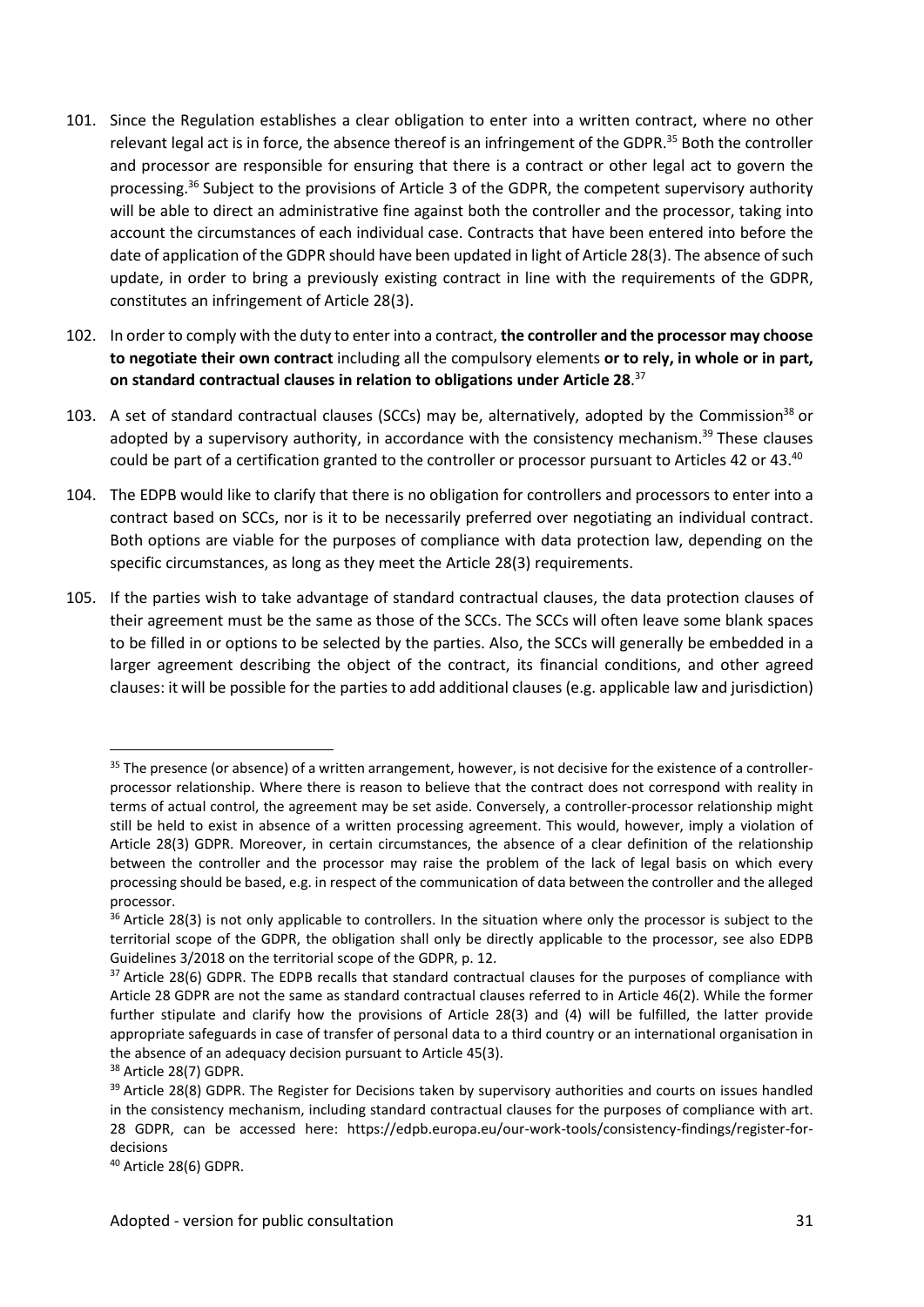as long as they do not contradict, directly or indirectly, the SCCs<sup>41</sup> and they do not undermine the protection afforded by the GDPR and EU or Member State data protection laws.

- 106. Contracts between controllers and processors may sometimes be drafted unilaterally by one of the parties. Which party or parties that draft the contract may depend on several factors, including: the parties' position in the market and contractual power, their technical expertise, as well as access to legal services. For instance, some service providers tend to set up standard terms and conditions, which include data processing agreements.
- 107. The fact that the contract and its detailed terms of business are prepared by the service provider rather than by the controller is not in itself problematic and is not in itself a sufficient basis to conclude that the service provider should be considered as a controller. Also, the imbalance in the contractual power of a small data controller with respect to big service providers should not be considered as a justification for the controller to accept clauses and terms of contracts which are not in compliance with data protection law, nor can it discharge the controller from its data protection obligations. The controller must evaluate the terms and in so farasit freely accepts them and makes use of the service, it has also accepted full responsibility for compliance with the GDPR. Any proposed modification, by a processor, of data processing agreements included in standard terms and conditions should be directly notified to and approved by the controller. The mere publication of these modifications on the processor's website is not compliant with Article 28.

#### 1.3 Content of the contract or other legal act

- 108. Before focusing on each of the detailed requirements set out by the GDPR asto the content of the contract or other legal act, some general remarks are necessary.
- 109. While the elements laid down by Article 28 of the Regulation constitute the core content of the agreement, the contract should be a way for the controller and the processor to further clarify how such core elements are going to be implemented with detailed instructions. Therefore, **the processing agreement should not merely restate the provisions of the GDPR**: rather, it should include more specific, concrete information as to how the requirements will be met and which level of security is required for the personal data processing that is the object of the processing agreement. Far from being a pro-forma exercise, the negotiation and stipulation of the contract are a chance to specify details regarding the processing.<sup>42</sup> Indeed, the "protection of the rights and freedoms of data subjects as well as the responsibility and liability of controllers and processors [...] requires a clear allocation of the responsibilities" under the GDPR.<sup>43</sup>

<sup>&</sup>lt;sup>41</sup> The EDPB recalls that the same degree of flexibility is allowed when the parties choose to use SCCs as appropriate safeguard for transfers to third countries pursuant to Article 46(2)(c) or Article 46(2)(d) GDPR. Recital 109 GDPR clarifies that "*The possibility for the controller or processor to use standard data-protection clauses adopted by the Commission or by a supervisory authority should prevent controllers or processors neither from* including the standard data-protection clauses in a wider contract, such as a contract between the processor and *another processor, nor from adding other clauses or additional safeguards provided that they do not contradict,* directly or indirectly, the standard contractual clauses [...] or prejudice the fundamental rights or freedoms of the *data subjects. Controllers and processors should be encouraged to provide additional safeguards via contractual commitments that supplement standard protection clauses*".

<sup>&</sup>lt;sup>42</sup> See also EDPB Opinion 14/2019 on the draft Standard Contractual Clauses submitted by the DK SA (Article 28(8) GDPR), p. 5.

<sup>43</sup> Recital 79 GDPR.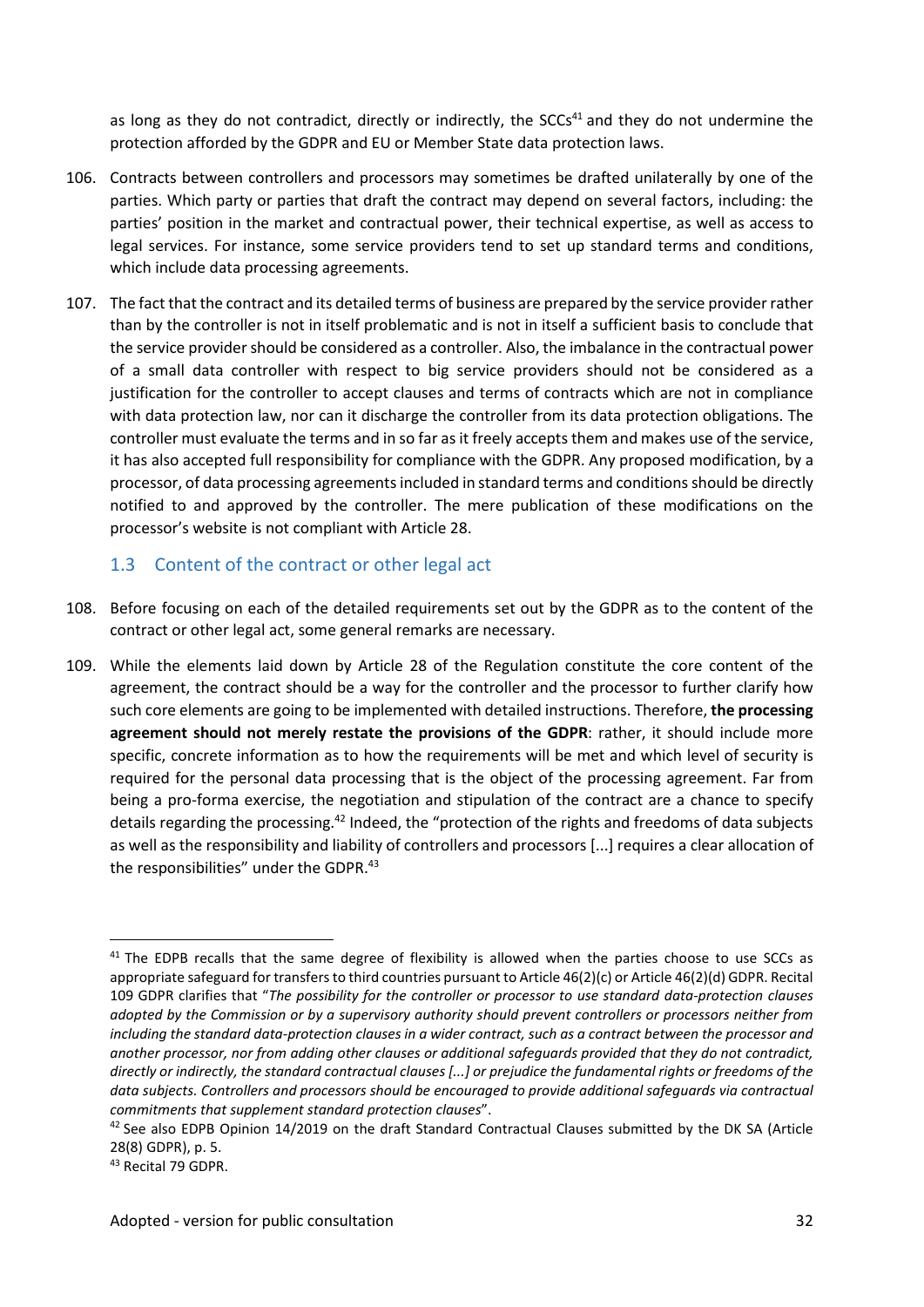- 110. At the same time, the contract should **take into account "***the specific tasks and responsibilities of the* processor in the context of the processing to be carried out and the risk to the rights and freedoms *of the data subject***"**.<sup>44</sup> Generally speaking, the contract between the parties should be drafted in light of the specific data processing activity. For instance, there is no need to impose particularly stringent protections and procedures on a processor entrusted with a processing activity from which only minor risks arise: while each processor must comply with the requirements set out by the Regulation, the measures and procedures should be tailored to the specific situation. In any event, all elements of Article 28(3) must be covered by the contract. At the same time, the contract should include some elements that may help the processor in understanding the risks to the rights and freedoms of data subjects arising from the processing: because the activity is performed on behalf of the controller, often the controller has a deeper understanding of the risks that the processing entails since the controller is aware of the circumstances in which the processing is embedded.
- 111. Moving on to the **required content** of the contract or other legal act, EDPB interprets Article 28(3) in a way that it needs to set out:
	- the **subject-matter** of the processing (for instance, video surveillance recordings of people entering and leaving a high-security facility). While the subject matter of the processing is a broad concept, it needs to be formulated with enough specifications so that it is clear what the main object of the processing is;
	- the **duration<sup>45</sup>** of the processing: the exact period of time, or the criteria used to determine it, should be specified; for instance, reference could be made to the duration of the processing agreement;
	- the **nature** of the processing: the type of operations performed as part of the processing (for instance: "filming", "recording", "archiving of images", ...) **and purpose** of the processing (for instance: detecting unlawful entry). This description should be as comprehensive as possible, depending on the specific processing activity, so as to allow external parties (e.g. supervisory authorities) to understand the content and the risks of the processing entrusted to the processor.
	- the **type of personal data**: this should be specified in the most detailed manner as possible (for instance: video images of individuals as they enter and leave the facility). It would not be adequate merely to specify that it is "personal data pursuant to Article 4(1) GDPR" or "special categories of personal data pursuant to Article 9". In case of special categories of data, the contract or legal act should at least specify which types of data are concerned, for example, "information regarding health records", or "information as to whether the data subject is a member of a trade union";
	- the **categories of data subjects**: this, too, should be indicated in a quite specific way (for instance: "visitors", "employees", delivery services etc.);
	- the **obligations and rights of the controller**: the rights of the controller are further dealt with in the following sections (e.g. with respect to the right of the controller to perform inspections and audits). As regards the obligations of the controller, examples include the controller's obligation to provide the processor with the data mentioned in the contract, to provide and document, in

<sup>44</sup> Recital 81 GDPR.

<sup>&</sup>lt;sup>45</sup> The duration of the processing is not necessarily equivalent to the duration of the agreement (there may be legal obligations to keep the data longer or shorter).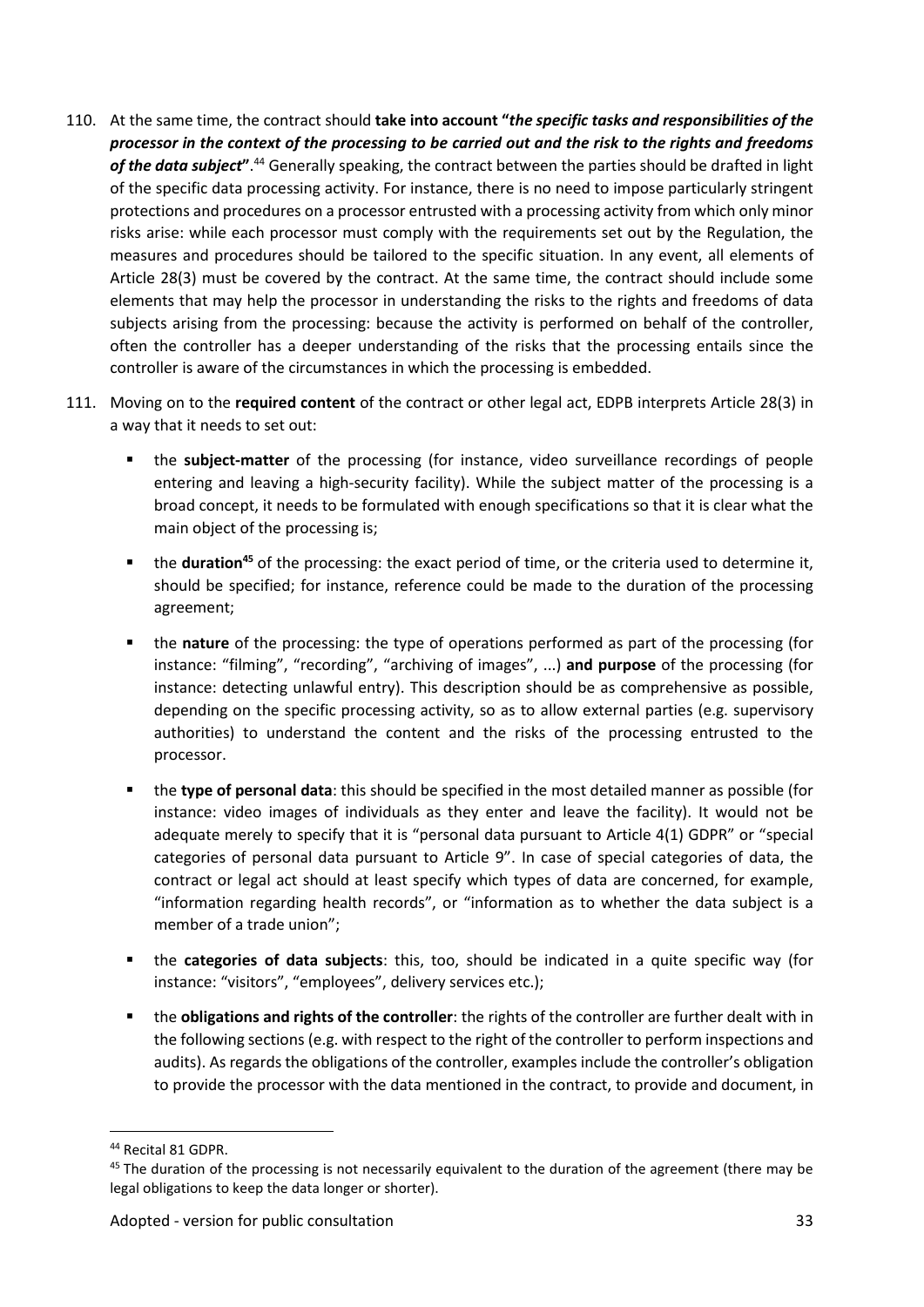writing, any instruction bearing on the processing of data by the processor, to ensure, before and throughout the processing, compliance with the obligations set out in the GDPR on the processor's part, to supervise the processing, including by conducting audits and inspections with the processor.

112. While the GDPR lists elements that always need to be included in the agreement, other relevant information may need to be included, depending on the context and the risks of the processing as well as any additional applicable requirement.

#### 1.3.1 The processor must only process data on documented instructions from the controller (Art. 28(3)(a) GDPR)

- 113. The need to specify this obligation stems from the fact that the processor processes data on behalf of the controller. Controllers must provide its processors with instructions related to each processing activity. Such instructions can include permissible and unacceptable handling of personal data, more detailed procedures, ways of securing data, etc. The processor shall not go beyond what is instructed by the controller.
- 114. When a processor processes data outside or beyond the controller's instructions, and this amounts to a decision determining the purposes and means of processing, the processor will be in breach of its obligations and will even be considered a controller in respect of that processing in accordance with Article 28(10) (see section 1.5 below).
- 115. Because such instructions must be **documented**, it is recommended to include a procedure and a template for giving further instructions in an annex to the contract or other legal act. Alternatively, they can be provided in any written form (e.g. e-mail), as long as it is possible to keep records of such instructions. In any event, to avoid any difficulties in demonstrating that the controller's instructions have been duly documented, the EDPB recommends keeping such instructions together with the contract or other legal act.
- 116. The duty for the processor to refrain from any processing activity not based on the controller's instructions also applies to **transfers** of personal data to a third country or international organisation. The contract should specify the requirements for transfers to third countries or international organisations, taking into account the provisions of Chapter V of the GDPR.
- 117. The EDPB recommends that controller pay due attention to this specific point especially when the processor is going to delegate some processing activities to other processors, and when the processor has divisions or units located in third countries. If the instructions by the controller do not allow for transfers or disclosures to third countries, the processor will not be allowed to assign the processing to a sub-processor in a third country, nor will he be allowed to have the data processed in one of his non-EU divisions.
- 118. A processor may process data other than on documented instructions of the controller **when the processor is required to process and/or transfer personal data on the basis of EU law or Member State law to which the processor is subject**. This provision further reveals the importance of carefully negotiating and drafting data processing agreements, as, for example, legal advice may need to be sought by either party as to the existence of any such legal requirement. This needs to be done in a timely fashion, as the processor has an obligation to inform the controller of such requirement before starting the processing. Only when that same (EU or Member State) law forbids the processor to inform the controller on "important grounds of public interest", there is no such information obligation. In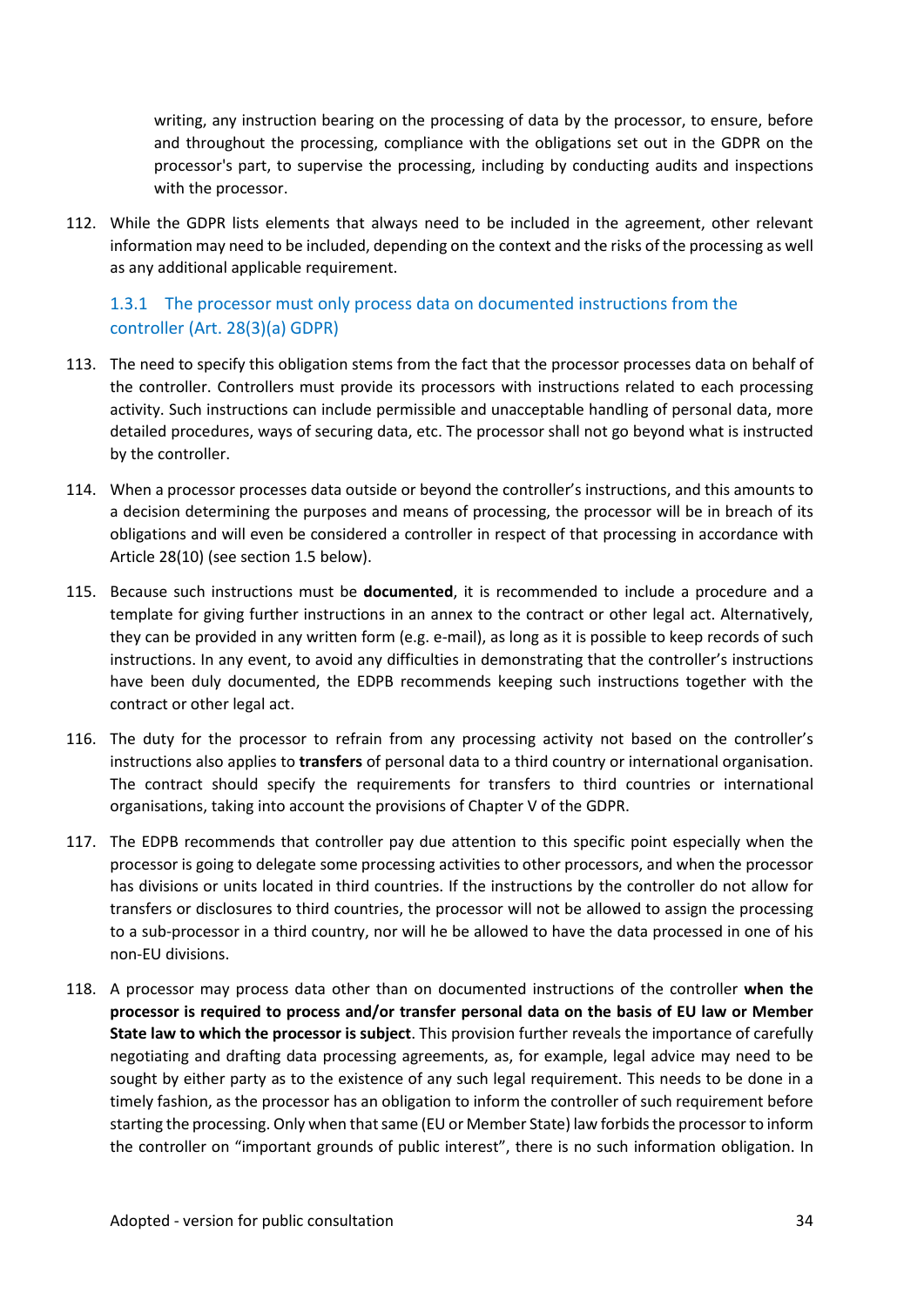any case, any transfer or disclosure may only take place if authorised by Union law, including in accordance with Article 48 of the GDPR.

1.3.2 The processor must ensure that persons authorised to process the personal data have committed themselves to confidentiality or are under an appropriate statutory obligation of confidentiality (Art. 28(3)(b) GDPR)

- 119. The contract must say that the processor needs to ensure that anyone it allows to process the personal data is committed to confidentiality. This may occur either via a specific contractual agreement, or due to statutory obligations already in place.
- 120. The broad concept of "persons authorised to process the personal data" includes employees and temporary workers. Generally speaking, the processor should make the personal data available only to the employees who actually need them to perform tasks for which processor was hired by the controller.
- 121. The commitment or obligation of confidentiality must be "appropriate", i.e. it must effectively forbid the authorised person from disclosing any confidential information without authorisation, and it must be sufficiently broad so as to encompass all the personal data processed on behalf of the controller as well as the details concerning the relationship.

#### 1.3.3 The processor must take all the measures required pursuant to Article 32 (Art. 28(3)(c) GDPR)

- 122. Article 32 requires the controller and the processor to implement appropriate technical and organisational security measures. While this obligation is already directly imposed on the processor whose processing operations fall within the scope of the GDPR, the duty to take all measures required pursuant to Article 32 still needs to be reflected in the contract concerning the processing activities entrusted by the controller.
- 123. As indicated earlier, the processing contract should not merely restate the provisions of the GDPR. The contract needs to include or reference information as to the security measures to be adopted**, an obligation on the processor to obtain the controller's approval before making changes**, and a regular review of the security measures so as to ensure their appropriateness with regard to risks, which may evolve over time. The degree of detail of the information as to the security measures to be included in the contract must be such as to enable the controller to assess the appropriateness of the measures pursuant to Article 32(1) GDPR. Moreover, the description is also necessary in order to enable the controller to comply with its accountability duty pursuant to Article 5(2) and Article 24 GDPR asregards the security measures imposed on the processor. A corresponding obligation of the processor to assist the controller and to make available all information necessary to demonstrate compliance can be inferred from Art. 28.3 (f) and (h) GDPR.
- 124. The level of instructions provided by the controller to the processor as to the measures to be implemented will depend on the specific circumstances. In some cases, the controller may provide a clear and detailed description of the security measures to be implemented. In other cases, the controller may describe the minimum security objectives to be achieved, while requesting the processor to propose implementation of specific security measures. In any event, the controller must provide the processor with a description of the processing activities and security objectives (based on the controller's risk assessment), as well as approve the measures proposed by the processor. This could be included in an annex to the contract. The controller exercises its decision-making power over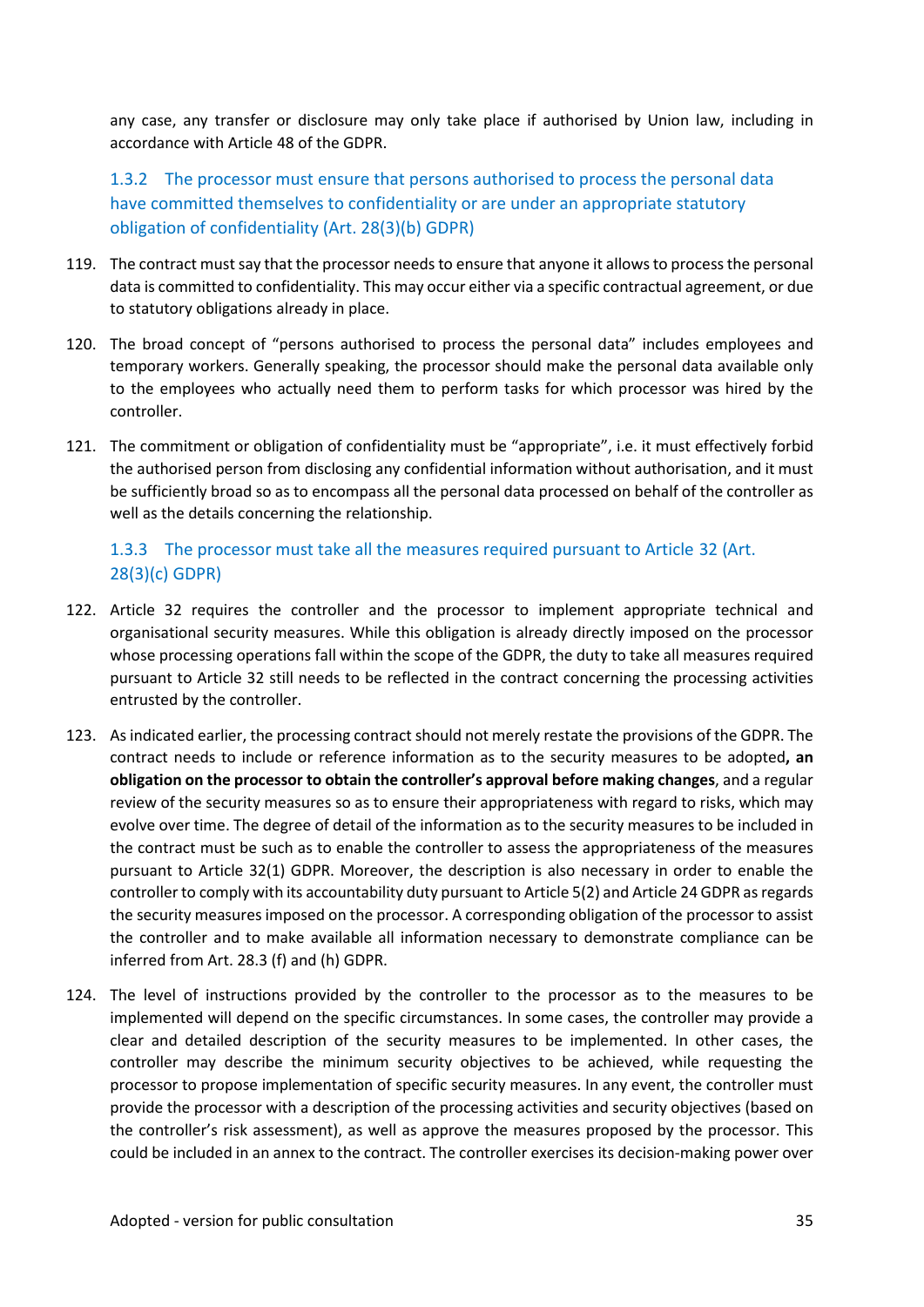the main features of the security measures, be it by explicitly listing the measures or by approving those proposed by the processor.

1.3.4 The processor must respect the conditions referred to in Article 28(2) and 28(4) for engaging another processor (Art. 28(3)(d) GDPR).

- 125. The agreement must specify that the processor may not engage another processor without the controller's prior written authorisation and whether this authorisation will be specific or general. In case of general authorisation, the processor has to inform the controller of any change of sub processors under a written authorisation, and give the controller the opportunity to object. It is recommended that the contract set out the process for this. It should be noted that the processor's duty to inform the controller of any change of sub-processors implies that the processor actively indicates or flags such changes toward the controller.<sup>46</sup> Also, where specific authorisation is required, the contract should set out the process for obtaining such authorisation.
- 126. When the processor engages another processor, a contract must be put in place between them, imposing the same data protection obligations as those imposed on the original processor or these obligations must be imposed by another legal act under Union or Member State law. This includes the obligation under Article 28(3)(h) to allow for and contribute to audits by the controller or another auditor mandated by the controller.<sup>47</sup> The processor is liable to the controller for the other processors' compliance with data protection obligations (for further details on the recommended content of the agreement see section1.6 below).

#### 1.3.5 The processor must assist the controller for the fulfilment of its obligation to respond to requests for exercising the data subject's rights (Article 28(3) (e) GDPR).

- 127. While ensuring that data subjects requests are dealt with is up to the controller, the contract must stipulate that the processor has an obligation to provide assistance "by appropriate technical and organisational measures, insofar as this is possible". The nature of this assistance may vary greatly "taking into account the nature of the processing" and depending on the type of activity entrusted to the processor. The details concerning the assistance to be provided by the processor should be included in the contract or in an annex thereto.
- 128. While the assistance may simply consist in promptly forwarding any request received, in some circumstances the processor will be given more specific, technical duties, especially when it is in the position of extracting and managing the personal data.
- 129. It is crucial to bear in mind that, although the practical management of individual requests can be outsourced to the processor, the controller bears the responsibility for complying with such requests. Therefore, the assessment as to whether requests by data subjects are admissible and/or the requirements set by the GDPR are met should be performed by the controller, either on a case-by-case basis or through clear instructions provided to the processor in the contract before the start of the processing. Also, the deadlines set out by Chapter III cannot be extended by the controller based on the fact that the necessary information must be provided by the processor.

<sup>&</sup>lt;sup>46</sup> In this regard it is, by contrast, e.g. not sufficient for the processor to merely provide the controller with a generalized access to a list of the sub-processors which might be updated from time to time, without pointing to each new sub-processor envisaged. In other words, the processor must actively inform the controller of any change to the list (i.e. in particular of each new envisaged sub-processor).

<sup>&</sup>lt;sup>47</sup> See also EDP Opinion 14/2019 on the draft Standard Contractual Clauses submitted by the DK SA (Article 28(8) GDPR), 9 July 2019, at paragraph 44.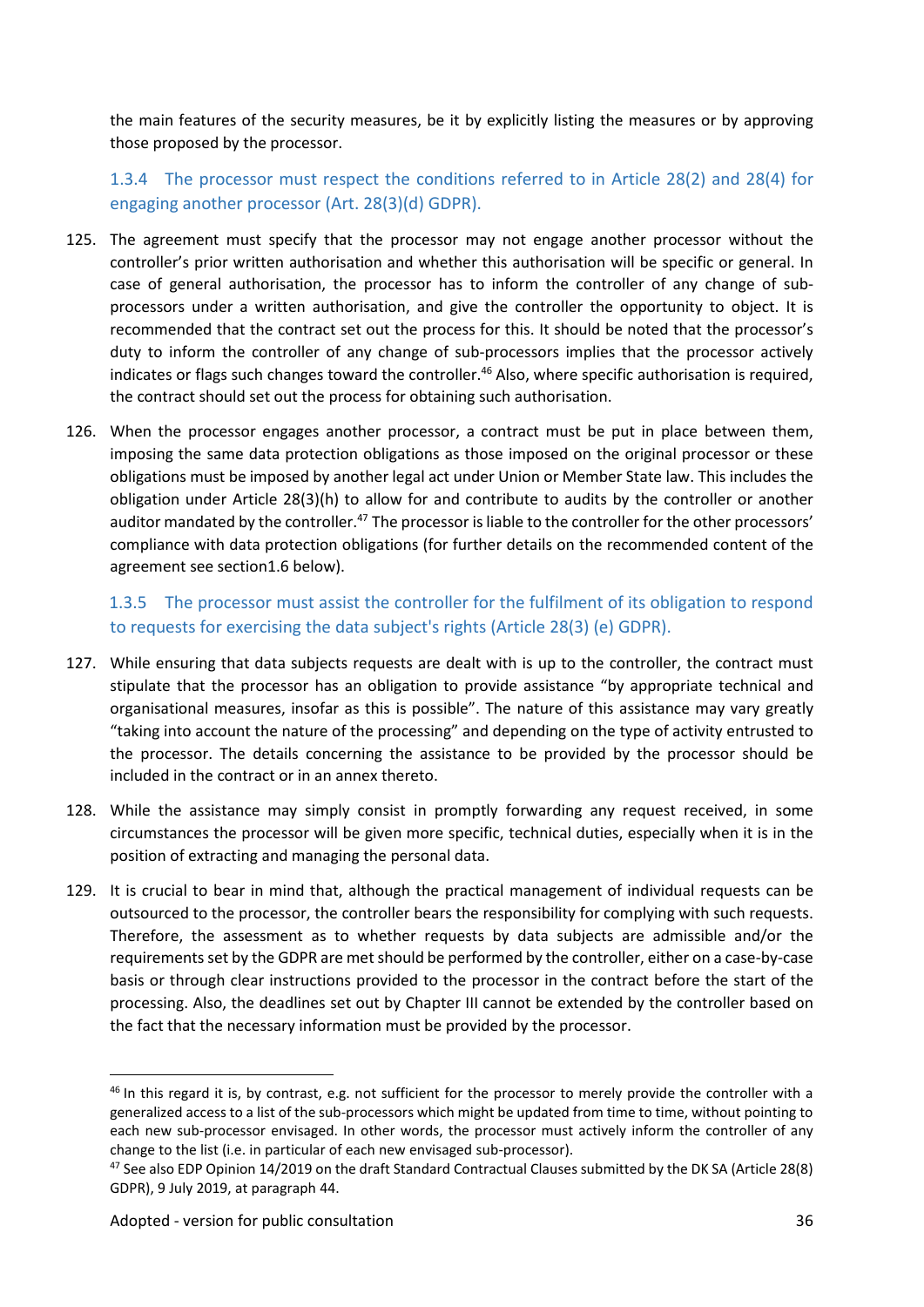#### 1.3.6 The processor must assist the controller in ensuring compliance with the obligations pursuant to Articles 32 to 36 (Art. 28(3)(f) GDPR).

- 130. It is necessary for the contract to avoid merely restating these duties of assistance: **the agreement should contain details as to how the processor is asked to help the controller meet the listed obligations**. For example, procedures and template forms may be added in the annexes to the agreement, allowing the processor to provide the controller with all the necessary information.
- 131. The type and degree of assistance to be provided by the processor may vary widely "*taking into account the nature of processing and the information available to the processor".* The controller must adequately inform the processor as to the risk involved in the processing and as to any other circumstance that may help the processor meet its duty.
- 132. Moving on to the specific obligations, the processor has, first, a duty to assist the controller in meeting the obligation to adopt adequate technical and organisational measures to ensure security of processing.<sup>48</sup> While this may overlap, to some extent, with the requirement that the processor itself adopts adequate security measures, where the processing operations of the processor fall within the scope of the GDPR, they remain two distinct obligations, since one refers to the processor's own measures and the other refers to the controller's.
- 133. Secondly, the processor must assist the controller in meeting the obligation to notify personal data breaches to the supervisory authority and to data subjects. The processor must notify the controller whenever it discovers a personal data breach affecting the processor's or a sub-processor's facilities / IT systems and help the controller in obtaining the information that need to be stated in the report to the supervisory authority.<sup>49</sup> The GDPR requires that the controller notify a breach without undue delay in order to minimize the harm for individuals and to maximize the possibility to address the breach in an adequate manner. Thus, the processor's notification to the data controller should also take place without undue delay.<sup>50</sup> The EDPB recommends that there is a specific time frame of notification (e.g. number of hours) and the point of contact for such notifications be provided in the contract.<sup>51</sup> The contract should finally specify how the processor shall notify the controller in case of a breach.
- 134. Furthermore, the processor must also assist the controller in carrying out data protection impact assessments when required, and in consulting the supervisory authority when the outcome reveals that there is a high risk that cannot be mitigated.
- 135. The duty of assistance does not consist in a shift of responsibility, as those obligations are imposed on the controller. For instance, although the data protection impact assessment can in practice be carried out by a processor, the controller remains accountable for the duty to carry out the assessment<sup>52</sup> and the processor is only required to assist the controller "where necessary and upon request."<sup>53</sup> As a

<sup>48</sup> Article 32 GDPR.

<sup>49</sup> Article 33(3) GDPR.

<sup>&</sup>lt;sup>50</sup> For more information, see the Guidelines on Personal data breach notification under Regulation 2016/679, WP250rev.01, 6 February 2018, p. 13-14.

<sup>51</sup> See also EDP Opinion 14/2019 on the draft Standard Contractual Clauses submitted by the DK SA (Article 28(8) GDPR), 9 July 2019, at paragraph 40.

<sup>52</sup> Article 29 Data Protection Working Party, Guidelines on Data Protection Impact Assessment (DPIA) and determining whether processing is "likely to result in a high risk" for the purposes of Regulation 2016/679, WP 248 rev.01, p. 14

<sup>53</sup> Recital 95 GDPR.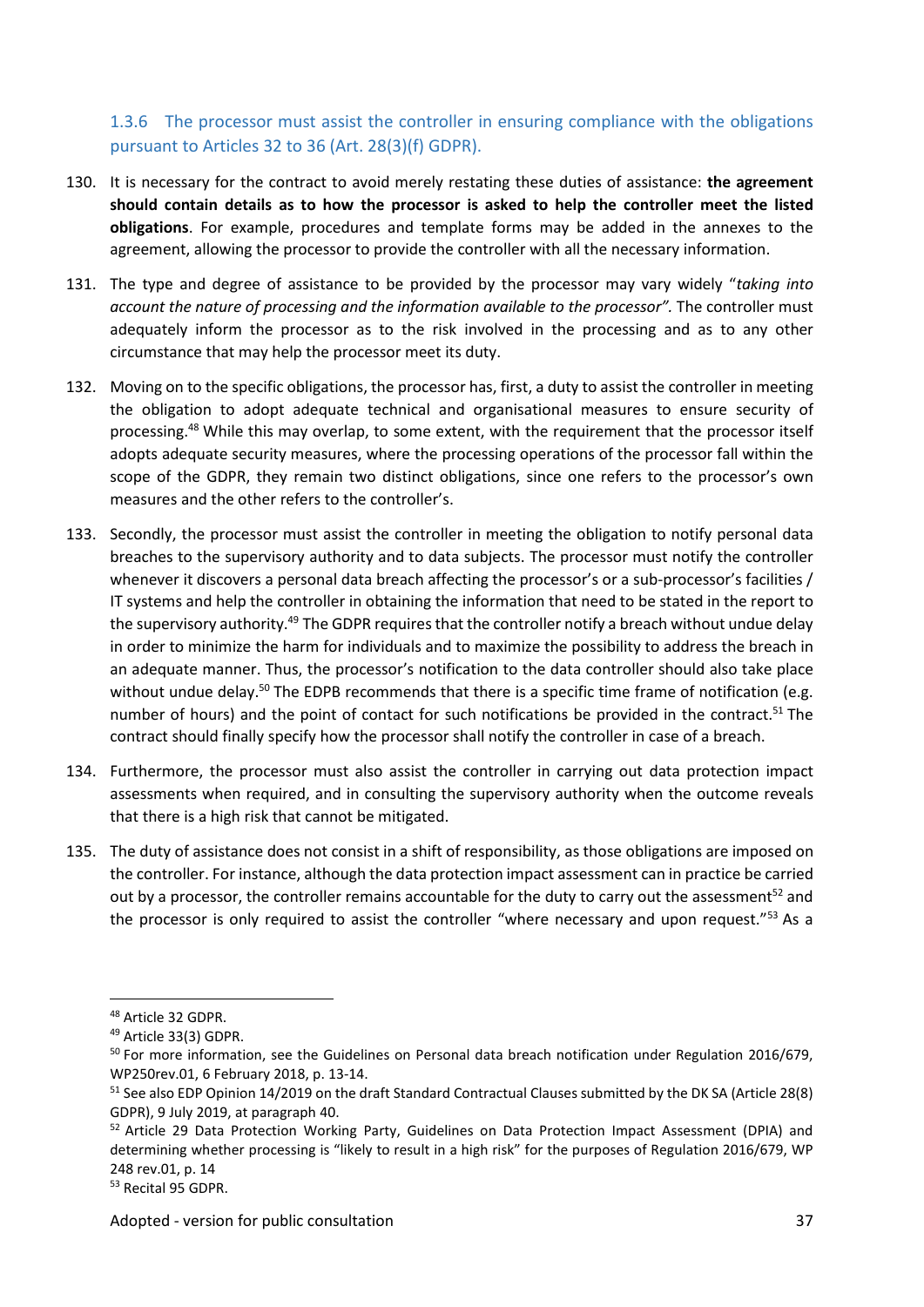result, the controller is the one that must take the initiative to perform the data protection impact assessment, not the processor.

1.3.7 On termination of the processing activities, the processor must, at the choice of the controller, delete or return all the personal data to the controller and delete existing copies (Art. 28(3)(g) GDPR).

- 136. The contractual terms are meant to ensure that the personal data are subject to appropriate protection after the end of the "provision of services related to the processing": it is therefore up to the controller to decide what the processor should do with regard to the personal data.
- 137. The controller can decide at the beginning whether personal data shall be deleted or returned by specifying it in the contract, through a written communication to be timely sent to the processor. The contract or other legal act should reflect the possibility for the data controller to change the choice made before the end of the provision of services related to the processing. The contract should specify the process for providing such instructions.
- 138. If the controller chooses that the personal data be deleted, the processor should ensure that the deletion is performed in a secure manner, also in order to comply with Article 32 GDPR. The processor should confirm to the controller that the deletion has been completed within an agreed timescale and in an agreed manner.
- 139. The processor must delete all existing copies of the data, unless EU or Member State law requires further storage. If the processor or controller is aware of any such legal requirement, it should inform the other party as soon as possible.

1.3.8 The processor must make available to the controller all information necessary to demonstrate compliance with the obligations laid down in Article 28 and allow for and contribute to audits, including inspections, conducted by the controller or another auditor mandated by the controller (Art. 28(3)(h) GDPR).

- 140. The contract shall include details on how often and how the flow of information between the processor and the controller should take place so that the controller is fully informed as to the details of the processing. For instance, the relevant portions of the processor's records of processing activities may be shared with the controller. The processor should provide all information on how the processing activity will be carried out on behalf of the controller. Such information should include information on the functioning of the systems used, security measures, retention of data, data location, transfers of data, access to data and recipients of data, sub-processors used, etc.
- 141. Further details shall also be set out in the contract regarding the ability to carry out and the duty to contribute to inspections and audits by the controller or another auditor mandated by the controller. The parties should cooperate in good faith and assess whether and when there is a need to perform audits on the processor's premises. Likewise, specific procedures should be established regarding the processor's and the controller's inspection of sub-processors (see section 1.6 below).

#### 1.4 Instructions infringing data protection law

142. According to Article 28(3), the processor must immediately inform the controller if, in its opinion, an instruction infringes the GDPR or other Union or Member State data protection provisions.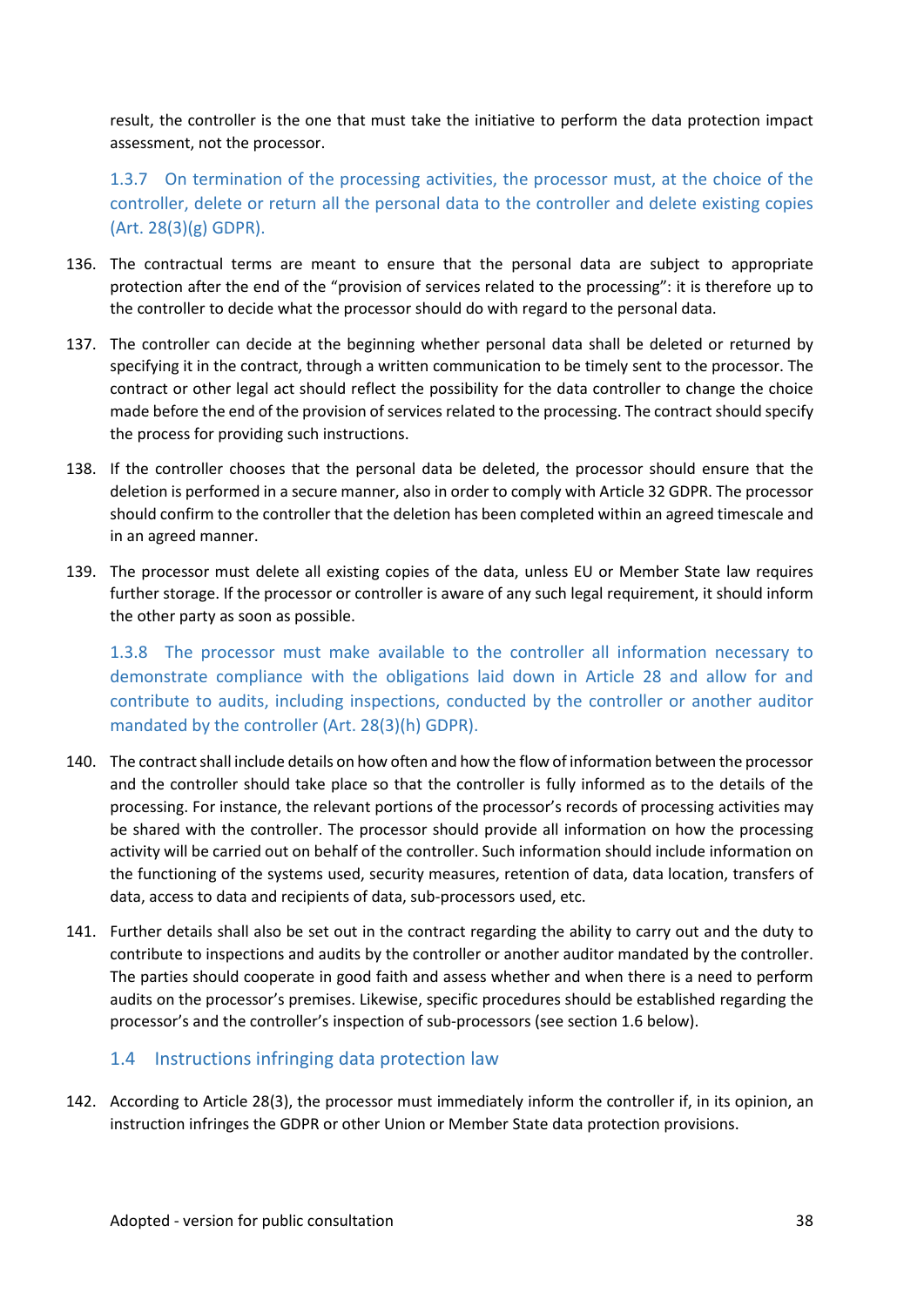- 143. Indeed, the processor has a duty to comply with the controller's instructions, but it also has a general obligation to comply with the law. An instruction that infringes data protection law seems to cause a conflict between the aforementioned two obligations.
- 144. Once informed that one of its instructions may be in breach of data protection law, the controller will have to assess the situation and determine whether the instruction actually violates data protection law.
- 145. The EDPB recommends the parties to negotiate and agree in the contract the consequences of the notification of an infringing instruction sent by the processor and in case of inaction from the controller in this context. One example would be to insert a clause on the termination of the contract if the controller persists with an unlawful instruction.

#### 1.5 Processor determining purposes and means of processing

146. If the processor infringes the Regulation by determining the purposes and means of processing, it shall be considered as a controller in respect of that processing (Article 28(10) GDPR).

#### 1.6 Sub-processors

- 147. Data processing activities are often carried out by a great number of actors, and the chains of subcontracting are becoming increasingly complex. The GDPR introduces specific obligations that are triggered when a processorintendsto engage another player, thereby adding another link to the chain.
- 148. Although the chain may be quite long, the controller retains its pivotal role in determining the purpose and means of processing. Article 28(2) GDPR stipulates that the processor shall not engage another processor without prior specific or general written authorisation of the controller. In the case of general written authorisation, the processor must inform the controller of any intended changes concerning the addition or replacement of other processors, thereby giving the controller the opportunity to object to such changes. In both cases, the processor must obtain the controller's authorisation in writing before any personal data processing is entrusted to the sub-processor. In order to make the assessment and the decision whether to authorise subcontracting, a list of intended sub processors (including per each: their locations, what they will be doing and proof of what safeguards have been implemented) will have to be provided to the data controller by the processor<sup>54</sup>.
- 149. The prior written authorisation may be specific, i.e. referring to a specific sub-processor for a specific processing activity and at a specific time, or general. This should be specified in the contract or other legal act that governs the processing.
- 150. In cases where the controller decides to accept certain sub-processors at the time of the signature of the contract, a list of approved sub-processors should be included in the contract or an annex thereto. The list should then be kept up to date, in accordance with the general or specific authorisation given by the controller.
- 151. If the controller chooses to give its **specific authorisation**, it should specify in writing which sub processor and what processing activity it refers to. Any subsequent change will need to be further authorised by the controller before it is put in place. If the processor's request for a specific authorisation is not answered to within the set timeframe, it should be held as denied. The controller

<sup>&</sup>lt;sup>54</sup> This information is needed, so that the controller can comply with the accountability principle in Article 24 and with provisions of Articles 28(1), 32 and Chapter V of the GDPR.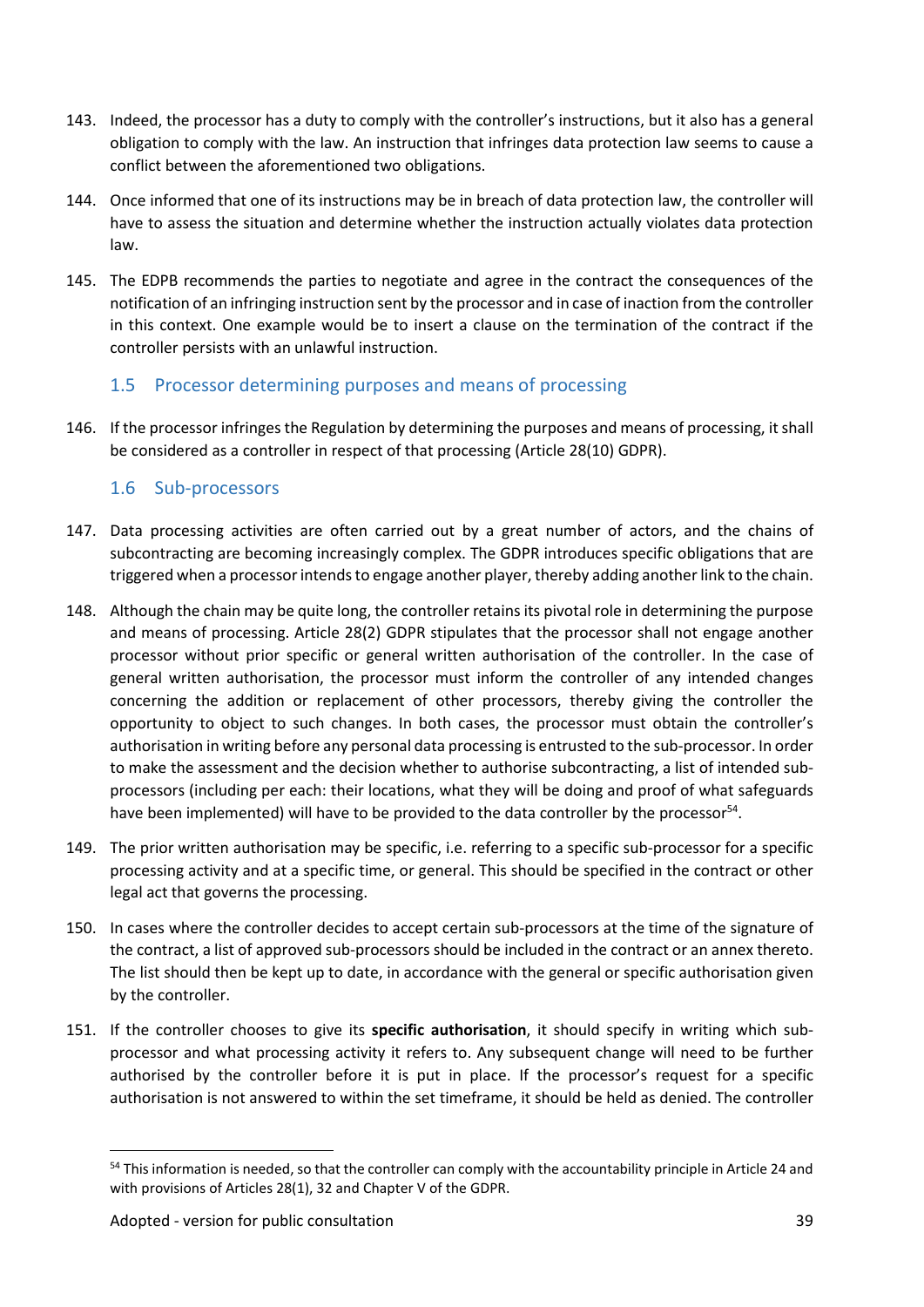should make its decision to grant or withhold authorisation taking into account its obligation to only use processors providing "sufficient guarantees" (see section 1.1 above).

- 152. Alternatively, the controller may provide its **general authorisation** to the use of sub-processors (in the contract, including a list with such sub-processorsin an annex thereto), which should be supplemented with criteria to guide the processor's choice (e.g., guarantees in terms of technical and organisational measures, expert knowledge, reliability and resources)<sup>55</sup>. In this scenario, the processor needs to inform the controller in due time of any intended addition or replacement of sub-processor(s) so as to provide the controller with the opportunity to object.
- 153. Therefore, the main difference between the specific authorisation and the general authorisation scenarios lies in the meaning given to the controller's silence: in the general authorisation situation, the controller's failure to object within the set timeframe can be interpreted as authorisation.
- 154. In both scenarios, the contract should include details as to the timeframe for the controller's approval or objection and as to how the parties intend to communicate regarding this topic (e.g. templates). Such timeframe needs to be reasonable in light of the type of processing, the complexity of the activities entrusted to the processor (and the sub-processors) and the relationship between the parties.
- 155. Regardless of the criteria suggested by the controller to choose providers, the processor remains fully liable to the controller for the performance of the sub-processors' obligations (Article 28(4) GDPR).
- 156. Furthermore, when a processor intends to employ an (authorised) sub-processor, it must enter into a contract with it that imposes the same obligations as those imposed on the first processor by the controller or the obligations must be imposed by another legal act under EU or Member State law. The whole chain of processing activities needs to be regulated by written agreements.
- 157. Imposing the "same" obligations should be construed in a functional rather than in a formal way: it is not necessary forthe contract to include exactly the same words asthose used in the contract between the controller and the processor, but it should ensure that the obligations in substance are the same. This also means that if the processor entrusts the sub-processor with a specific part of the processing, to which some of the obligations cannot apply, such obligations should not be included "by default" in the contract with the sub-processor, as this would only generate uncertainty.

## 2 CONSEQUENCES OF JOINT CONTROLLERSHIP

#### 2.1 Determining in a transparent manner the respective responsibilities of joint controllers for compliance with the obligations under the GDPR

- 158. Article 26(1) of the GDPR provides that joint controllers shall in a transparent manner determine and agree on their respective responsibilities for compliance with the obligations under the Regulation.
- 159. Joint controllers thus need to set "who does what" by deciding between themselves who will have to carry out which tasks in order to make sure that the processing complies with the applicable

<sup>&</sup>lt;sup>55</sup> This duty of the controller stems from the accountability principle in Article 24 and from the obligation to comply with provisions of Articles 28(1), 32 and Chapter V of the GDPR.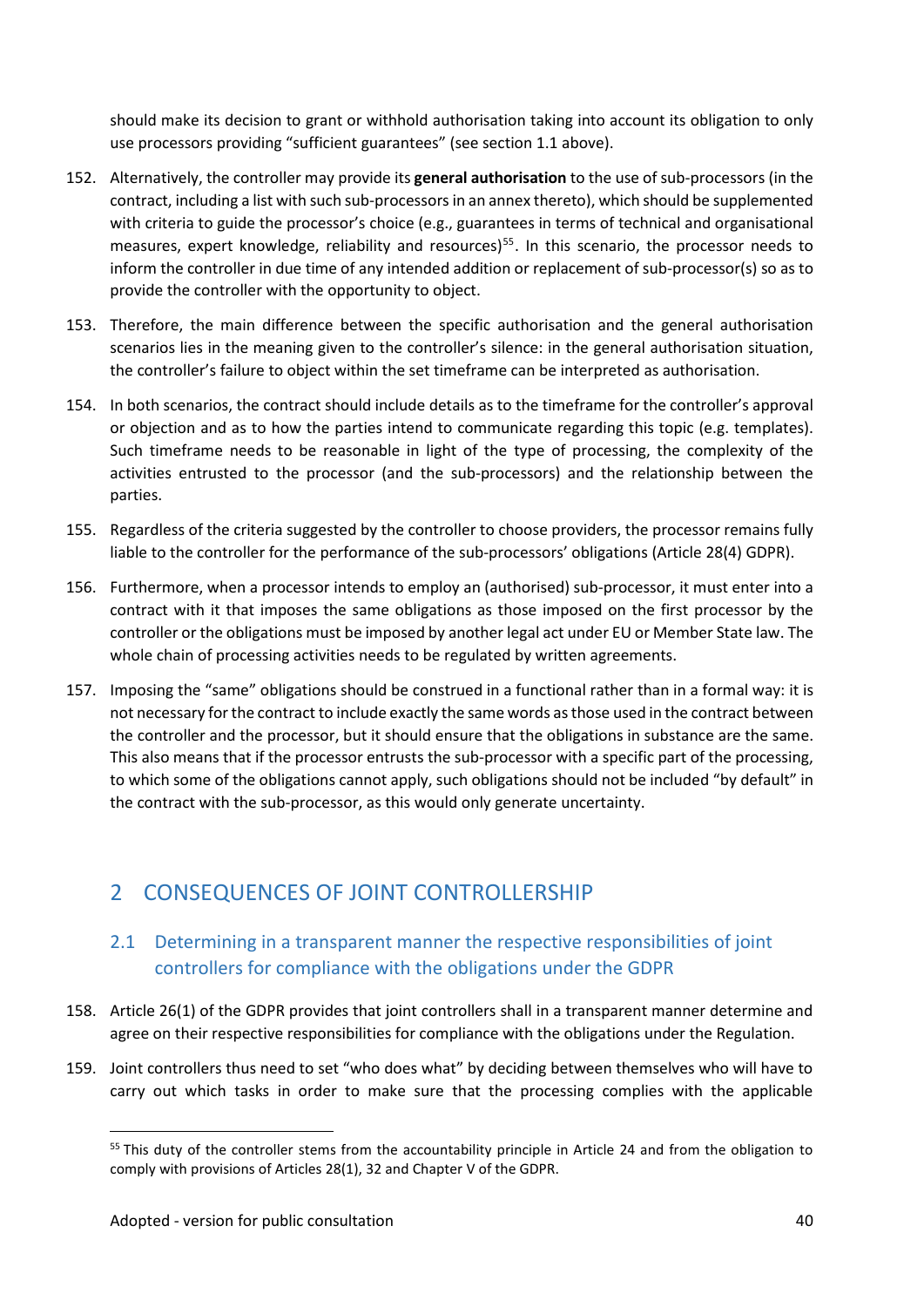obligations under the GDPR in relation to the joint processing at stake. In other words, a distribution of responsibilities for compliance is to be made as resulting from the use of the term "*respective*" in Article 26(1).

- 160. The objective of these rules is to ensure that where multiple actors are involved, especially in complex data processing environments, responsibility for compliance with data protection rules is clearly allocated in order to avoid that the protection of personal data is reduced, or that a negative conflict of competence lead to loopholes whereby some obligations are not complied with by any of the parties involved in the processing. It should be made clear here that all responsibilities have to be allocated according to the factual circumstances in order to achieve an operative agreement.
- 161. More specifically, Article 26(1) specifies that the determination of their respective responsibilities (i.e. tasks) for compliance with the obligations under the GDPR is to be carried out by joint controllers "*in particular"* as regards the exercising of the rights of the data subject and the duties to provide information referred in Articles 13 and 14, unless and in so far as the respective responsibilities of the controllers are determined by Union or Member State law to which the controllers are subject.
- 162. It is clear from this provision that joint controllers need to define who respectively will be in charge of answering to requests when data subjects exercise their rights granted by the GDPR and of providing information to them as required by Articles 13 and 14 of the GDPR. However, the use of the terms "*in particular*" indicates that the obligations subject to the allocation of responsibilities for compliance by each party involved as referred in this provision are non-exhaustive. It follows that the distribution of the responsibilities for compliance among joint controllers is not limited to the topics referred in Article 26(1) but extends to other controller's obligations under the GDPR. Indeed, joint controllers need to ensure that the whole joint processing fully complies with the GDPR.
- 163. In this perspective, the compliance measures and related obligations joint controllers should consider when determining their respective responsibilities, in addition to those specifically referred in Article 26(1), include amongst others without limitation:
	- **IMPLEMENTER IMPLEMENT IN A LOCAL PROPERTY IN A LOCAL PROPERTY IN A LOCAL PROPERTY IN A LOCAL PROPERTY IN A LOCAL PROPERTY IN A LOCAL PROPERTY IN A LOCAL PROPERTY IN A LOCAL PROPERTY IN A LOCAL PROPERTY IN A LOCAL PROPERTY**
	- **Legal basis of the processing**<sup>56</sup> (Article 6)
	- Security measures (Article 32)
	- Notification of a personal data breach to the supervisory authority and to the data subject<sup>57</sup> (Articles 33 and 34)
	- Data Protection Impact Assessments (Articles 35 and 36)<sup>58</sup>

<sup>&</sup>lt;sup>56</sup> Although the GDPR does not preclude joint controllers to use different legal basis for different processing operations they carry out, it is recommended to use, whenever possible, the same legal basis for a particular purpose.

<sup>57</sup> Please also see EDPB guidelines on Personal data breach notification under Regulation 2016/679, WP250.rev.01 which provide that joint controllership will include "*determining which party will have responsibility for complying with the obligations under Articles 33 and 34. WP29 recommends that the contractual arrangements between joint controllers include provisions that determine which controller will take the lead on, or be responsible for, compliance with the GDPR's breach notification obligations*"( p.13).

<sup>58</sup> Please also see EDPB guidelines on DPIAs, WP248.rev01 which provide the following: "*When the processing operation involves joint controllers, they need to define their respective obligations precisely. Their DPIA should* set out which party is responsible for the various measures designed to treat risks and to protect the rights and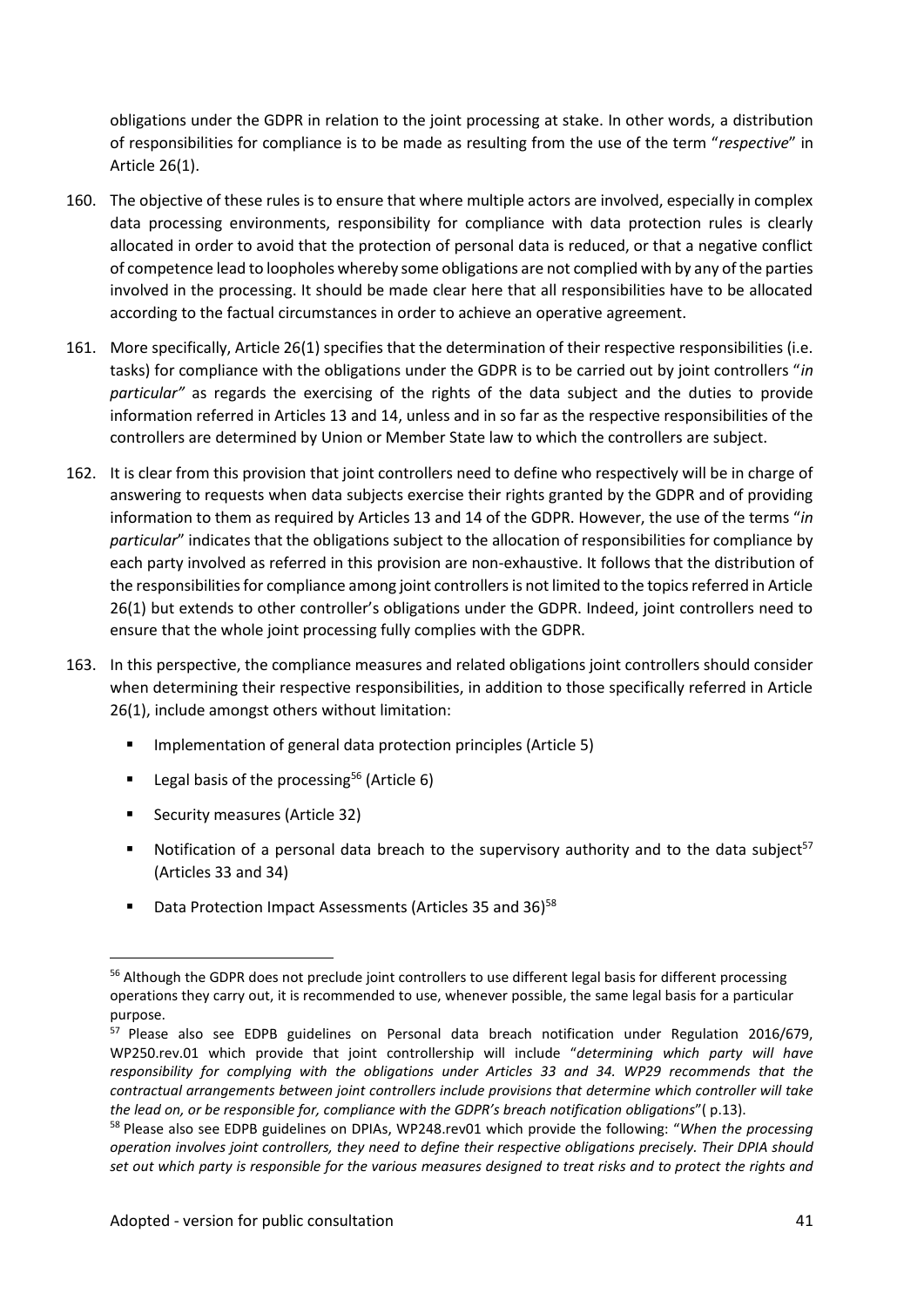- The use of a processor (Article 28)
- **Transfers of data to third countries (Chapter V)**
- **•** Organisation of contact with data subjects and supervisory authorities
- 164. Other topics that could be considered depending on the processing at stake and the intention of the parties are for instance the limitations on the use of personal data for another purpose by one of the joint controllers. In this respect, both controllers always have a duty to ensure that they both have a legal basis for the processing. Sometimes, in the context of joint controllership, personal data are shared by one controller to another. As a matter of accountability, each controller has the duty to ensure that the data are not further processed in a manner that is incompatible with the purposes for which they were originally collected by the controller sharing the data.<sup>59</sup>
- 165. Joint controllers can have a certain degree of flexibility in distributing and allocating obligations among them as long as they ensure full compliance with the GDPR with respect of the given processing. The allocation should take into account factors such as, who is competent and in a position to effectively ensure data subject's rights as well as to comply with the relevant obligations under the GDPR. The EDPB recommends documenting the relevant factors and the internal analysis carried out in order to allocate the different obligations. This analysis is part of the documentation under the accountability principle.
- 166. The obligations do not need to be equally distributed among the joint controllers. In this respect, the CJEU has recently stated that "*the existence of joint responsibility does not necessarily imply equal responsibility of the various operators involved in the processing of personal data*" 60 .
- 167. However, there may be cases where not all of the obligations can be distributed and all joint controllers may need to comply with the same requirements arising from the GDPR, taking into account the nature and context of the joint processing. For instance, joint controllers using shared data processing tools or systems both need to ensure compliance with notably the purpose limitation principle and implement appropriate measures to ensure the security of personal data processed under the shared tools.
- 168. Another example is the requirement for each joint controller to maintain a record of processing activities or to designate a Data Protection Officer (DPO) if the conditions of Article 37(1) are met. Such requirements are not related to the joint processing but are applicable to them as controllers.

#### 2.2 Allocation of responsibilities needs to be done by way of an arrangement

#### 2.2.1 Form of the arrangement

169. Article 26(1) of the GDPR provides as a new obligation for joint controllers that they should determine their respective responsibilities "*by means of an arrangement between them*". The legal form of such

*freedoms of the data subjects. Each data controllershould express his needs and share useful information without either compromising secrets (e.g.: protection of trade secrets, intellectual property, confidential business information) or disclosing vulnerabilitie*s" (p.7).

 $59$  Each disclosure by a controller requires a lawful basis and assessment of compatibility, regardless of whether the recipient is a separate controller or a joint controller. In other words, the existence of a joint controller relationship does not automatically mean that the joint controller receiving the data can also lawfully process the data for additional purposes which are beyond the scope of joint control.

<sup>60</sup> Judgment in *Wirtschaftsakademie*, C-210/16, ECLI:EU:C:2018:388, paragraph 43.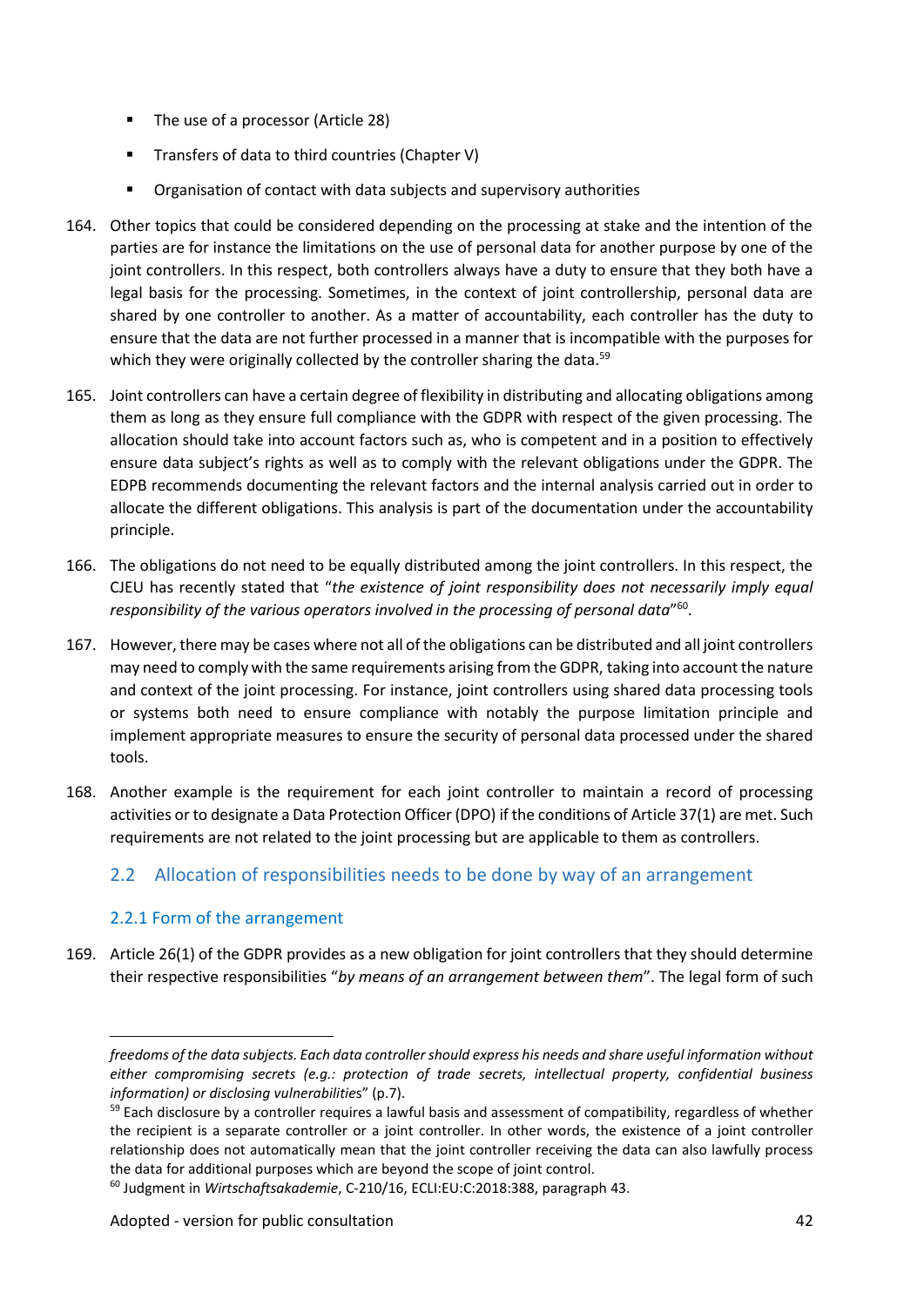arrangement is not specified by the GDPR. Therefore, joint controllers are free to agree on the form of the arrangement.

- 170. In addition, the arrangement on the allocation of responsibilities is binding upon each of the joint controllers. They each agree and commit *vis-à-vis* each other on being responsible for complying with the respective obligations stated in their arrangement as their responsibility.
- 171. Therefore, for the sake of legal certainty, even if there is no legal requirement in the GDPR for a contract or other legal act, the EDPB recommends that such arrangement be made in the form of a binding document such as a contract or other legal binding act under EU or Member State law to which the controllers are subject. This would provide certainty and could be used to evidence transparency and accountability. Indeed, in case of non-compliance with the agreed allocation provided in the arrangement, its binding nature allows one controller to seek the liability of the other for what was stated in the agreement as falling under its responsibility. Also, in line with the accountability principle, the use of a contract or other legal act will allow joint controllers to demonstrate that they comply with the obligations imposed upon them by the GDPR.
- 172. The way responsibilities, i.e. the tasks, are allocated between each joint controller has to be stated in a clear and plain language in the arrangement<sup>61</sup>. This requirement is important as it ensures legal certainty and avoid possible conflicts not only in the relation between the joint controllers but also vis à-vis the data subjects and the data protection authorities.
- 173. To better frame the allocation of responsibilities between the parties, the EDPB recommends that the arrangement also provide general information on the joint processing by notably specifying the subject matter and purpose of the processing, the type of personal data, and the categories of data subjects.

#### 2.2.2. Obligations towards data subjects

174. The GDPR provides several obligations of joint controllers towards data subjects:

The arrangement shall duly reflect the respective roles and relationships of the joint controllers *vis-à vis* the data subjects

- 175. As a complement to what is explained above in section 2.1 of the present guidelines, it is important that the joint controllers clarify in the arrangement their respective role, "*in particular*" as regards the exercise of the rights of the data subject and their duties to provide the information referred to in Articles 13 and 14. Article 26 of the GDPR stresses the importance of these specific obligations. The joint controllers must therefore organise and agree on how and by whom the information will be provided and how and by whom the answers to the data subject's requests will be provided. Irrespective of the content of the arrangement on this specific point, the data subject may contact either of the joint controllers to exercise his or her rights in accordance with Article 26(3) as further explained below.
- 176. The way these obligations are organised in the arrangement should "*duly*", i.e. accurately, reflect the reality of the underlying joint processing. For example, if only one of the joint controllers communicates with the data subjects for the purpose of the joint processing, such controller could be in a better position to inform the data subjects and possibly to answer their requests.

<sup>61</sup> As stated in recital 79 of the GDPR *"(...) the responsibility and liability of controllers and processors, also in relation to the monitoring by and measures of supervisory authorities, requires a clear allocation of the responsibilities under this Regulation, including where a controller determines the purposes and means of the processing jointly with other controllers*".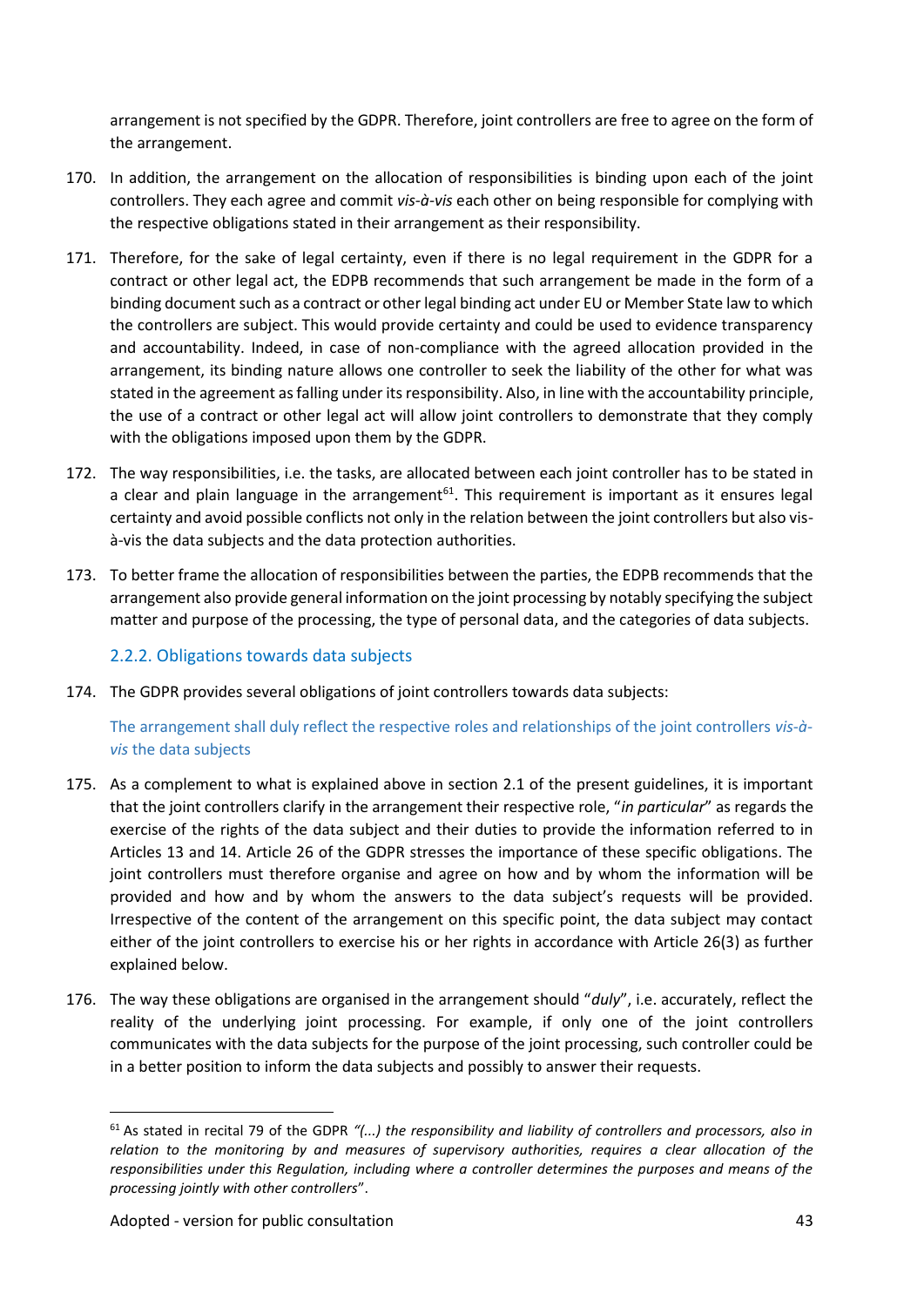#### The essence of the arrangement shall be made available to the data subject

- 177. This provision is aimed to ensure that the data subject is aware of the "*essence of the arrangement*". For example, it must be completely clear to a data subject which data controller serves as a point of contact for the exercise of data subject rights (notwithstanding the fact that he or she can exercise his or her rights in respect of and against each joint controller). The obligation to make the essence of the arrangement available to data subjects is important in case of joint controllership in order for the data subject to know which of the controllers is responsible for what.
- 178. What should be covered by the notion of "*essence of the arrangement*" is not specified by the GDPR. The EDPB recommends that the essence cover at least all the elements of the information referred to in Articles 13 and 14 that should already be accessible to the data subject, and for each of these elements, the arrangement should specify which joint controller is responsible for ensuring compliance with these elements. The essence of the arrangement must also indicate the contact point, if designated.
- 179. The way such information shall be made available to the data subject is not specified. Contrary to other provisions of the GDPR (such as Article 30(4) for the record of processing or Article 40(11) for the register of approved codes of conduct), Article 26 does not indicate that the availability should be "*upon request*" nor "*publicly available by way of appropriate means*". Therefore, it is up to the joint controllers to decide the most effective way to make the essence of the arrangement available to the data subjects (e.g. together with the information in Article 13 or 14, in the privacy policy or upon request to the data protection officer, if any, or to the contact point that may have been designated). Joint controllers should respectively ensure that the information is provided in a consistent manner.

The arrangement may designate a contact point for data subjects

- 180. Article 26(1) provides the possibility for joint controllers to designate in the arrangement a contact point for data subjects. Such designation is not mandatory.
- 181. Being informed of a single way to contact possible multiple joint controllers enables data subjects to know who they can contact with regard to all issues related to the processing of their personal data. In addition, it allows multiple joint controllers to coordinate in a more efficient manner their relations and communications *vis-à-vis* data subjects.
- 182. For these reasons, in order to facilitate the exercise of data subjects' rights under the GDPR, the EDPB recommends joint controllers to designate such contact point.
- 183. The contact point can be the DPO, if any, the representative in the Union (for joint controllers not established in the Union) or any other contact point where information can be obtained.

#### Irrespective of the terms of the arrangement, data subjects may exercise their rights in respect of and against each of the joint controllers.

- 184. Under Article 26(3), a data subject is not bound by the terms of the arrangement and may exercise his or her rights under the GDPR in respect of and against each of the joint data controllers.
- 185. For example, in case of joint controllers established in different Member States, or if only one of the joint controllers is established in the Union, the data subject may contact, at his or her choice, either the controller established in the Member State of his or her habitual residence or place of work, or the controller established elsewhere in the EU or in the EEA.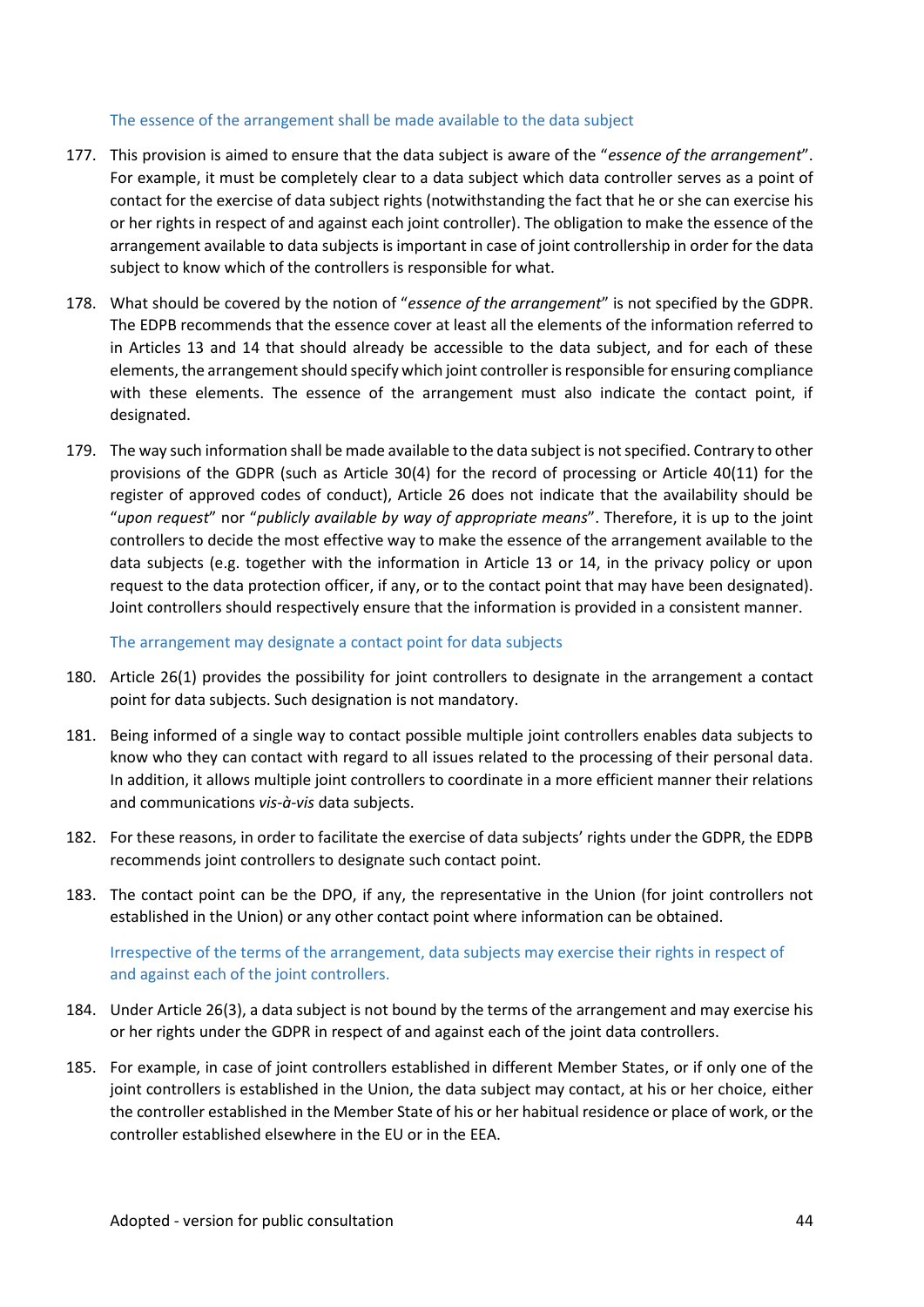- 186. Even if the arrangement and the available essence of it indicate a contact point to receive and handle all data subjects' requests, the data subjects themselves may still choose otherwise.
- 187. Therefore, it is important that joint controllers organise in advance in their arrangement how they will manage answers to requests they could receive from data subjects. In this respect, it is recommended that joint controllers communicate to the other controllers in charge or to the designated contact point, the requests received in order to be effectively handled. Requiring data subjects to contact the designated contact point or the controller in charge would impose an excessive burden on the data subject that would be contrary to the objective of facilitating the exercise of their rights under the GDPR.

#### 2.3 Obligations towards data protection authorities

- 188. Joint controllers should organise in the arrangement the way they will communicate with the competent supervisory data protection authorities. Such communication could cover possible consultation under Article 36 of the GDPR, notification of a personal data breach, designation of a data protection officer.
- 189. It should be recalled that data protection authorities are not bound by the terms of the arrangement whether on the issue of the qualification of the parties as joint controllers or the designated contact point. Therefore, the authorities can contact any of the joint controllers to exercise their powers under Article 58 with respect to the joint processing.

//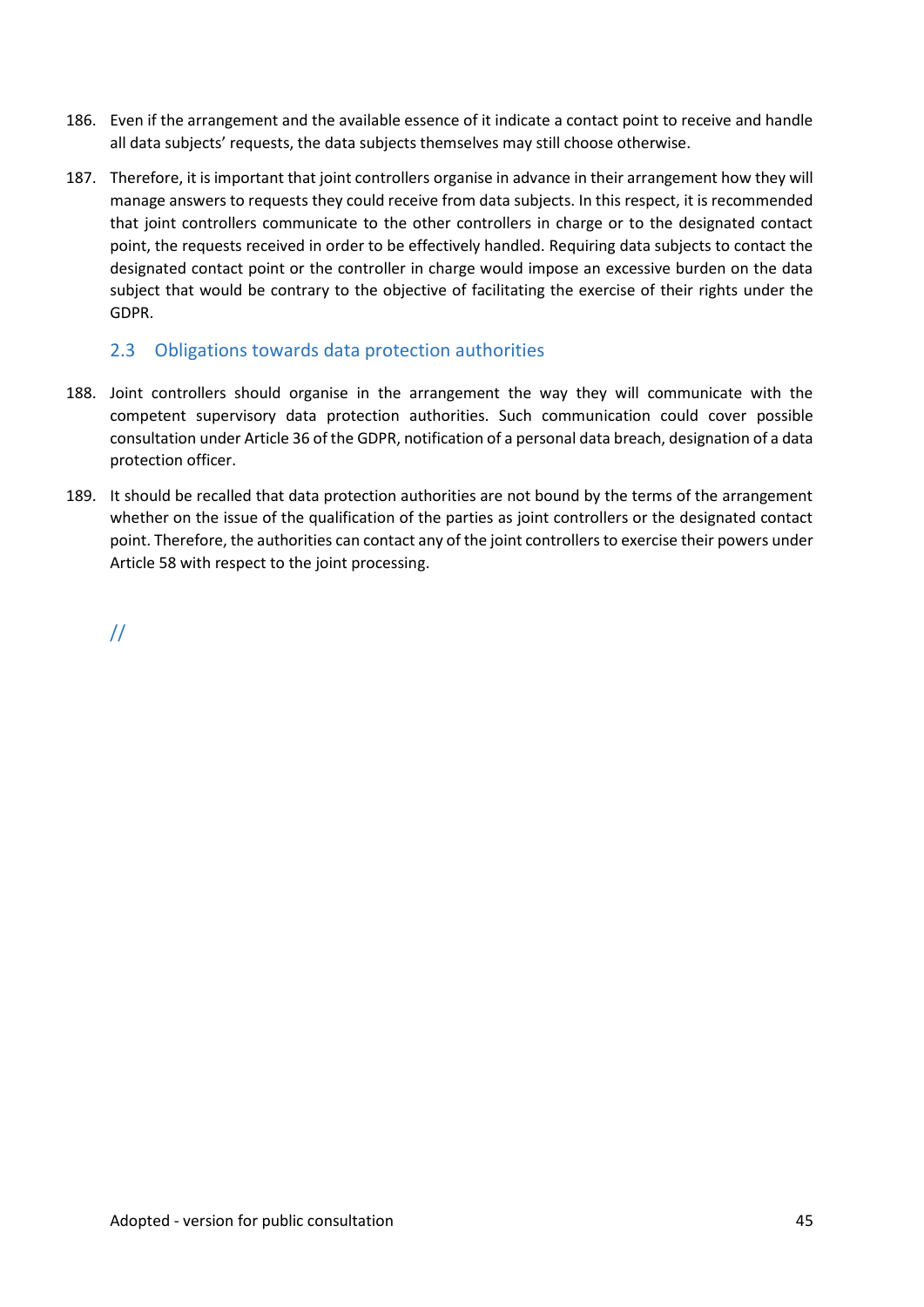#### **Annex I – Flowchart for applying the concepts of controller, processor and joint controllers in practice**

**Note: in order to properly assess the role of each entity involved, one must first identify the specific personal data processing at stake and its exact purpose. If multiple entities are involved, it is necessary to assess whether the purposes and means are determined jointly, leading to joint controllership.**



Adopted - version for public consultation 46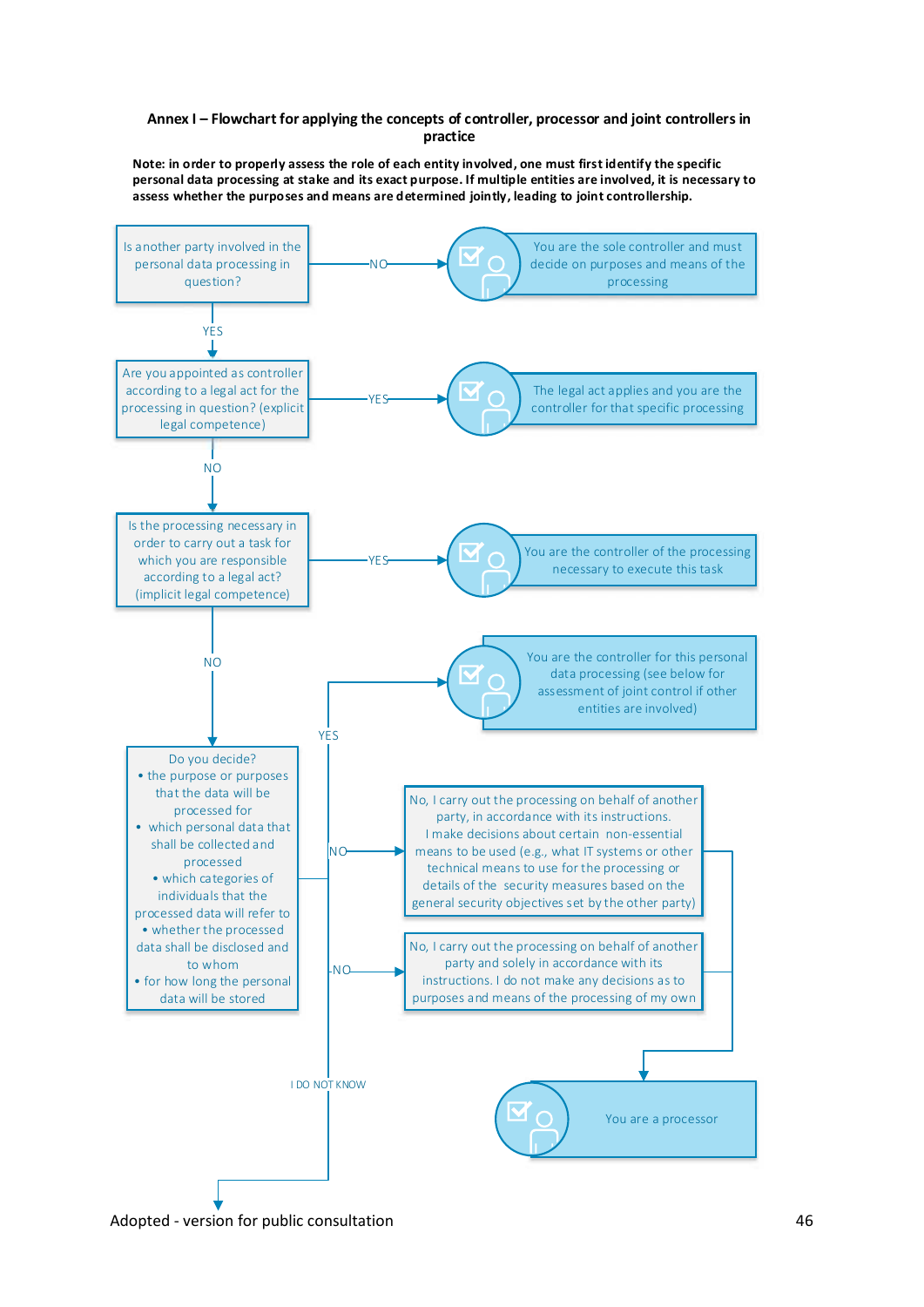